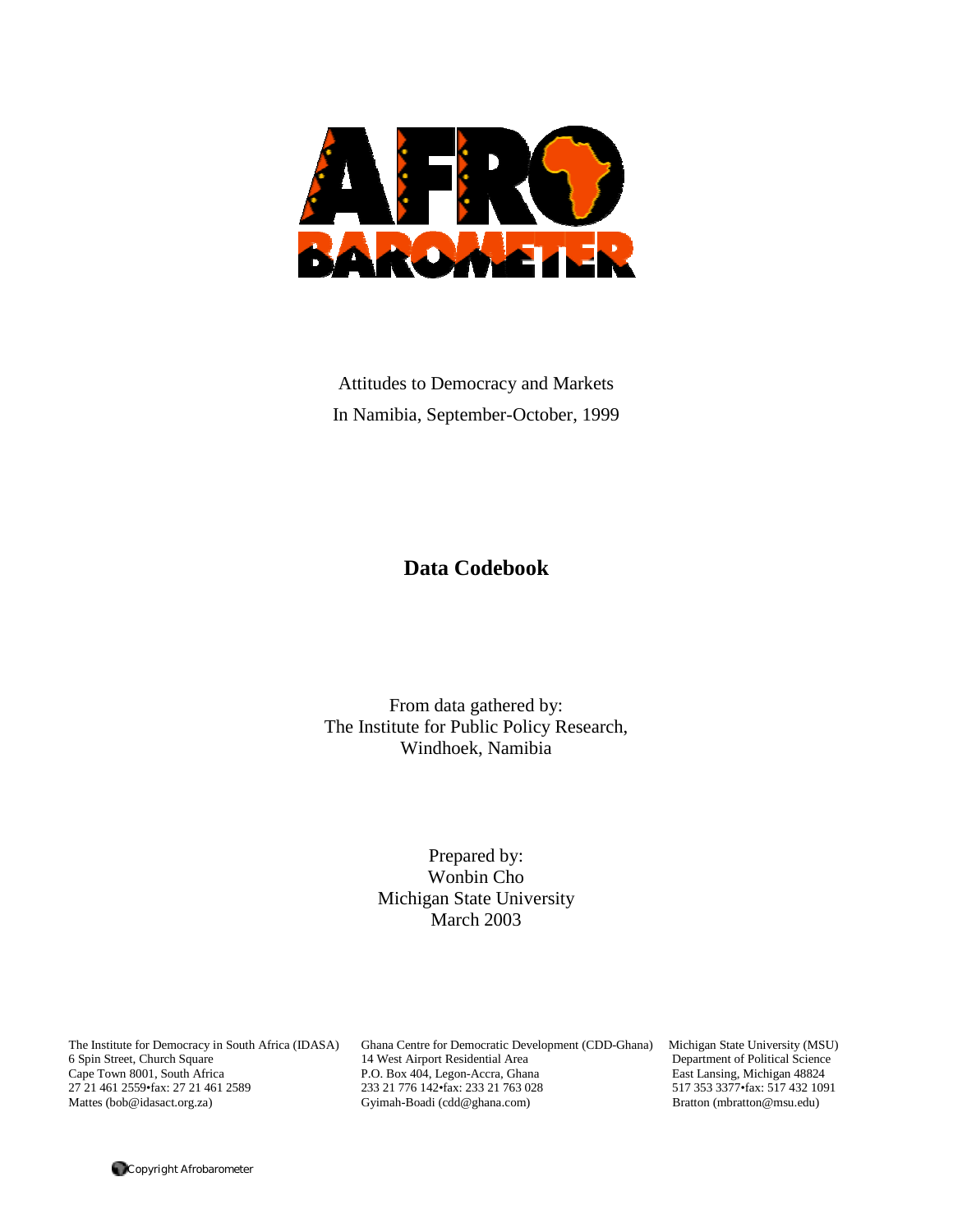Question Number: 1 Question: At the moment, are you dissatisfied, neither dissatisfied nor satisfied, or satisfied with economic conditions in Namibia? Variable Label: Satisfaction with economic conditions. Values: 1-6, 98-99 Value Labels: 1=Very Dissatisfied, 2=Dissatisfied, 3=Neither Dissatisfied or Satisfied, 4=Satisfied, 5=Very Satisfied, 6=Don't Know, 98=Refused, 99=Missing Source: New Democracy Barometer (NDB), Zamiba96 Notes: Enumerator probed for strength of opinion.

Question Number: 2 Question: How do economic conditions in Namibia compare to one year ago? Are they: Variable Label: Evaluations of Economic Conditions. Values: 1-6, 98-99 Value Labels: 1=Much Worse, 2=Worse, 3=About the Same, 4=Better, 5=Much Better, 6=Don't Know, 98=Refused, 99=Missing Source: South African Barometer 99 (SAB99) Note:

Question Number: 3 Question: What about in twelve months time? Do you expect economic conditions in Namibia to be worse, the same, or better than they are now? Variable Label: Economic Expectations. Values: 1-6, 98-99 Value Labels: 1=Much Worse, 2=Worse, 3=About the Same, 4=Better, 5=Much Better, 6=Don't Know, 98=Refused, 99=Missing Source: NDB, Zambia96 Note: Enumerator probed for strength of opinion.

Question Number: 4 Question: Now let us speak about your personal economic conditions. Would you say they are worse, the same, or better than other Namibians? Variable Label: Evaluations of personal economic conditions. Values: 1-6, 98-99 Value Labels: 1=Much Worse, 2=Worse, 3=About the Same, 4=Better, 5=Much Better, 6=Don't Know, 98=Refused, 99=Missing Source: NDB, Zambia96 Note: Enumerator probed for strength of opinion.

Question Number: 5 Question: In the last twelve months, how often have you or your family had to do without enough food to eat? Is it: Variable Label: How often have you gone without food? Values: 1-5 Value Labels: 1=Often, 2=Sometimes, 3=Rarely, 4=Never, 5=Don't know Source: NDB Notes:

Question Number: 6A-C Question: Describe how you currently obtain the food you and your family eat each month? Variable Label: Current methods of obtaining food. Values: 1-13, 27-59, 63-99. Value Labels: 1=Pay for it, 2=Own crops/livestock, 3=Local community/Cooperative group, 4=My friends/family, 5=Government food programme, 6=Traditional leader, 7=Know someone who helps me get government assistance, 8=Favour/bribe government office, 9=pretend that I am eligible for government food assistance, 10=Steal it, 11=Ask

anyone I can, 12=Nothing I can do, 13=Other, 27=Beg for it, 28=Beg from relatives and friends, 29=Sit at home, 30=Breadwinner does not work, 31=Boyfriend, 32=Parents, 33=Hand to mouth, 34=African Evangelist Church,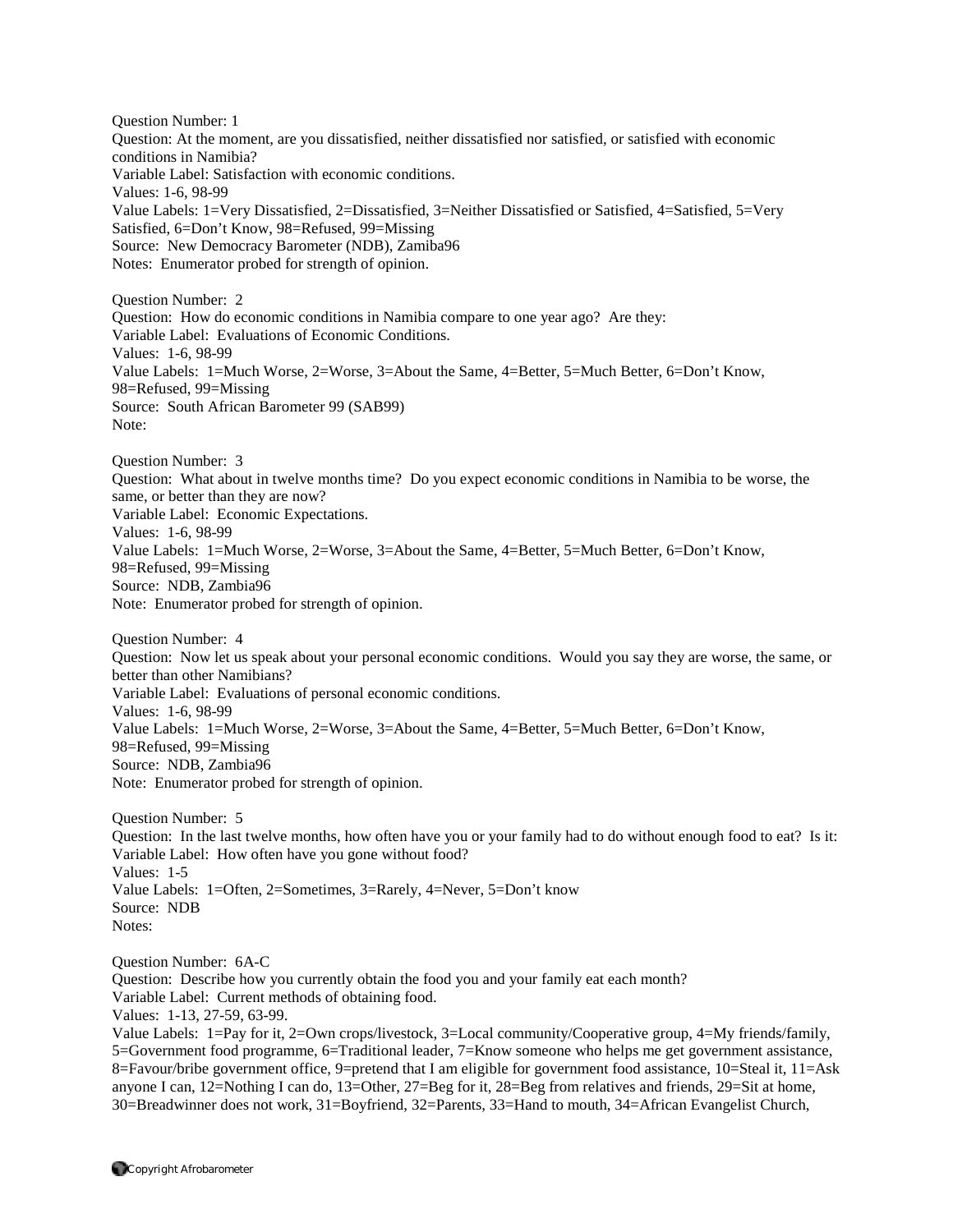35=Social workers, 36=It will never happen, 37=Get credit, 38=Buy on account, 39=Find food elsewhere, 40=Trade, 41=Gold Panning, 42=Fishing, 43=Building, 44=Cross border training, 45=Commercial sex, 46=Beer brewing, 47=Business (small scale), 48=Business (medium to large), 49=Selling livestock/cattle, 50=Sell my belongings, 51=Provided by employer, 52=Casual work , 53=Hunting Bush animals, 54=Borrow foodstuff, 55=Looking for employment, 56=Buying maize husks, 57=Complain to govt. officials, 58=Govt. will distribute free food, 59=Praying to God, 63=Ineligible for government assistance, 96=No further responses, 98=Refused, 99=Missing data. Source: adapted from NDB

Note: Prior to question 5, the enumerator read the following passage to the respondent: "People get their basic necessities of life such as food, safety, health care, or income in a variety of ways. For instance, some people have to: steal or beg for it, pretend they're eligible for government assistance, or do a favour for, or bribe a government official. Other people get these things from: local traditional leaders, government relief programmes, local cooperative groups, or friends or family. Still other people provide for it themselves, or pay for it in cash or in kind. Finally some people are not able to get these things at all." Respondent could give up to four answers.

Question Number: 7A-C

Question: If you could no longer obtain food in this way, what other methods would you be most likely to use? Variable Label: Alternative methods of obtaining food.

Values: 1-13, 27-59, 63-99.

Value Labels: 1=Pay for it, 2=Own crops/livestock, 3=Local community/Cooperative group, 4=My friends/family, 5=Government food programme, 6=Traditional leader, 7=Know someone who helps me get government assistance, 8=Favour/bribe government office, 9=pretend that I am eligible for government food assistance, 10=Steal it, 11=Ask anyone I can, 12=Nothing I can do, 13=Other, 27=Beg for it, 28=Beg from relatives and friends, 29=Sit at home, 30=Breadwinner does not work, 31=Boyfriend, 32=Parents, 33=Hand to mouth, 34=African Evangelist Church, 35=Social workers, 36=It will never happen, 37=Get credit, 38=Buy on account, 39=Find food elsewhere, 40=Trade, 41=Gold Panning, 42=Fishing, 43=Building, 44=Cross border training, 45=Commercial sex, 46=Beer brewing, 47=Business (small scale), 48=Business (medium to large), 49=Selling livestock/cattle, 50=Sell my belongings, 51=Provided by employer, 52=Casual work , 53=Hunting Bush animals, 54=Borrow foodstuff, 55=Looking for employment, 56=Buying maize husks, 57=Complain to govt. officials, 58=Govt. will distribute free food, 59=Praying to God, 63=Ineligible for government assistance, 96=No further responses, 98=Refused, 99=Missing data.

Source: adapted from NDB.

Note: Respondent could give up to three answers.

Question Number: 8

Question: In the last twelve months, how often have you or your family felt unsafe from crime in your home? Was it:

Variable Label: How often have you felt unsafe from crime?

Values: 1-5

Value Labels: 1=Often, 2=Sometimes, 3=Rarely, 4=Never, 5=Don't know, 99=Missing data. Source: NDB Notes:

Question Number: 9A-D

Question: Describe the things you currently rely on for the safety of your home?

Variable Label: Current method of ensuring safety of home.

Values: 1-12, 24-50, 52-55, 96-99

Value Labels: 1=Pay someone to watch house, 2=Watch it myself, 3=Rely on community group, 4=Rely on friends and family, 5=Rely on police, 6=Rely on traditional leader, 7=Rely on people I know in the police, 8=Bribe police, 9=Pretend to pay to watch house, 10=Steal things to make home safe, 11=Ask anyone to help me, 12=Nothing, 24=Go to council, 25=Look for more secure place, 26=Don't know, 27=Do not use anything for safety, 28=Rely on God, 29=Protection from soldiers, 30=Burglar bars, 31=Get a gun, 32=Lock house and gate, 33=Being alert while sleeping, 34=Blow whistle for help, 35=Security company, 36=Self defense, 37=Rely on black medicine/sorcerer, 38=Close door with poles, 39=Not revealing household schedules, 40=Keeping weapons, 41=Securing the windows, 42=Somebody always at home, 43=Noisy alarm apparatus, 44=Don't allow strangers in, 45=Security lights, 46=Don't switch off lights, 47=Not fraternizing with people, 48=Store valuables at friends, 49=Put thorns/glass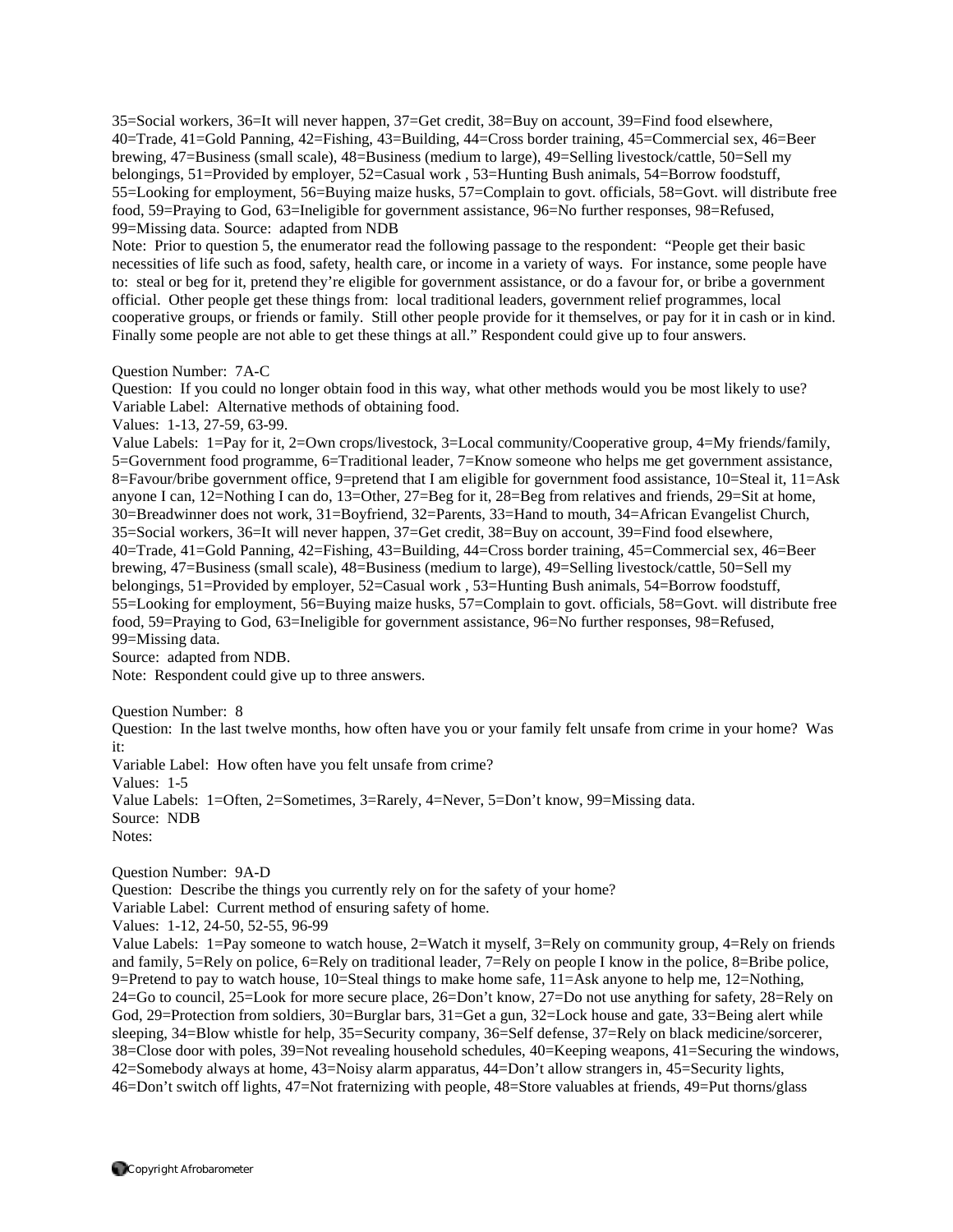around house, 50=Electric fence, 52=No other methods, 53=Close windows, 54=Dong will protect home, 55=Alarm/security system, 96=No further answer, 97=Not Applicable, 98=Refused, 99=Missing data. Source: SAB99 Note: Respondent could give up to four answers.

Question Number: 10A-C

Question: If you could no longer protect your home in this way, what other methods would you be most likely to use?

Variable Label: Alternate methods of ensuring safety of home.

Values: 1-13, 24-50, 52-55, 96-99

Value Labels: 1=Pay someone to watch house, 2=Watch it myself, 3=Rely on community group, 4=Rely on friends and family, 5=Rely on police, 6=Rely on traditional leader, 7=Rely on people I know in the police, 8=Bribe police, 9=Pretend to pay to watch house, 10=Steal things to make home safe, 11=Ask anyone to help me, 12=Nothing, 13=Don't know what I would do, 24=Go to council, 25=Look for more secure place, 26=Don't know, 27=Do not use anything for safety, 28=Rely on God, 29=Protection from soldiers, 30=Burglar bars, 31=Get a gun, 32=Lock house and gate, 33=Being alert while sleeping, 34=Blow whistle for help, 35=Security company, 36=Self defense, 37=Rely on black medicine/sorcerer, 38=Close door with poles, 39=Not revealing household schedules, 40=Keeping weapons, 41=Securing the windows, 42=Somebody always at home, 43=Noisy alarm apparatus, 44=Don't allow strangers in, 45=Security lights, 46=Don't switch off lights, 47=Not fraternizing with people, 48=Store valuables at friends, 49=Put thorns/glass around house, 50=Electric fence, 52=No other methods, 53=Close windows, 54=Dong will protect home, 55=Alarm/security system, 96=No further answer, 97=Not Applicable, 98=Refused, 99=Missing data.

Source: SAB99

Note: Respondent could give up to three answers.

Question Number: 11

Question: In the last twelve months, how often have you or your family had to do without medicine or medical treatment that you needed? Was it:

Variable Label: How often have you gone without medicine.

Values: 1-5, 99.

Value Labels: 1=Often, 2=Sometimes, 3=Rarely, 4=Never, 5=Don't know, 99=Missing data. Source: NDB

Notes:

Question Number: 12A-D

Question: Describe the things you currently do to obtain health care for yourself or your family? Variable Label: Current methods of obtaining health care.

Values: 1-12, 96-99

Value Labels: 1=Pay for it, 2=Treat myself, 3=Great treatment from cooperative/community group, 4=Family/Friends pay, 5=Government clinics/hospitals, 6=Traditional healer, 7=Know government person, 8=Favor officials, 9=Pretend eligibility for government assistance, 10=Steal medical goods, 11=Ask anyone, 12=Nothing I can do, 96=No further answers, 97=Not Applicable, 98=Refused, 99=Missing data. Source: adapted from NDB

Note: Respondent could give up to four answers.

Question Number: 13A-C

Question: If you could no longer get health care in this way, what other methods would you be most likely to use? Variable Label: Alt. methods of obtaining health care.

Values: 1-13, 96-99

Value Labels: 1=Pay for it, 2=Treat myself, 3=Great treatment from cooperative/community group, 4=Family/Friends pay, 5=Government clinics/hospitals, 6=Traditional healer, 7=Know government person, 8=Favor officials, 9=Pretend eligibility for government assistance, 10=Steal medical goods, 11=Ask anyone, 12=Nothing I can do, 13=Don't know what to do, 96=No further answers, 97=Not Applicable, 98=Refused, 99=Missing Source: adapted from NDB

Note: Respondent could give up to three answers.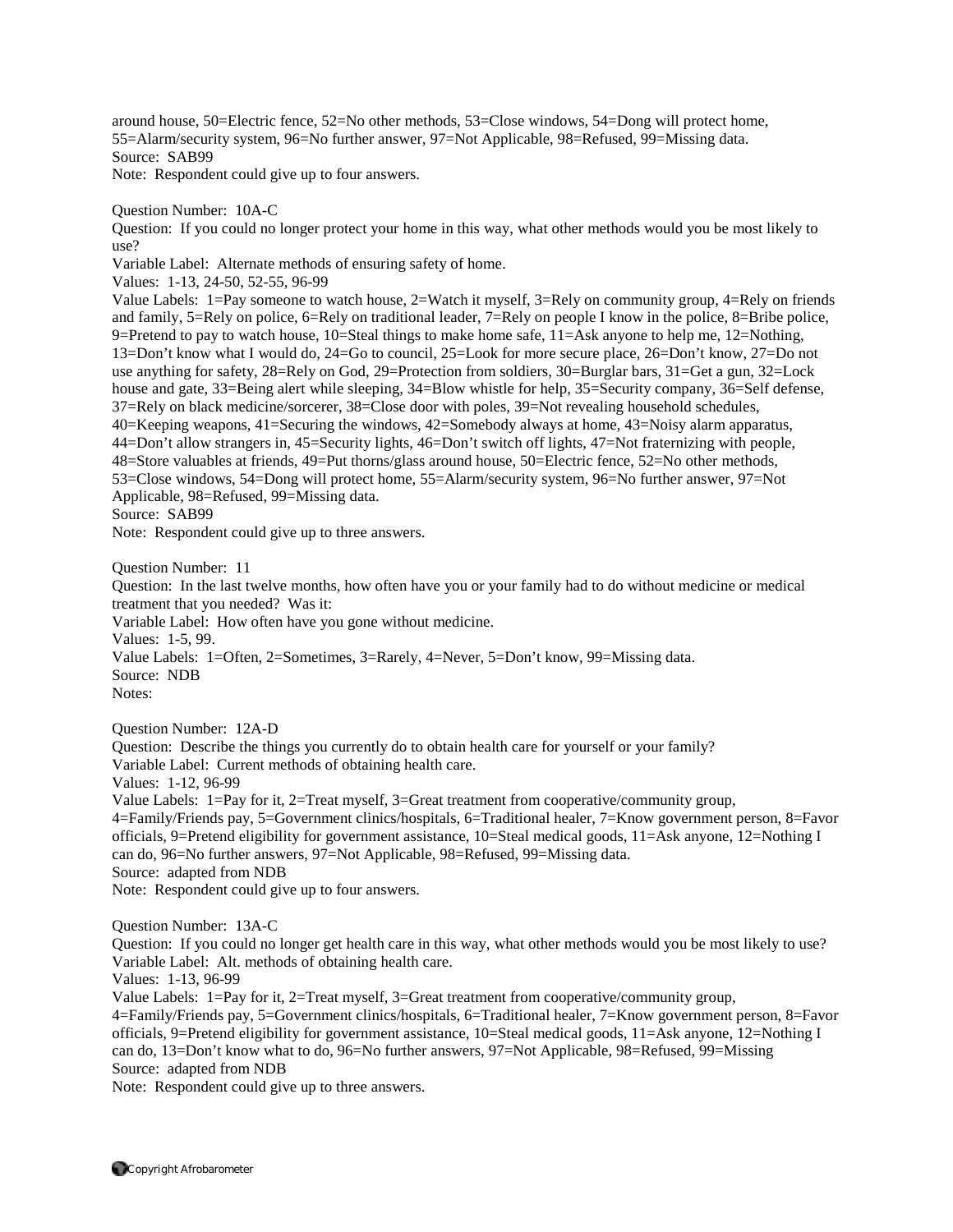Question Number: 14 Question: Is there a school close by where you could afford to send your children? Variable Label: Is there a school close by? Values: 1-3, 99 Value Labels: 1=Yes, 2=No, 3=Don't Know, 99=Missing Data Source: SAB99 Note: Question Number: 15 Question: Do you have an electricity hook-up into this household? Variable Label: Do you have an electricity hook-up. Values: 1-3, 99 Value Labels: 1=Yes, 2=No, 3=Don't Know, 99=Missing Data Source: SAB99 Note: Question Number: 16 Question: Do you have water piped into your household? Variable Label: Do you have piped water to household. Values: 1-3, 99 Value Labels: 1=Yes, 2=No, 3=Don't Know, 99=Missing Data Source: SAB99 Note: Question Number: 17A Question: In the last twelve months, how often did you or your family go without: A. Enough clean water to drink and cook with? Variable Label: How often family go without: drink/cook water. Values: 1-5, 99 Value Labels: 1=Often, 2=Sometimes, 3=Rarely, 4=Never, 5=Don't Know, 99=Missing Data Source: NDB Notes: Question Number: 17B Question: In the last twelve months, how often did you or your family go without: B. Shelter? Variable Label: How often family go without: shelter. Values: 1-5, 99 Value Labels: 1=Often, 2=Sometimes, 3=Rarely, 4=Never, 5=Don't Know, 99=Missing Data Source: SAB99 Notes: Question Number: 17C Question: In the last twelve months, how often did you or your family go without: C. Electricity in your home? Variable Label: How often family go without: Electricity. Values: 1-5, 97, 99 Value Labels: 1=Often, 2=Sometimes, 3=Rarely, 4=Never, 5=Don't Know, 6=No electricity, 99=Missing Data Source: SAB99 Notes: Question Number: 17D Question: In the last twelve months, how often did you or your family go without: D. Enough fuel to heat your home or cook your food? Variable Label: How often family go without: Heating/cooking fuel, Values: 1-5, 99 Value Labels: 1=Often, 2=Sometimes, 3=Rarely, 4=Never, 5=Don't Know, 99=Missing Data

Source: SAB99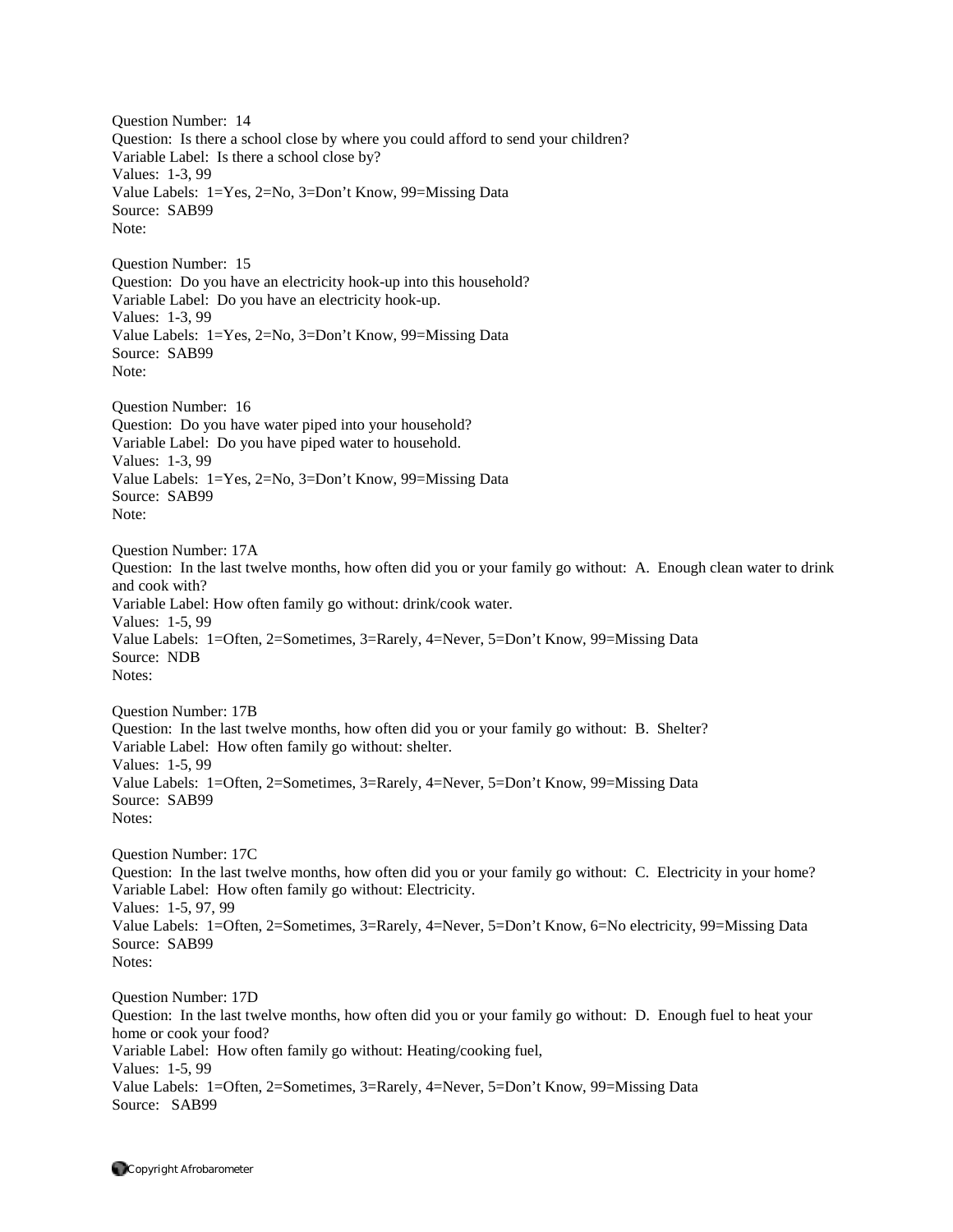Question Number: 18A Question: In the last month, how much of the time \_\_\_\_\_\_? Was it often, sometimes, rarely, or never? A. Has your physical health reduced the amount of work you would normally do inside or outside your home? Variable Label: How often: physical health leads to reduced work. Values: 1-5, 99 Value Labels: 1=Often, 2=Sometimes, 3=Rarely, 4=Never, 5=Don't Know, 99=Missing Data Source: SAB99 Note: Question Number: 18B Question: In the last month, how much of the time  $\cdots$ ? Was it often, sometimes, rarely, or never? B. Have you been so worried or anxious that you have felt tired, worn out, or exhausted? Variable Label: How often: worried/anxious. Values: 1-5, 99 Value Labels: 1=Often, 2=Sometimes, 3=Rarely, 4=Never, 5=Don't Know, 99=Missing Data Source: SAB99 Note: Question Number: 19A Question: Over the past year, how often have you attended meetings of a \_\_\_\_\_? A. church group (other than religious services) Variable Label: How often attended: church group. Values: 1-5, 99 Value Labels: 1=Never, 2=Just once or twice, 3=A few times, 4=Often, 5=Don't Know, 99=Missing Data Source: Nigeria00 Note: Question Number: 19B Question: Over the past year, how often have you attended meetings of a \_\_\_\_\_? B. Local cooperative, self-help association (such as a stokvel, burial association, or neighborhood watch) Variable Label: How often attended: coop/self-help ass. Values: 1-5, 99 Value Labels: 1=Never, 2=Just once or twice, 3=A few times, 4=Often, 5=Don't Know, 99=Missing Data Source: SAB99 Note: Question Number: 19C Question: Over the past year, how often have you attended meetings of a \_\_\_\_\_? C. Group concerned with local matters such as schools, housing, or rates? Variable Label: How often attended: school/housing/rates groups. Values: 1-5, 99 Value Labels: 1=Never, 2=Just once or twice, 3=A few times, 4=Often, 5=Don't Know, 99=Missing Data Source: SAB99 Note: Question Number: 19D Question: Over the past year, how often have you attended meetings of a  $\overline{a}$  P. Local commercial organization such as a business group or farmers' association? Variable Label: How often attended: commercial organization. Values: 1-5, 99 Value Labels: 1=Never, 2=Just once or twice, 3=A few times, 4=Often, 5=Don't Know, 99=Missing Data Source: SAB99 Note: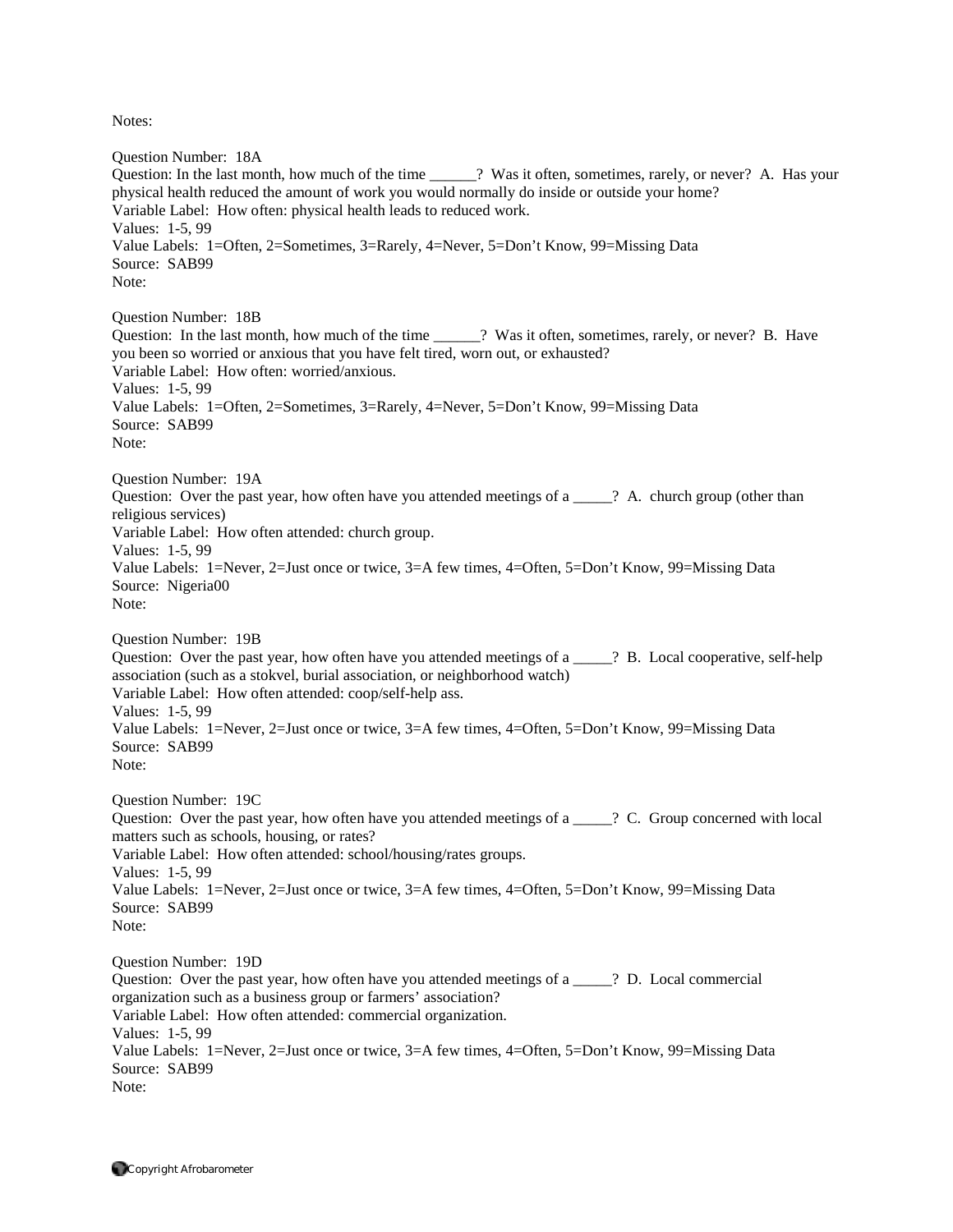Question Number: 19E Question: Over the past year, how often have you attended meetings of a  $\frac{1}{2}$ . Group that does things for the community? Variable Label: How often attended: group that does thing for community. Values: 1-5, 99 Value Labels: 1=Never, 2=Just once or twice, 3=A few times, 4=Often, 5=Don't Know, 99=Missing Data Source: SAB99 Note:

Question Number: 19F Question: Over the past year, how often have you attended meetings of a \_\_\_\_\_? F. A trade union Variable Label: How often attended: a trade union. Values: 1-5, 99 Value Labels: 1=Never, 2=Just once or twice, 3=A few times, 4=Often, 5=Don't Know, 99=Missing Data Source: Nigeria00 Note:

Question Number: 20

Question: A. People should be responsible for their own success and well-being. B. Government should bear the main responsibility for ensuring the success and well-being of people.

Variable Label: People VS govt. responsible for well-being.

Values: 1-6, 98-99

Value Labels: 1=A, agree strongly; 2=A, agree somewhat; 3=B, agree somewhat; 4=B, agree strongly, 5=Don't Know, 6=Do not agree with either, 98=Refused, 99=Missing Data

Source: Ghana99

Notes: The enumerator introduced the pair of statements by saying, "Here are several pairs of statements. Please tell me whether you most agree with Statement A or Statement B?" Then, the enumerator probed for strength of opinion.

Question Number: 21

Question: A. People should be free to earn as much as they can, even if this leads to differences in income. B. Government should place limits on how much rich people can earn, even if this discourages some people from working hard.

Variable Label: People should be free to earn VS Govt. limit income.

Values: 1-6, 98-99

Value Labels: 1=A, strongly; 2=A, somewhat; 3=B, somewhat; 4=B, strongly, 5=Don't Know, 6=Do not agree with either, 98=Refused, 99=Missing Data

Source: adapted from NDB

Notes: The enumerator introduced the pair of statements by saying, "Here are several pairs of statements. Please tell me whether you most agree with Statement A or Statement B?." Then, the enumerator probed for strength of opinion.

Question Number: 22

Question: A. The best way to create jobs is to encourage people to start their own large or small businesses. B. The government should help to provide employment for everyone who wants to work.

Variable Label: Job creation: Start businesses VS Govt. Employment.

Values: 1-6, 98-99

Value Labels: 1=A, strongly; 2=A, somewhat; 3=B, somewhat; 4=B, strongly, 5=Don't Know, 6=Do not agree with either, 98=Refused, 99=Missing Data

Source: Finifter and Mickiewicz

Notes: The enumerator introduced the pair of statements by saying, "Here are several pairs of statements. Please tell me whether you most agree with Statement A or Statement B?." Then, the enumerator probed for strength of opinion.

Question Number: 23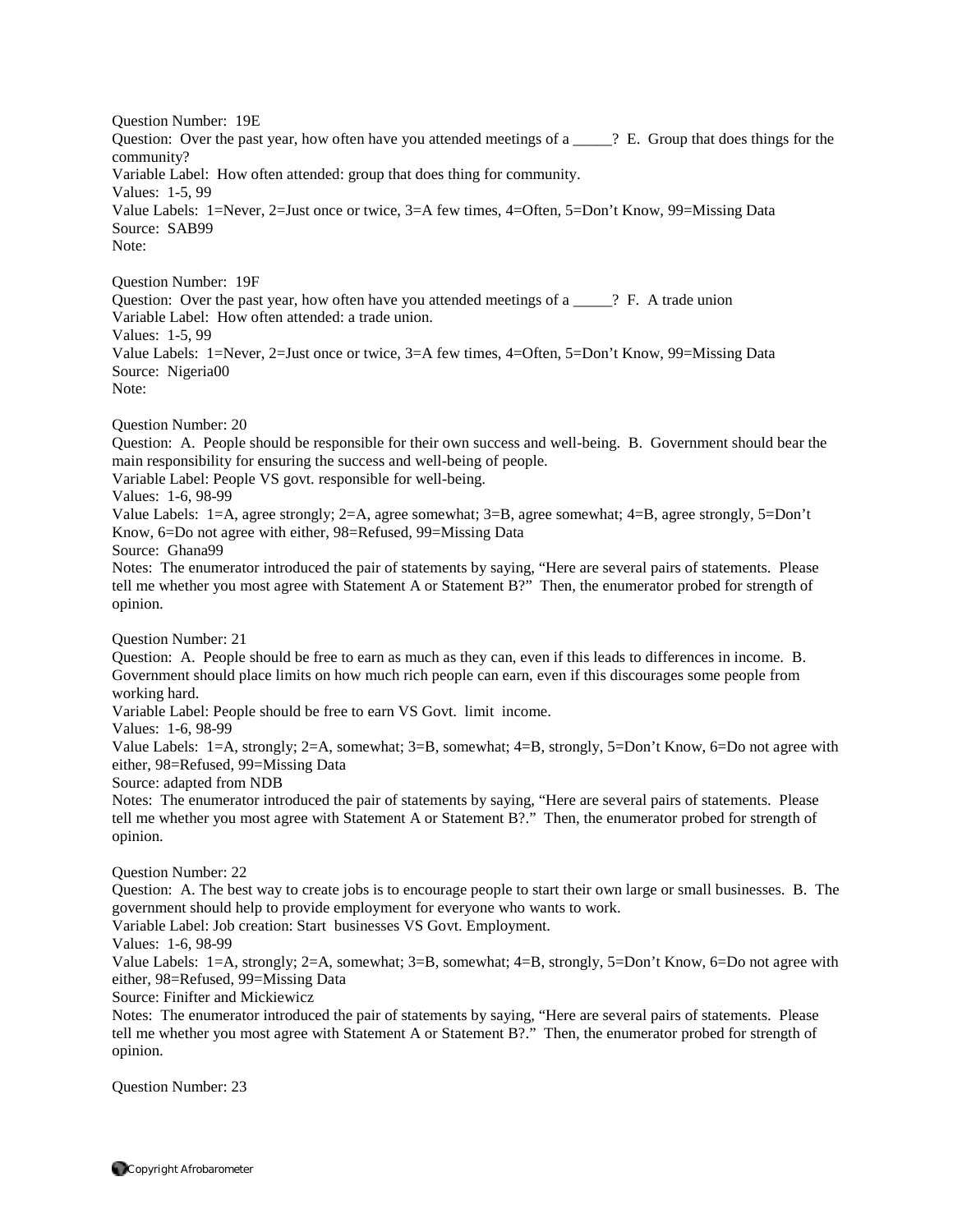Question: A. There is no sense in trying to start a new business because it might lose money. B. If a person has a good idea for a business, they should invest their own savings or borrow money to try to make it succeed.

Variable Label: Risky starting new business VS good ideas to start business.

Values: 1-6, 98-99

Value Labels: 1=A, strongly; 2=A, somewhat; 3=B, somewhat; 4=B, strongly, 5=Don't Know, 6=Do not agree with either, 98=Refused, 99=Missing Data

Source: Jackson and Rodkey

Notes: The enumerator introduced the pair of statements by saying, "Here are several pairs of statements. Please tell me whether you most agree with Statement A or Statement B?." Then, the enumerator probed for strength of opinion.

Question Number: 24A

Question: Here is a list of things that are important for development of our country. In your opinion, who should take the main responsibility for these things. A. providing schools and clinics

Variable Label: Responsibility for providing schools.

Values: 1-8, 98-99

Value Labels: 1=government, 2=private businesses, 3=individuals, 4=government and business, 5=government and individuals, 6=business and individuals, 7=all three, 8=Don't Know, 98=Refused, 99=Missing Data Source: Ghana99

Notes:

Question Number: 24B

Question: Here is a list of things that are important for development of our country. In your opinion, who should take the main responsibility for these things? B. creating jobs

Variable Label: Responsibility for creating jobs?

Values: 1-8, 98-99

Value Labels: 1=government, 2=private businesses, 3=individuals, 4=government and business, 5=government and individuals, 6=business and individuals, 7=all three, 8=Don't Know, 98=Refused, 99=Missing Data Source: Ghana99 Notes:

Question Number: 24C

Question: Here is a list of things that are important for development of our country. In your opinion, who should take the main responsibility for these things? C. Building houses

Variable Label: Responsibility for building houses?

Values: 1-8, 98-99

Value Labels: 1=government, 2=private businesses, 3=individuals, 4=government and business, 5=government and individuals, 6=business and individuals, 7=all three, 8=Don't Know, 98=Refused, 99=Missing Data Source: Ghana99 Notes:

Question Number: 24D

Question: Here is a list of things that are important for development of our country. In your opinion, who should take the main responsibility for these things? D. Reducing crime

Variable Label: Responsibility for reducing crime?

Values: 1-8, 98-99

Value Labels: 1=government, 2=private businesses, 3=individuals, 4=government and business, 5=government and individuals, 6=business and individuals, 7=all three, 8=Don't Know, 98=Refused, 99=Missing Data Source: Ghana99 Notes:

Question Number: 24E

Question: Here is a list of things that are important for development of our country. In your opinion, who should take the main responsibility for these things? E. Buying and selling diamonds Variable Label: Responsibility for buying/selling diamonds? Values: 1-8, 98-99

Copyright Afrobarometer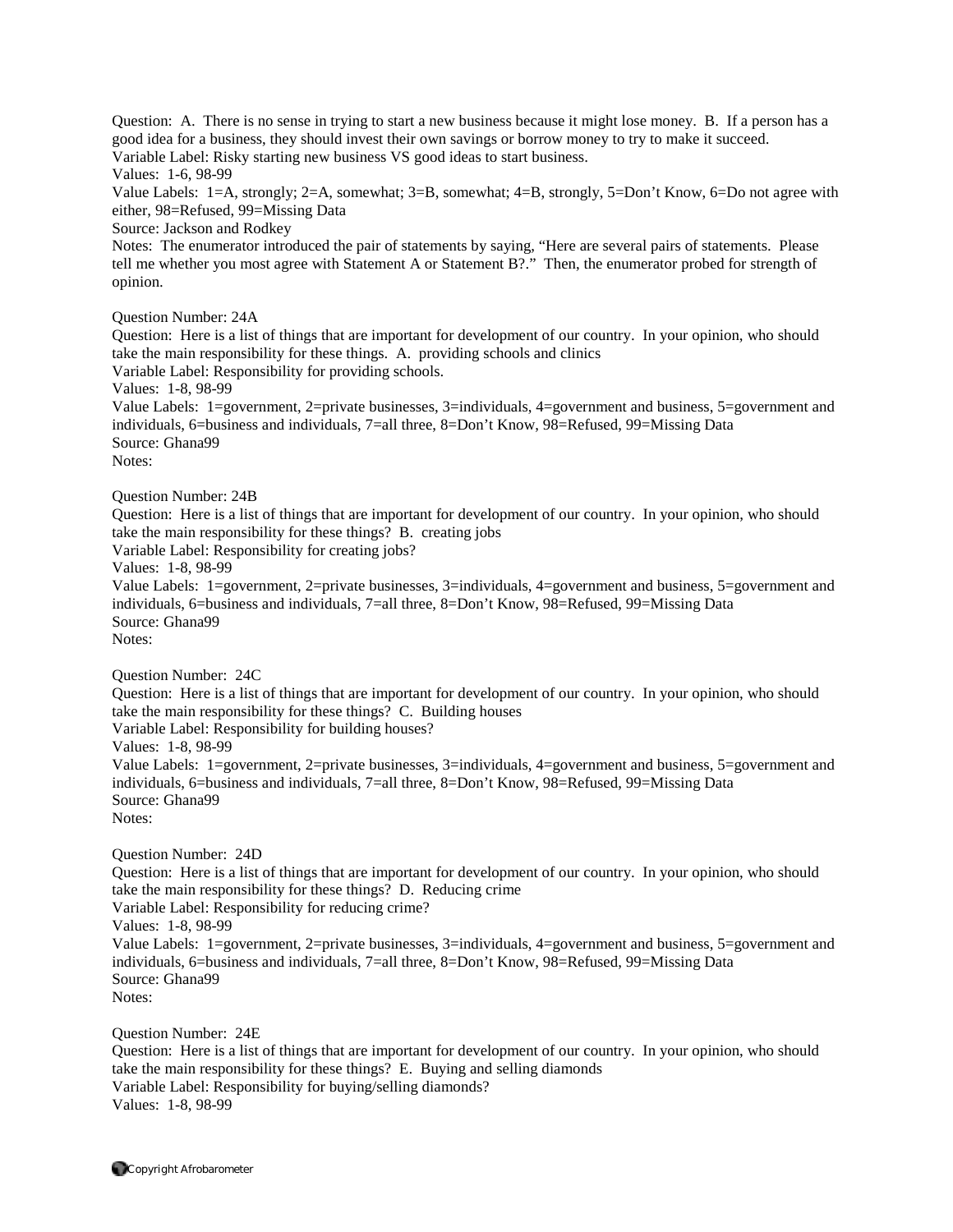Value Labels: 1=government, 2=private businesses, 3=individuals, 4=government and business, 5=government and individuals, 6=business and individuals, 7=all three, 8=Don't Know, 98=Refused, 99=Missing Data Source: adapted from Ghana99 Notes:

Question Number: 24F

Question: Here is a list of things that are important for development of our country. In your opinion, who should take the main responsibility for these things? F. Helping farmers borrow money to improve production of livestock and crops.

Variable Label: Responsibility for helping farmers borrow money?

Values: 1-8, 98-99

Value Labels: 1=government, 2=private businesses, 3=individuals, 4=government and business, 5=government and individuals, 6=business and individuals, 7=all three, 8=Don't Know, 98=Refused, 99=Missing Data Source: Ghana99 Notes:

Question Number: 25

Question: A. It is better to have a wide variety of goods and many goods in the market, even if prices are high. B. It is better to have low prices, even if there are shortages of goods.

Variable Label: Variety of market goods at high prices VS little variety.

Values: 1-6, 98-99

Value Labels: 1=A, strongly; 2=A, somewhat; 3=B, somewhat; 4=B, strongly, 5=Do not know, 6=Do not agree with either, 98=Refused, 99=Missing Data

Source: Zambia 96

Notes: The enumerator introduced the pair of statements by saying, "Here are several more pairs of statements. Please tell me whether you most agree with Statement A or Statement B." Then, the enumerator probed for strength of opinion.

Question Number: 26

Question: A. It is better to be able to visit clinics and get medicine for free, even if it means we cannot raise health care standards. B. It is better to raise health care standards, even if we have to pay medical fees.

Variable Label: Free medicine with unraised stds VS medical fees but raised stds.

Values: 1-6, 98-99

Value Labels: 1=A, strongly; 2=A, somewhat; 3=B, somewhat; 4=B, strongly, 5=Do not know, 6=Do not agree with either, 98=Refused, 99=Missing Data

Source: SAB99

Notes: The enumerator introduced the pair of statements by saying, "Here are several more pairs of statements. Please tell me whether you most agree with Statement A or Statement B." Then, the enumerator probed for strength of opinion.

Question Number: 27

Question: A. The number of people who work for government should not be reduced, even if paying their salaries is costly to the country. B. The government cannot afford so many public employees and should lay off/retrench some of them.

Variable Label: Numbers govt. workers should not be reduced VS reduced numbers.

Values: 1-6, 98-99

Value Labels: 1=A, strongly; 2=A, somewhat; 3=B, somewhat; 4=B, strongly, 5=Do not know, 6=Do not agree with either, 98=Refused, 99=Missing Data

Source: Zambia 96

Notes: The enumerator introduced the pair of statements by saying, "Here are several more pairs of statements. Please tell me whether you most agree with Statement A or Statement B." Then, the enumerator probed for strength of opinion.

Question Number: 28

Question: A. The government should retain ownership of its factories, businesses, and farms. B. It is better for the government to sell its businesses to private companies and individuals.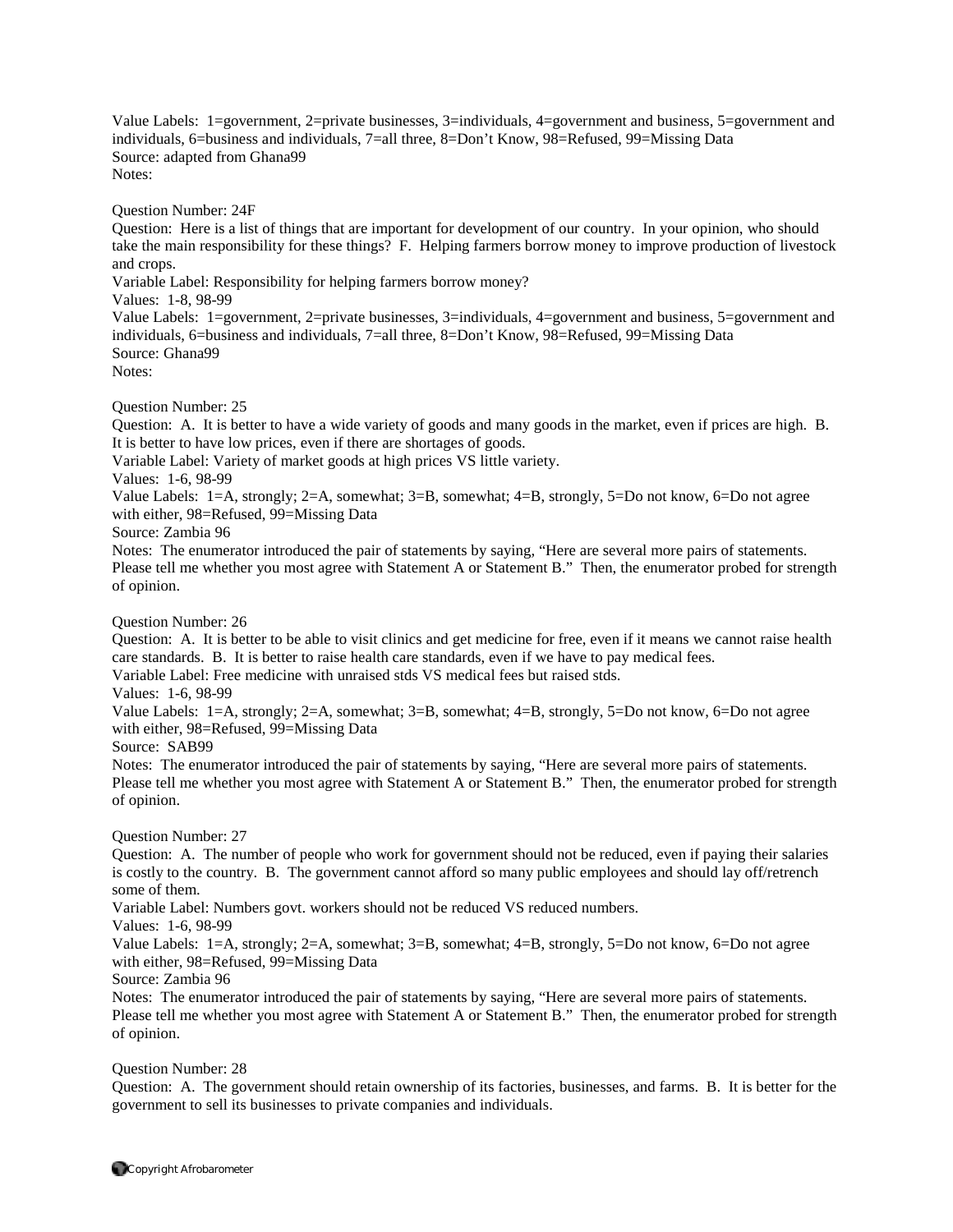Variable Label: Govt. should retain factories Vs selling it to private companies.

Values: 1-6, 98-99

Value Labels: 1=A, strongly; 2=A, somewhat; 3=B, somewhat; 4=B, strongly, 5=Do not know, 6=Do not agree with either, 98=Refused, 99=Missing Data

Source: Zambia 96

Notes: The enumerator introduced the pair of statements by saying, "Here are several more pairs of statements. Please tell me whether you most agree with Statement A or Statement B." Then, the enumerator probed for strength of opinion.

Question Number: 29A-C

Question: What, if anything, do you understand by the word "democracy"? What comes to your mind when you hear the word?

Variable Label: What does democracy mean?

Values: 1-47, 49-125.

Value Labels: 1=Don't know, 2=When country is run by the people, 3=To be independent, 4=The right to everything, 5=Freedom in everything except crime, 6=Freedom of speech, 7=Equal rights, 8=Different groups must have different rights, 9=To own property/land, 10=Freedom of movement, 11=Freedom in general, 12=Free education, 13=Reduce crime, 14=Free medical treatment, 15=Be able to criticize government, 16=Peace, 17=Justice, 18=No war, 19=Human Rights, 20=Unity, 21=Never heard of such a word, 22=Right to vote, 23=Improve living conditions, 24=Development, 25=Right to join any political party, 26=Police protection, 27=To advise each other when ruling, 28=To have rules formulated by people, 29=Ruling without discrimination, 30=Many political parties, 31=Majority rules, 32=Good leadership, 33=Freedom of expression, 34=To rule satisfactorily, 35=To live in harmony, 36=Having what people want, 37=People help the ruler, 38=Government assist the people, 39=Government promotes development, 40=Autocracy, 41=Oppression of majority, 42=Fair elections, 43=Working together with government, 44=Nothing, 45=Democracy is meaningless, 46=Enough food, 47=Self rule, 49=Taking authority to change, 50=Can't explain properly, 51=Government of people, by people, for the people, 52=No Civil War, 53=Good standard of living, 54=Power sharing, 55=No discrimination, 56=Providing services, 57=Government being fair to people, 58=Elected government, 59=Accountable government, 60=Good governance, 61=No dictatorship, 62=Stability, 63=Too afraid to give opinion, 64=Freedom of religion/worship, 65=Employment, 66=Having 1 constitution for country, 67=Colonialism, 68=Respecting other people's freedom, 69=Doesn't matter, 70=Doing things without fear, 71=Responsive government, 72=No coercion, 73=Freedom of the press, 74=Freedom of Association, 75=Health care for all, 76=Freedom of dress, 77=Freedom of choice, 78=Change of things from bad to good, 79=Freedom of birth right, 80=Doing things that benefit the nation, 81=Competition between political parties, 82=Change of ruling parties, 83=Having opposition parties, 84=Freedom to conduct business, 85=Gender Equality, 86=Lowering prices, 87=Politics, 88=Foreign idea, 89=Everyone being happy, 90=Living freely, 91=Living without problems, 92=Government helping poor, 93=Consultation, 94=Smooth running of the country, 95=Control over one's life, 100=No restrictions, 101=Responsible conduct of citizens, 102=Food distribution, 103=Keeping and respecting our culture, 104=Don't know the meaning, 105=Helping each other, 106=Independence, 107=Government represents all people, 108=Change of President, 109=New government, 110=Government of unity, 111=Change of government, 112=Change of laws, 113=Government protecting people, 114=No more taxes, 115=Everyone being able to make money, 116=It is a wrong and bad thing, 117=Rebellious people, 118=Elections, 119=Participation in government, 120=Elected representation, 121=Removal of old government, 122=Coming of UDF, 123=Youth helping government, 124=Government giving ID cards, 125=Freedom of expression may suppress, 996=No further answers, 997=Having basic necessities, 998=Refused, 999=Missing data

Source: Ghana 97

Note: Respondent could give up to three answers.

Question Number: 30 Question: First of all, can you tell me who presently holds the following positions: The Premier? Variable Label: Who is the Premier? Values: 1-5, 98-99 Value Labels: 1=Do not know, 2=Know Answer, but can't remember, 3=Right Answer, 4=Wrong Answer, 5=Could Not Determine, 98=Refused, 99=Missing Data Source: Zambia 96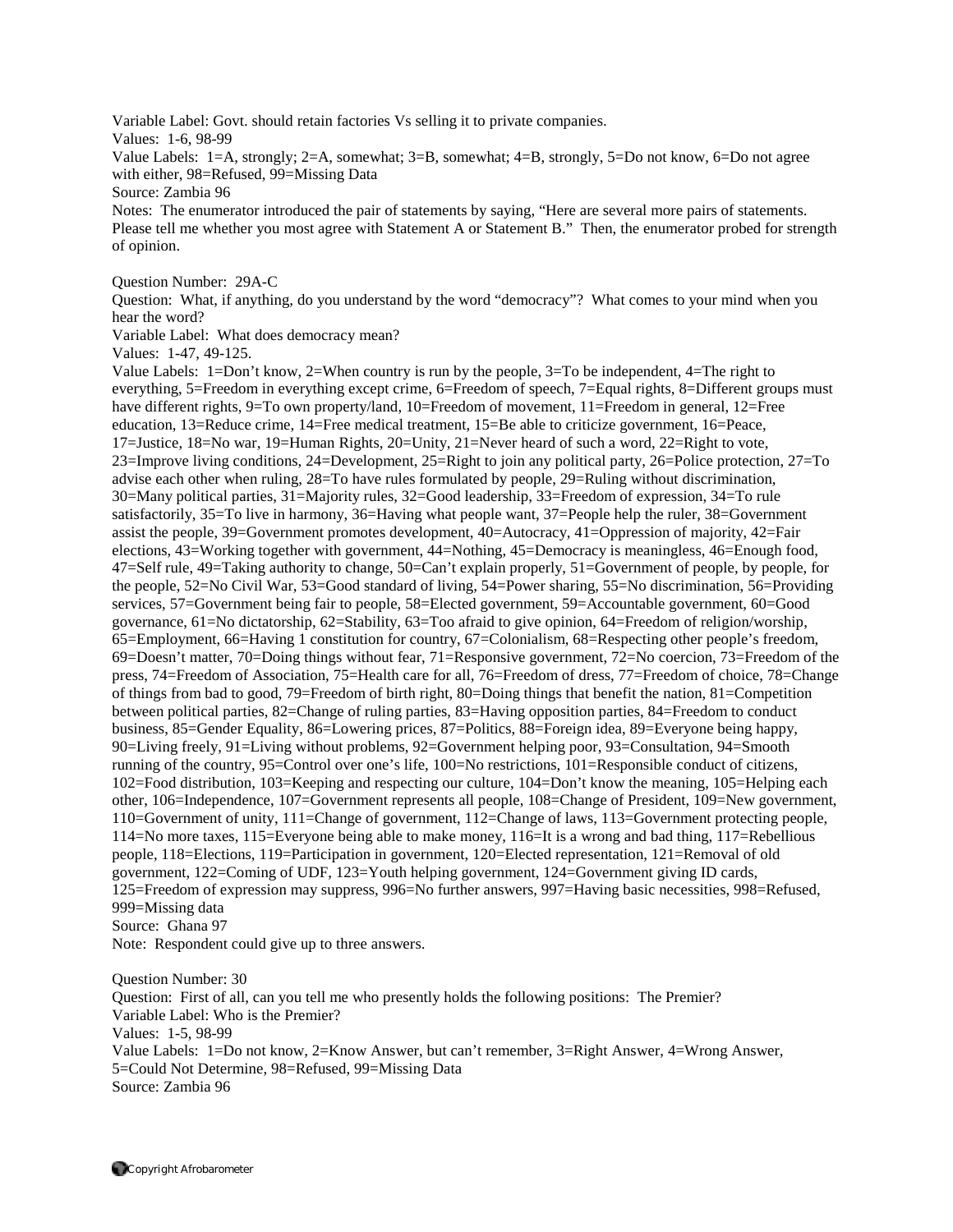Notes: The enumerator wrote down the names given by the respondent, if any, and the supervisor coded the responses as 3 (right) or 4 (wrong). Blank responses were later post coded as 1 (Don't know).

Question Number: 31 Question: First of all, can you tell me who presently holds the following positions: The Minister of Finance? Variable Label: Who is the Finance Minister. Values: 1-5, 98-99 Value Labels: 1=Do not know, 2=Know Answer, but can't remember, 3=Right Answer, 4=Wrong Answer, 5=Could Not Determine, 98=Refused, 99=Missing Data Source: Zambia 96 Notes: The enumerator wrote down the names given by the respondent, if any, and the supervisor coded the responses as 3 (right) or 4 (wrong). Blank responses were later post coded as 1 (Don't know). Question Number: 32 Question: First of all, can you tell me who presently holds the following positions: Your regional councillor Variable Label: Who is your regional councilor? Values: 1-5, 98-99 Value Labels: 1=Do not know, 2=Know Answer, but can't remember, 3=Right Answer, 4=Wrong Answer, 5=Could Not Determine, 98=Refused, 99=Missing Data Source: Zambia 96 Notes: The enumerator wrote down the names given by the respondent, if any, and the supervisor coded the responses as 3 (right) or 4 (wrong). Blank responses were later post coded as 1 (Don't know). Question Number: 33 Question: First of all, can you tell me who presently holds the following positions: Your local councilor? Variable Label: Who is your local councilor? Values: 1-5, 97-99

Value Labels: 1=Do not know, 2=Know Answer, but can't remember, 3=Right Answer, 4=Wrong Answer, 5=Could Not Determine, 97=Not Applicable, 98=Refused, 99=Missing Data Source: Zambia 96

Notes: The enumerator wrote down the names given by the respondent, if any, and the supervisor coded the responses as 3 (right) or 4 (wrong). Blank responses were later post coded as 1 (Don't know).

Question Number: 34

Question: In the past year, have you contacted an elected representative, government official, political party official, or gone to a government or council meeting in order to give them your views or help solve some important problem that affects the community? If Yes: Was it just once, twice, a few times, or frequently? Variable Label: Have you recently contacted a govt. official.

Values: 1-5, 98-99

Value Labels: 1=No, 2=Just once or twice, 3=A few times, 4=Frequently, 5=Do not know, 98=Refused, 99=Missing Data

Source: Modified from Zambia96

Note: Enumerators skip to question 36, if respondent answers 1 (no).

Question Number: 35 Question: What type of official was it? Variable Label: What type of official did you contact?

Values: 1-11, 97-99

Value Labels: 1=Elected local councilor, 2=Elected regional or provincial representative, 3=Elected member of parliament, 4=Local council meeting or hearing, 5=Regional, provincial legislative meeting or hearing, 6=National parliament meeting or hearing, 7=National government hearing or meeting, 8=Local council official, 9=Regional, provincial official, 10=National government official, civil servant, 11=Political party official, 97=No Contact, 98=Refused, 99=Missing Data

Source: Zambia96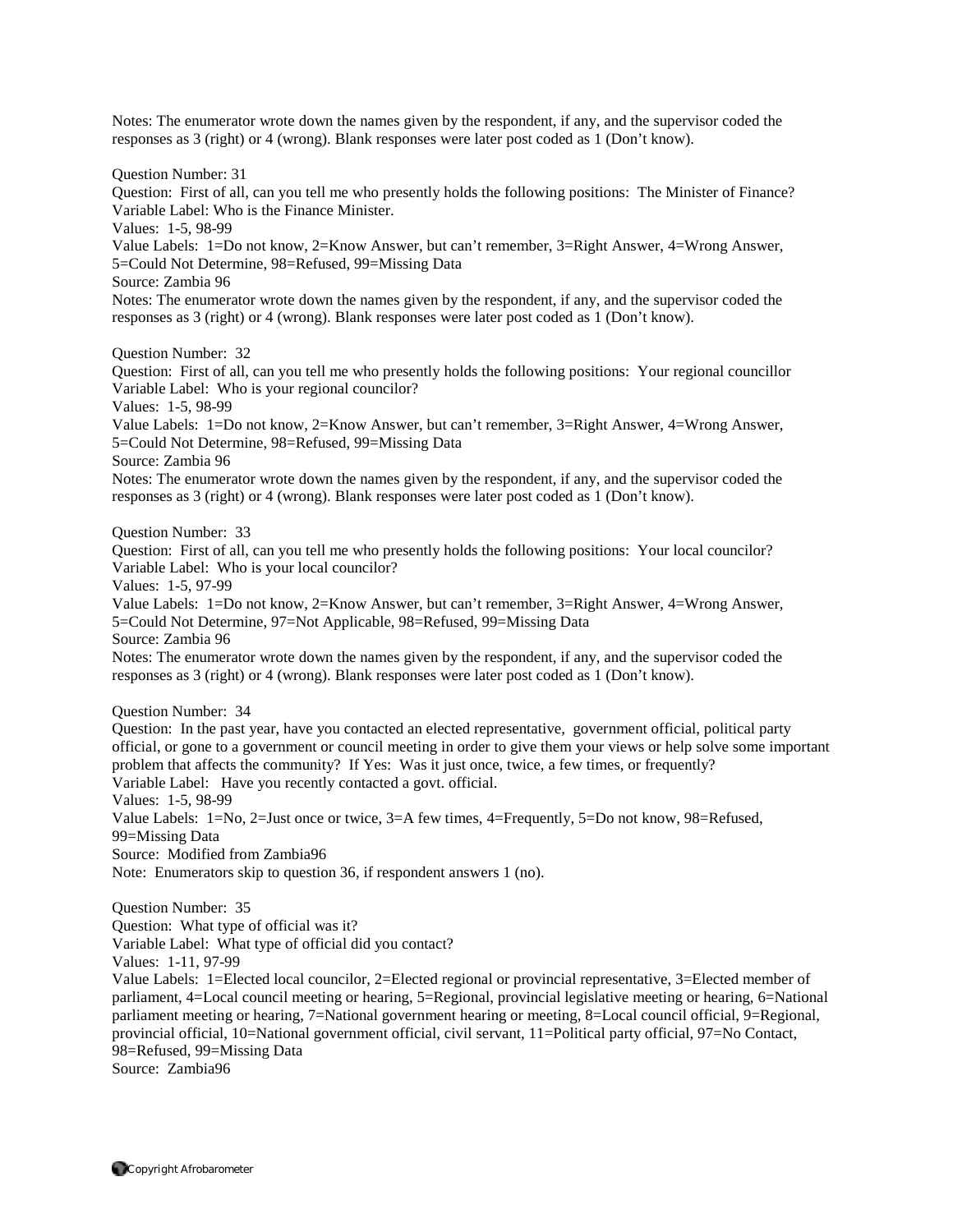Note: Enumerator only asked the question if they indicate contact in question 34. Enumerator probed for most specific answer, and respondent could give more than one answer. If question 35 is skipped, enumerator post coded answer as 97 (No Contact).

Question Number: 36A

Question: In the past year, have you or anyone in your family had to pay money to government officials (besides paying rates or taxes), give them a gift, or do them a Favour, in order to get the following? If yes: Was it just once or twice, a few times or frequently? A. A job

Variable Label: Did you have to pay a govt. official to get a job? Values: 1-5, 98-99 Value Labels: 1=No, 2=Once or twice, 3=A few times, 4=Often, 5=Don't Know, 98=Refused, 99=Missing Data Source: Ghana99 Note:

Question Number: 36B

Question: In the past year, have you or anyone in your family had to pay money to government officials (besides paying rates or taxes), give them a gift, or do them a Favour, in order to get the following? If yes: Was it just once or twice, a few times or frequently? B. A government maintenance payment, pension payment, or loan. Variable Label: Did you have to pay a govt. official to get a maintenance payment, loan or pension? Values: 1-5, 98-99

Value Labels: 1=No, 2=Once or twice, 3=A few times, 4=Often, 5=Don't Know, 98=Refused, 99=Missing Data Source: Ghana99 Note:

Question Number: 36C

Question: In the past year, have you or anyone in your family had to pay money to government officials (besides paying rates or taxes), give them a gift, or do them a Favour, in order to get the following? If yes: Was it just once or twice, a few times or frequently? C. Electricity or water?

Variable Label: Did you pay a govt. official to get water or electricity?

Values: 1-5, 98-99

Value Labels: 1=No, 2=Once or twice, 3=A few times, 4=Often, 5=Don't Know, 98=Refused, 99=Missing Data Source: Ghana99

Note:

Question Number: 36D

Question: In the past year, have you or anyone in your family had to pay money to government officials (besides paying rates or taxes), give them a gift, or do them a Favour, in order to get the following? If yes: Was it just once or twice, a few times or frequently? D. Housing or land?

Variable Label: Did you pay a govt. official to get housing or land? Values: 1-5, 98-99 Value Labels: 1=No, 2=Once or twice, 3=A few times, 4=Often, 5=Don't Know, 98=Refused, 99=Missing Data Source: Ghana99 Note:

Question Number: 37

Question: In the past year, have you contacted any other non-governmental influential person such as a church leader, community leader, or traditional leader, or even attended a traditional council meeting, in order to give your view or help solve some important problem? If Yes: Was it just once or twice, a few times, or frequently? Variable Label: Have you recently contacted any influential person other than govt. official? Values: 1-5, 98-99 Value Labels: 1=No, 2=Just once or twice, 3=A few times, 4=Frequently, 5=Do not know, 98=Refused, 99=Missing Data Source: Modified Zambia96 Note: Enumerator skipped to question 39 if respondent answered 1 (no).

Question Number: 38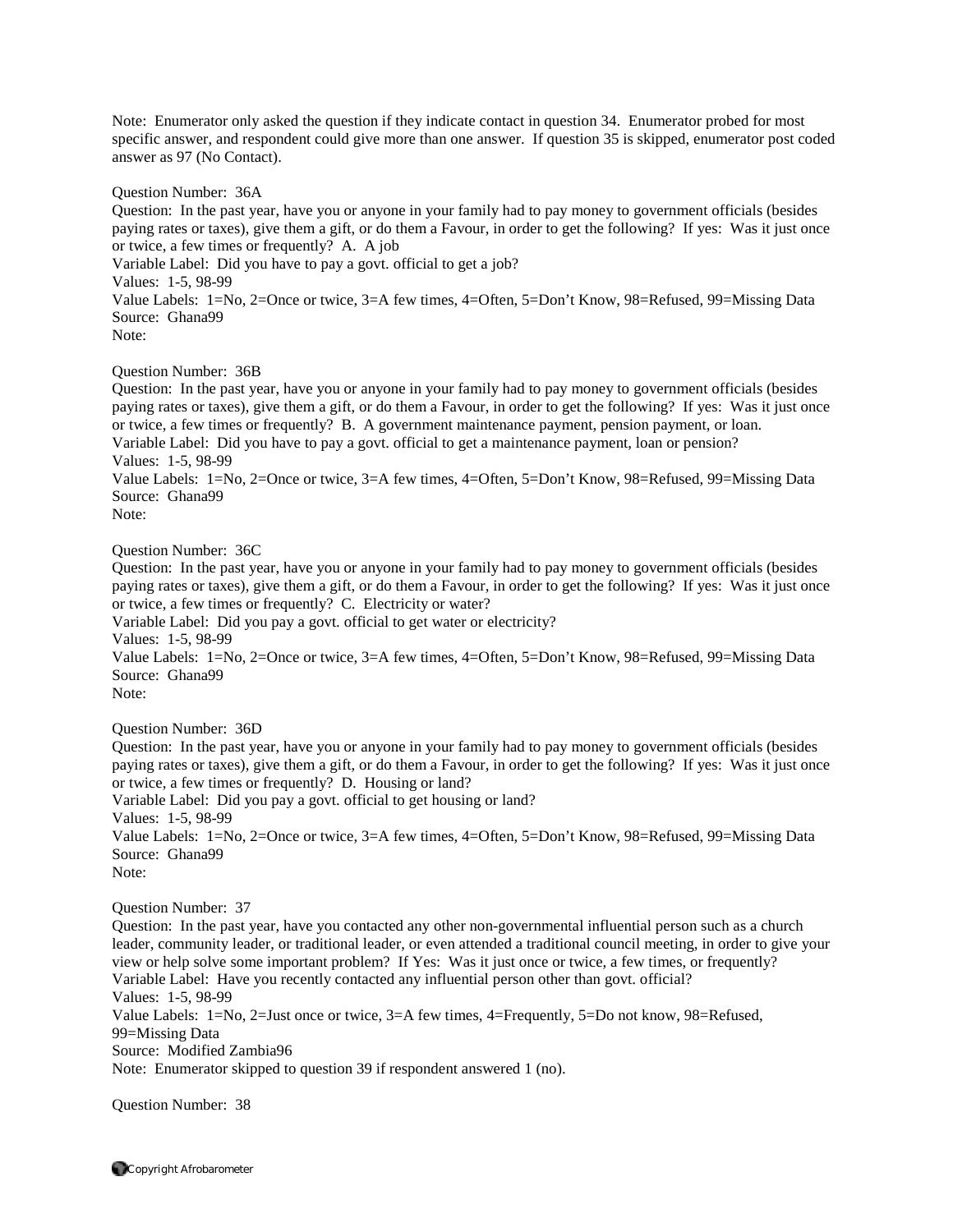Question: If respondent made contact, what type of person was this? Variable Label: What type of influential person was it? Values: 1-5, 97-99 Value Labels: 1=Church leader or official, 2=Community leader, 3=Trade union official, 4=Traditional leader, 5=Traditional council meeting, 97=No contact, 98=Refused, 99=Missing Data Source: Adapted from Zambia96 Note: Enumerator only asked this question if they indicated contact in question 37. Respondent was encourage to mention as many people as possible. If enumerator skipped question 38, the answer was later post coded as 97 (No contact). Question Number: 39 Question: I would like to speak about traditional leadership. Do you have a traditional leader, chief, or headman? Variable Label: Do you have local traditional leader? Values: 1-3 98-99 Value Labels: 1=Yes, 2=No, 98=Refused, 99=Missing Data Source: SAB99 Note: If respondent answered 2 (no), enumerator skipped to question 43. Question Number: 40 Question: How interested do you think your local chief is in what happens to you or hearing what people like you think? Are they: Variable Label: How interested is your local chief in your well-being? Values: 1-5, 97-99 Value Labels: 1=Not at all interested, 2=Not very interested, 3=Interested, 4=Very interested, 5=Haven't you heard enough about them to know, 97=Not applicable, 98=Refused, 99=Missing Data Source: SAB99 Note: If respondent answered 2 (no) to question 39, enumerator post coded question as 97 (not applicable). Question Number: 41 Question: How much of the time can you trust your local chief to do what is right? Is it: Variable Label: How much of the time can you trust your local chief to do what is right? Values: 1-5, 97-99 Value Labels: 1=Never, 2=Only some of the time, 3=Most of the time, 4=Just about always, 5=Haven't you heard enough about them to know, 97=Not Applicable, 98=Refused, 99=Missing Data Source: Zambia96 Note: If respondent answered 2 (no) to question 39, enumerator post coded question as 97 (not applicable). Question Number: 42 Question: What about corruption, that is where leaders take money intended for the community and use it for themselves? How many chiefs or traditional leaders are involved in corruption? Is it: Variable Label: How many chiefs/traditional leaders involved in corruption? Values: 1-5, 97-99 Value Labels: 1=All, Almost all, 2=Most, 3=A few, some, 4=Almost None, None, 5=Haven't you heard enough about them to know, 97=Not applicable, 98=Refused, 99=Missing Data Source: SAB99 Note: If respondent answered 2 (no) to question 39, enumerator post coded question as 97 (not applicable). Question Number: 43A Question: How often do you get news from the following sources: A. Radio? Variable Label: How often do you get news from radio? Values: 1-6, 98-99 Value Labels: 1=Everyday, 2=A few times a week, 3=A few times a month, 4=Less than once a month, 5=Never, 6=Do not know, 98=Refused, 99=Missing Data Source: Zambia96 Notes: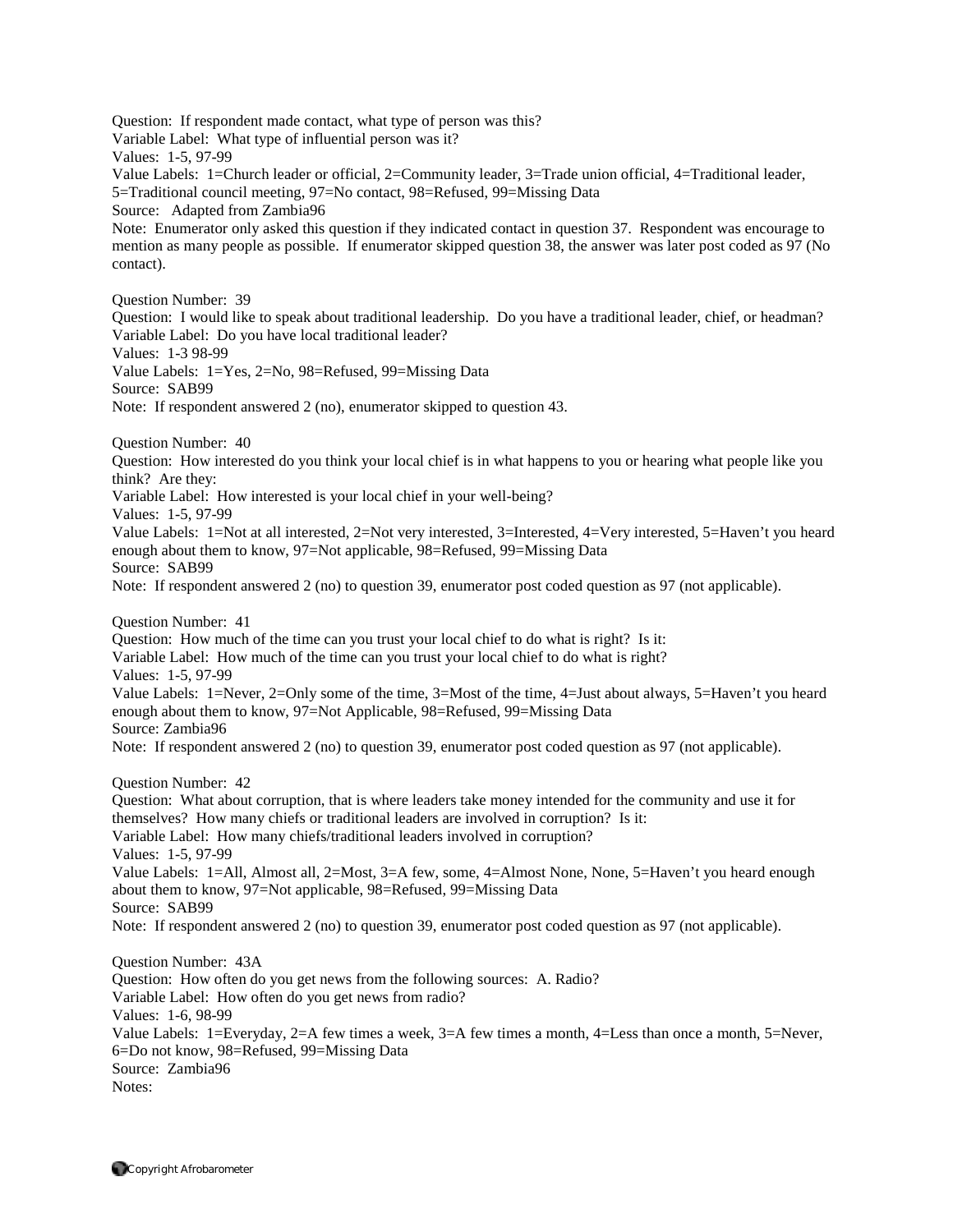Question Number: 43B Question: How often do you get news from the following sources: B. Television? Variable Label: How often do you get news from tv? Values: 1-6, 98-99 Value Labels: 1=Everyday, 2=A few times a week, 3=A few times a month, 4=Less than once a month, 5=Never, 6=Do not know, 98=Refused, 99=Missing Data Source: Nigeria00 Notes: Question Number: 43C Question: How often do you get news from the following sources: C. Newspaper? Variable Label: How often do you get news from newspapers? Values: 1-6, 98-99 Value Labels: 1=Everyday, 2=A few times a week, 3=A few times a month, 4=Less than once a month, 5=Never, 6=Do not know, 98=Refused, 99=Missing Data Source: Zambia96 Notes: Question Number: 44 Question: Generally speaking, would you say that most people can be trusted or that you can't be too careful in dealing with people? Variable Label: Can most people be trusted or should one always be careful? Values: 1-3, 98-99 Value Labels: 1=Most people can be trusted, 2=Can't be too careful, 3=Don't Know, 98=Refused, 99=Missing Data Source: Nigeria00 Notes: Question Number: 45 Question: When you get together with your friends, would you say you discuss political matters….? Variable Label: How often do you discuss political matters with friends? Values: 1-4, 98-99 Value Label: 1=Frequently, 2=Occasionally, 3=Never, 4=Don't Know, 98=Refused, 99=Missing Data Source: Modified from Zambia96 Notes: Question Number: 46 Question: Some people seem to follow what's going on in government and public affairs most of the time, whether there's an election going on or not. Others aren't that interested. Would you say you follow what's going on in government and public affairs:? Variable Label: Do you follow on-goings of govt. and public affairs? Values: 1-5, 98-99 Value Label: 1=Always/Most of the time, 2=Some of the time, 3=Only now and then, 4=Hardly at all, 5=Don't Know, 98=Refused, 99=Missing Data Source: SAB99 Notes: Question Number: 47A Question: Do you agree, neither agree or disagree, or disagree with the following statements? A. You think that you do not have enough information about political life and the actions of government. Variable Label: You do not have sufficient info about political life and govt? Values: 1-6, 98-99 Value Label1=Strongly agree, 2=Agree, 3=Neither agree nor disagree, 4=Disagree, 5=Strongly disagree, 6=Don't Know, 98=Refused, 99=Missing Data Source: SAB99 Notes: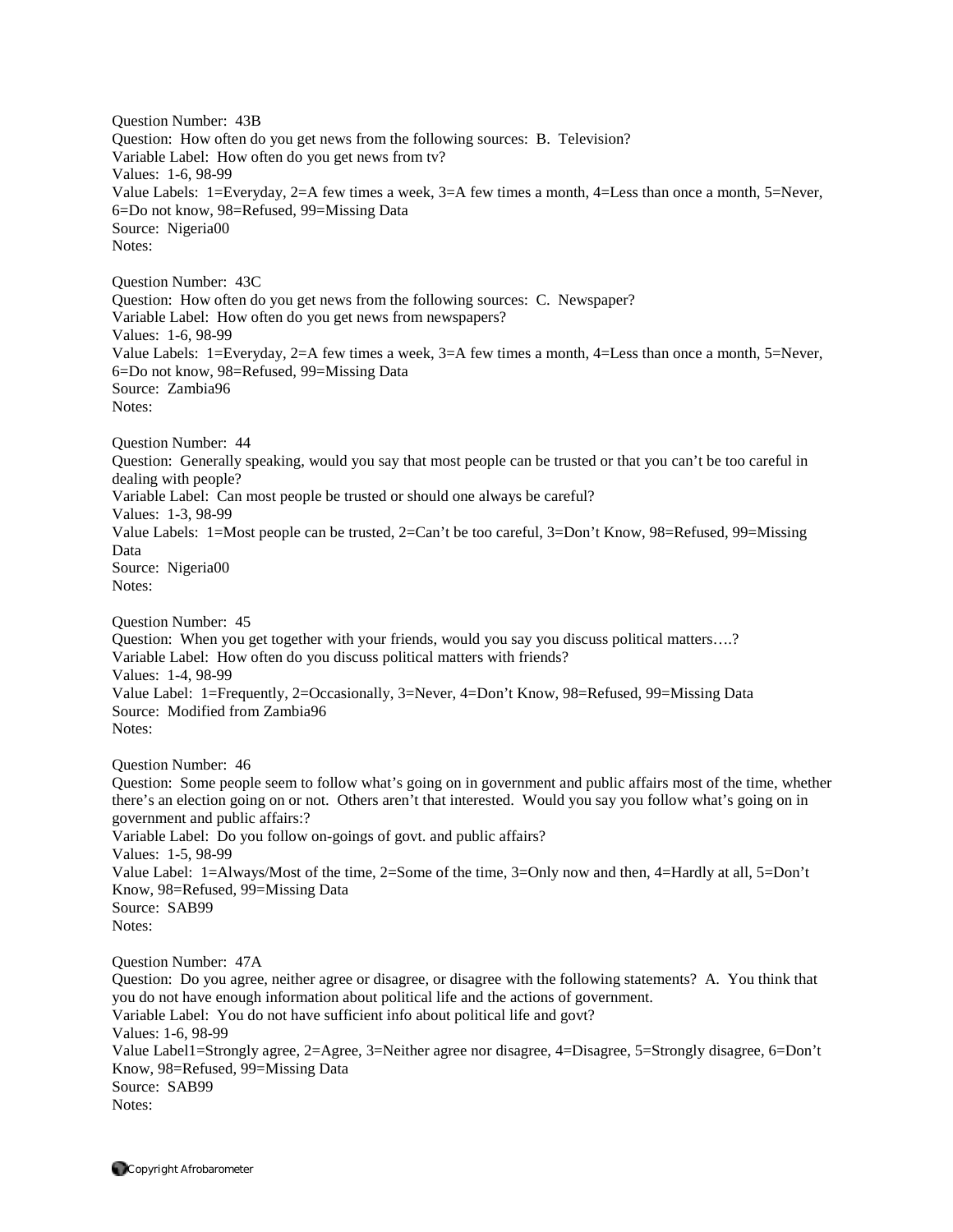Question Number: 47B Question: Do you agree, neither agree or disagree, or disagree with the following statements? B. Sometimes political and government affairs seem so complicated that you can't really understand what's going on. Variable Label: Sometimes political and govt. affairs are too complicated to understand? Values: 1-6, 98-99 Value Label: =Strongly agree, 2=Agree, 3=Neither agree nor disagree, 4=Disagree, 5=Strongly disagree, 6=Don't Know, 98=Refused, 99=Missing Data Source: Zambia96 Notes: Question Number: 47C Question: Do you agree, neither agree or disagree, or disagree with the following statements? C. In this country, you must be very careful what you do and say with regards to politics? Variable Label: Be very careful what you say/do regarding politics? Values: 1-6, 98-99 Value Label: 1=Strongly agree, 2=Agree, 3=Neither agree nor disagree, 4=Disagree, 5=Strongly disagree, 6=Don't Know, 98=Refused, 99=Missing Data Source: SAB99 Notes: Question Number: 48 Question: A. No matter how you vote, it won't make things any better in the future. B. The way you vote could make things better in the future. Variable Label: Way you vote will make a difference VS it won't make a difference. Values: 1-6, 98-99 Value Labels: 1=A, agree strongly; 2=A, agree; 3=B, agree; 4=B, agree strongly, 5=Don't Know 6=Don't agree with either, 98=Refused, 99=Missing Data Source: Zambia 96 Notes: The enumerator introduced the pair of statements by saying, "Please tell me whether you agree more with Statement A or Statement B." Then, the enumerator probed for strength of opinion. Question Number: 49 Question: A. It is important who is in power because it can make a difference to what happens. B. It doesn't really matter who is in power, because in the end things go on much the same. Variable Label: Who is in power makes a difference VS it doesn't matter. Values: 1-6, 98-99 Value Label: 1=A, agree strongly; 2=A, agree; 3=B, agree; 4=B, agree strongly, 5=Don't Know 6=Don't agree with either, 98=Refused, 99=Missing Data Source: SAB99 Notes: The enumerator introduced the pair of statements by saying, "Please tell me whether you agree more with Statement A or Statement B." Then, the enumerator probed for strength of opinion. Question Number: 50 Question: On the whole, how would you rate the freeness and fairness of the last national elections, held in 1996? Was it: Variable Label: Elections free and fair. Values: 1-5, 98-99 Value Label: 1=Completely free and fair, 2=Free and fair, some minor problems, 3=On the whole, free and fair but with several major problems, 4=Not free or fair, 5=Don't know, 98=Refused, 99=Missing Data Source: SAB99 Notes:

Question Number: 51A-C

Question: What are the most important problems facing this country that the government should address? Which of these is most important? Place 1 next to most important problem.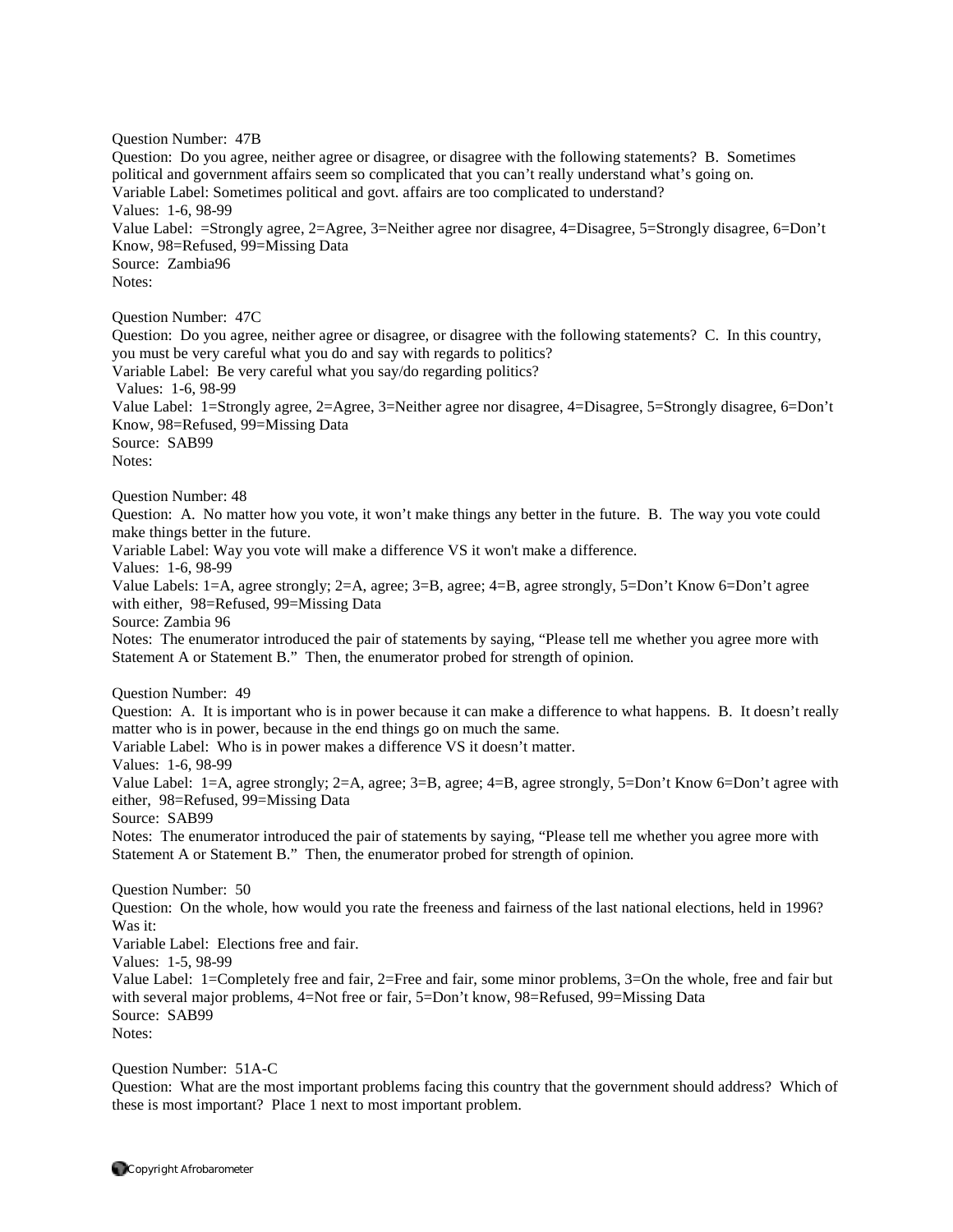Variable Label: Most important problems govt. should address.

Values: 1-214, 999

Value Label: 1=Apartheid, 2=Abuse, 3=Affirmative action, 4=Affirmative action (too much), 5=AIDS, 6=Bursaries, 7=Child Welfare, 8=Child abuse, 9=Crime, 10=Corruption, 11=Corruption in government, 12=Civil war 13=Death sentence should be returned, 14=Death rate too high, 15=Discrimination, 16=Disputes b/w political parties, 17=Diseases, 18=Drought, 19=Drought relief, 20=Development, 21=Development of rural areas, 22=Drugs/alcohol, 23=Democracy, 24=Donor fund mismanagement, 25=Don't know, 26=Economy, 27=Economic Stabilization, 28=Education (Equality) 29=Education (too expensive), 30=Education (poor quality), 31=Education (quality of schools), 32=Education (shortage of schools), 33=Education facilities, 34=Environment, 35=Elections, 36=Electricity, 37=Electricity (need more), 38=Equality, 39=Equal development for all areas, 40=Financial problems, 41=Financial future, 42=Funding indigenous businesses, 43=Foreign investment, 44=Food supply, 45=Government, 46=Government responsibility, 47=Government spending, 48=Government unresponsive, 49=Government doesn't communicate, 50=Housing, 51=Housing (poor quality), 52=Housing (shortage), 53=Health, 54=Health (medical supplies), 55=Health (too expensive), 56=Health services (poor quality), 57=Health services (shortage), 58=Health services in rural areas, 59=Hawkers/Street vendors, 60=Intimidation, 61=Infrastructure, 62=Immigration, 63=Investments, 64=Job creation, 65=Labor laws, 66=Lack of unity among people, 67=Lack of self-help projects, 68=Lack of money for school fees, 69=Murder, 70=Nepotism, 71=Nothing, 72=Oppression, 73=Poverty, 74=Prices too high, 75=Protection of property owners, 76=Population explosion, 77=Policing, 78=Political tension, 79=Political unrest, 80=Pensions, 81=Pensions need to be increased, 82=Rape, 83=Racism, 84=Rights, 85=Roads, 86=Roads (poor quality), 87=Roads (need more), 88=Recreational facilities, 89=RDP, 90=Riots, 91=Security, 92=Squatting/squatters, 93=Strikes, 94=Services (water and electricity), 95=Services (Lack of), 96=Services (poor quality), 97=Services (too expensive), 98=Starvation, 99=Sewerage, 100=Standard of living, 101=Theft, 102=Taxes, 103=Taxes too high, 104=Toilets/sanitation, 105=Transport, 106=Teenage pregnancy, 107=Tribalism, 108=Unemployment, 109=Violence, 110=Vandalism, 111=Wages too high, 112=Wages too low, 113=Wages (not enough), 114=Water (provide more), 115=Water (poor quality), 116=Welfare, 117=Children should follow tradition, 118=Crop failure, 119=Devaluation of currency, 120=Care of Elderly, 121=Free and fair council elections, 122=Food prices should be low, 123=Food shortage, 124=Economic policy failure, 125=Health clinics to be provided, 126=Inflation high, 127=Lack of loans, 128=Too many leaders, 129=Suffering, 130=Transport prices too high, 131=Wealth being lost rapidly, 132=Voter education, 133=Telecommunications, 134=Street lights, 135=Sport problems, 136=Street children, 137=Implementation of government policies, 138=Immigrants, 139=Government favors foreigners, 140=Poor government administration, 141=Nuclear Weapons, 142=School dropouts, 143=Use of prisoners, 144=Reduced income disparity, 145=Road accidents, 146=Assist disabled, 147=Assist orphans, 148=Water/electricity, 149=Reduce school fees, 150=Strengthen democracy, 151=Home affairs, 152=Farm workers benefits, 153=Government assistance, 154=Leaders must take responsibility, 155=Training of police officers, 156=Homosexual issues, 157=More links between government and people, 158=Protection against wild animals, 159=Nature conservation, 160=Better qualified teachers, 161=Traditional leaders, 162=Army training, 163=Promiscuity, 164=Fair land distribution, 165=DRC War, 166=5th Brigade Autocracies, 167=Irresponsible members of Parliament, 168=Assistance for needy people, 169=Poor working conditions, 170=Lack of peace and freedom, 171=Lack of cooperation between political parties, 172=Cash payment to farmers for products, 173=President favors home area, 174=Increased government assistance, 175=Fine those who default on loans, 176=Government should develop all regions, 177=Government should build a bank, 178=Environmental degradation, 179=Need for new government, 180=High School fees, 181=Lack of maize in markets, 182=Lack of justice in government, 183=Lack of land to cultivate, 184=Lack of farming improvement, 185=Trading centers too far, 186=Headman not trustworthy, 187=Lack of free hospitals, 188=Lack of markets, 189=Rigging elections, 190=Regionalism must stop, 191=Government favors people from their party, 192=Government should help with school fees for girls, 193=Corruption among health personnel, 194=Civil service doctors must take jobs seriously, 195=Rich have more freedom than poor, 196=Over enrollment in schools, 197=Business matters, 198=Exploitation of villages, 199=Retrenchments, 200=Government assistance to villagers, 201=Prostitution, 202=Misuse of democracy, 203=Access of loans, 204=Lack of TV service/network, 205=Lack of post offices, 206=Lack of policemen, 207=Freedom of dress should stop, 208=No maize mills nearby, 209=Lack of respect for elders, 210=Lack of respect, 211=Economic improvement, 212=Education, 213=More Bursaries, 214=Give land to people, 999=Missing data. Source: SAB99 Notes:

Question Number: 52A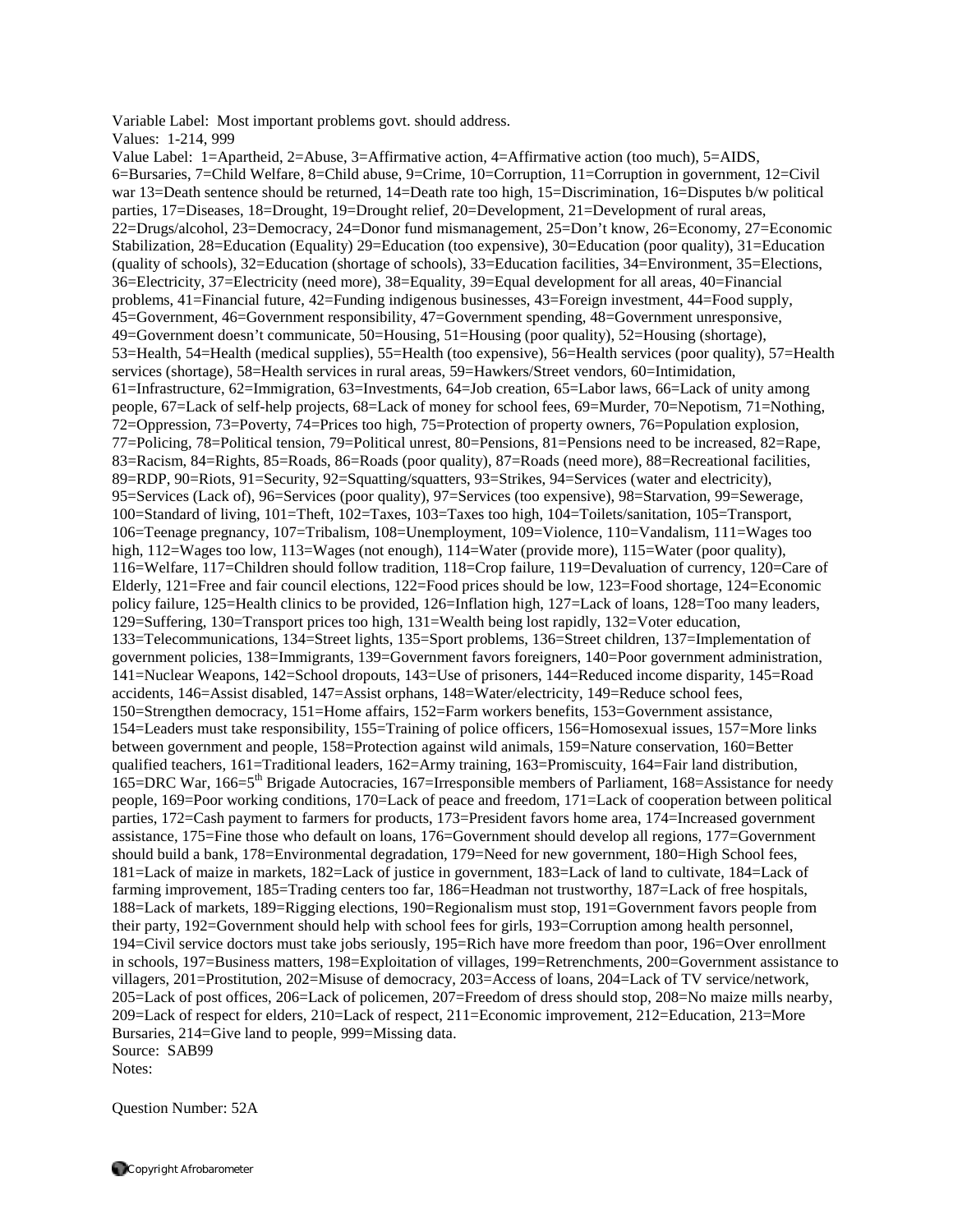Question: "Some people say that today, under our current system of government, our political and overall life is better than it was under South African Rule. Others say things are no better, or even worse. For each of these following matters, would you say things today are worse, about the same, or better?" A. Anyone can freely say what he or she thinks.

Variable Label: Anyone can freely speak their mind?

Values: 1-6, 98-99

Value Labels: 1=Much Worse, 2=Worse, 3=Same, 4=Better, 5=Much Better, 6=Don't Know, 98=Refused, 99=Missing Data

Source: NDB

Notes: Enumerator probed for strength of opinion.

Question Number: 52B

Question: "Some people say that today, under our current system of government, our political and overall life is better than it was under South African Rule. Others say things are no better, or even worse. For each of these following matters, would you say things today are worse, about the same, or better?" B. People can join any political organization they choose.

Variable Label: People can join political organization of choice.

Values: 1-6, 98-99

Value Labels: 1=Much Worse, 2=Worse, 3=Same, 4=Better, 5=Much Better, 6=Don't Know, 98=Refused, 99=Missing Data

Source: NDB

Notes: Enumerator probed for strength of opinion.

Question Number: 52C

Question: "Some people say that today, under our current system of government, our political and overall life is better than it was under South African Rule. Others say things are no better, or even worse. For each of these following matters, would you say things today are worse, about the same, or better?" C. People can live without fear of being arrested by the police if they have not done anything wrong.

Variable Label: Can live without fear of being arrested if done nothing wrong.

Values: 1-6, 98-99

Value Labels: 1=Much Worse, 2=Worse, 3=Same, 4=Better, 5=Much Better, 6=Don't Know, 98=Refused, 99=Missing Data

Source: SAB99

Notes: Enumerator probed for strength of opinion.

Question Number: 52D

Question: "Some people say that today, under our current system of government, our political and overall life is better than it was under South African Rule. Others say things are no better, or even worse. For each of these following matters, would you say things today are worse, about the same, or better?" D. Each person can freely choose who to vote for without feeling forced by others.

Variable Label: Can freely vote for anyone without being forced.

Values: 1-6, 98-99

Value Labels: 1=Much Worse, 2=Worse, 3=Same, 4=Better, 5=Much Better, 6=Don't Know, 98=Refused, 99=Missing Data

Source: NDB

Notes: Enumerator probed for strength of opinion.

Question Number: 52E

Question: "Some people say that today, under our current system of government, our political and overall life is better than it was under South African Rule. Others say things are no better, or even worse. For each of these following matters, would you say things today are worse, about the same, or better?" E. Everybody is treated equally and fairly by government.

Variable Label: Govt. treats all people fair and equal. Values: 1-6, 98-99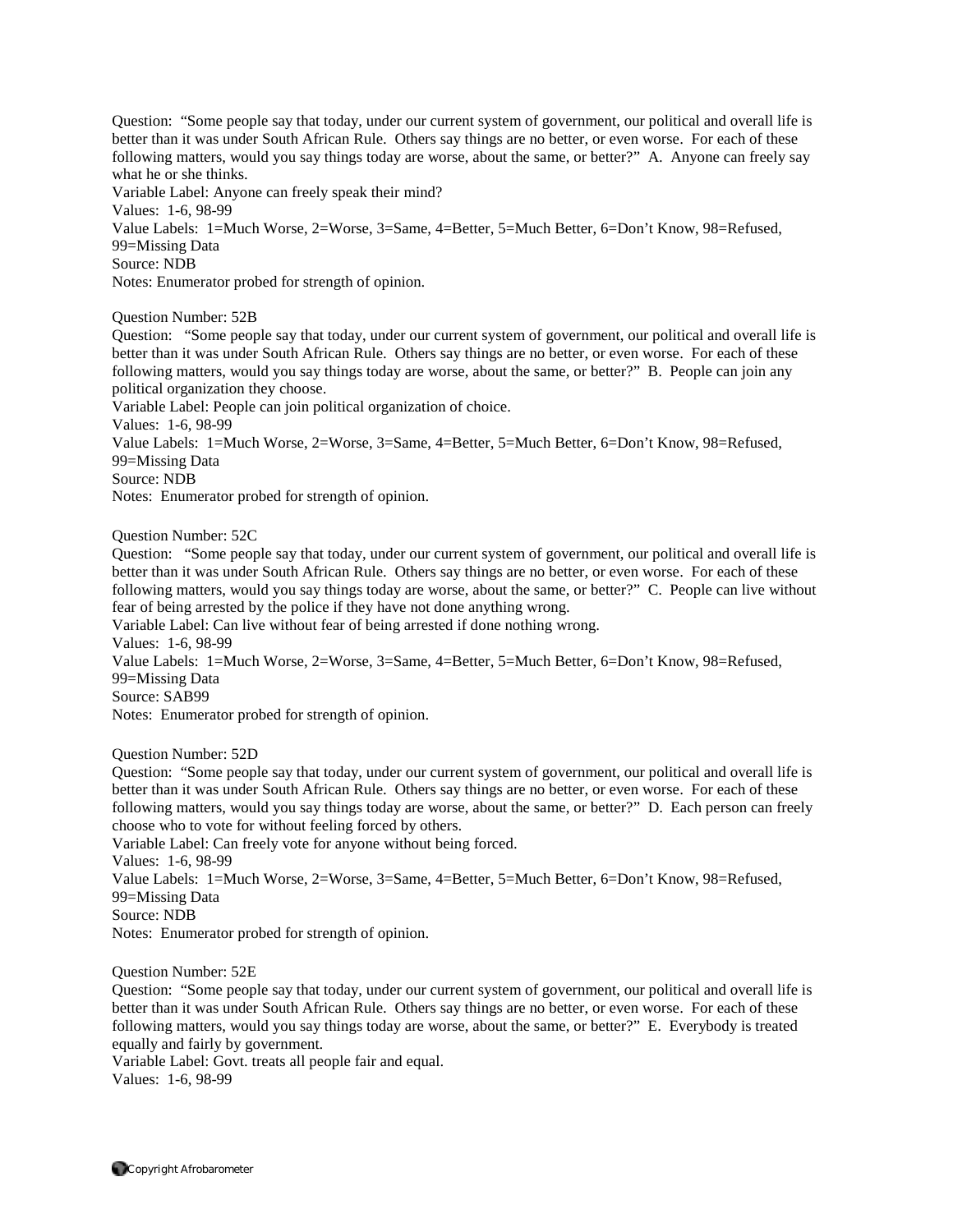Value Labels: 1=Much Worse, 2=Worse, 3=Same, 4=Better, 5=Much Better, 6=Don't Know, 98=Refused, 99=Missing Data Source: NDB Notes: Enumerator probed for strength of opinion.

Question Number: 52F

Question: "Some people say that today, under our current system of government, our political and overall life is better than it was under South African Rule. Others say things are no better, or even worse. For each of these following matters, would you say things today are worse, about the same, or better?" F. People are safe from crime and violence. Variable Label: Safe from crime and violence Values: 1-6, 98-99 Value Labels: 1=Much Worse, 2=Worse, 3=Same, 4=Better, 5=Much Better, 6=Don't Know, 98=Refused,

99=Missing Data Source: SAB99

Notes: Enumerator probed for strength of opinion.

Question Number: 52G

Question: "Some people say that today, under our current system of government, our political and overall life is better than it was under South African Rule. Others say things are no better, or even worse. For each of these following matters, would you say things today are worse, about the same, or better?" G. People have an adequate standard of living. Variable Label: Adequate standard of living Values: 1-6, 98-99 Value Labels: 1=Much Worse, 2=Worse, 3=Same, 4=Better, 5=Much Better, 6=Don't Know 98=Refused, 99=Missing Data

Source: NDB

Notes: Enumerator probed for strength of opinion.

```
Question Number: 52H
```
Question: "Some people say that today, under our current system of government, our political and overall life is better than it was under South African Rule. Others say things are no better, or even worse. For each of these following matters, would you say things today are worse, about the same, or better?" H. People have access to basic necessities (like food and water).

Variable Label: Access to basic necessities Values: 1-6, 98-99 Value Labels: 1=Much Worse, 2=Worse, 3=Same, 4=Better, 5=Much Better, 6=Don't Know, 98=Refused, 99=Missing Data Source: SAB99

Notes: Enumerator probed for strength of opinion.

Question Number: 52I

Question: "Some people say that today, under our current system of government, our political and overall life is better than it was under South African Rule. Others say things are no better, or even worse. For each of these following matters, would you say things today are worse, about the same, or better?" I. Namibians are equal to one another. Variable Label: Namibians are equal to each other.

Values: 1-6, 98-99

Value Labels: 1=Much Worse, 2=Worse, 3=Same, 4=Better, 5=Much Better, 6=Don't Know, 98=Refused, 99=Missing Data Source: SAB99

Notes: Enumerator probed for strength of opinion.

Question Number: 53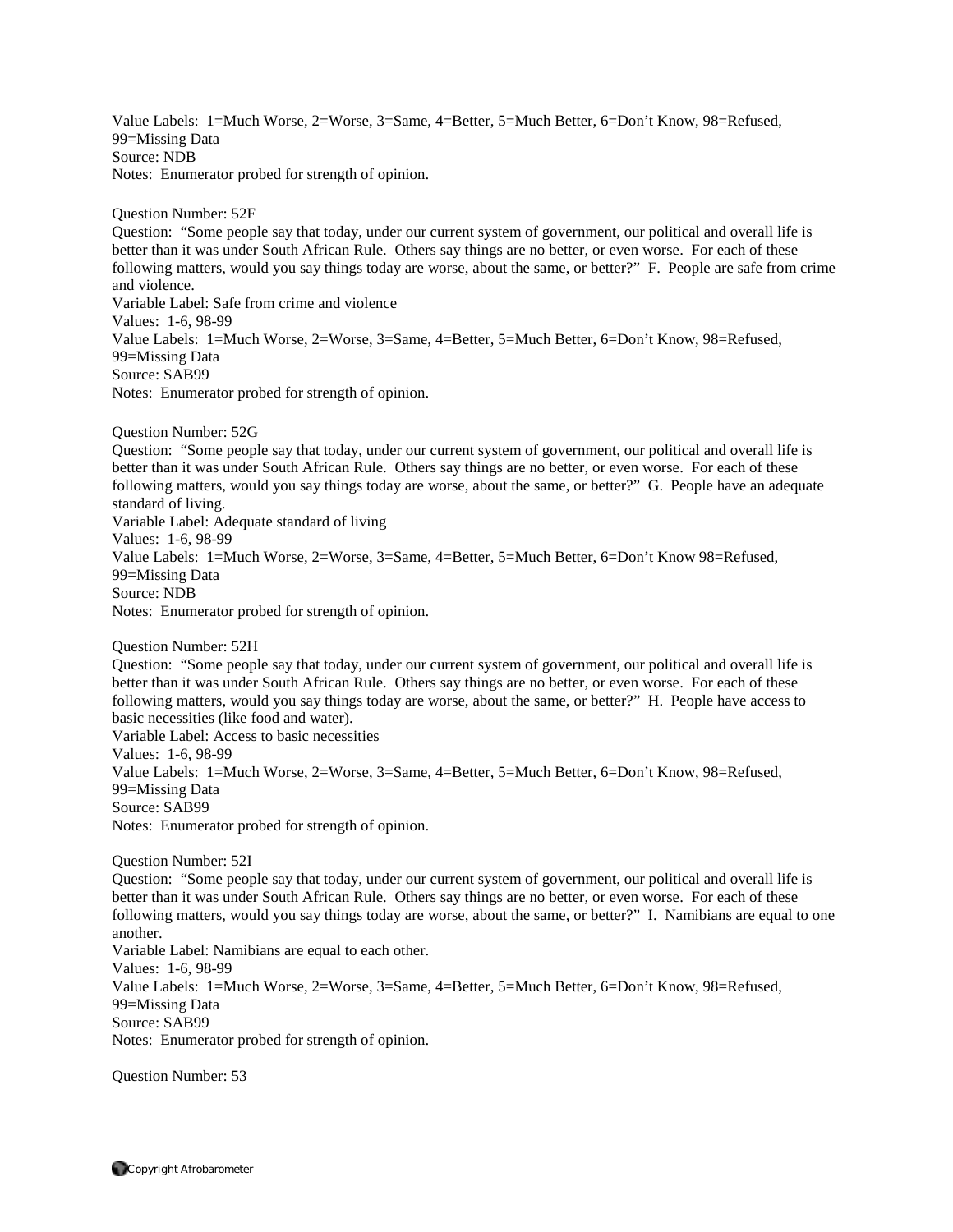Question: If only one political party, or candidates from only one party, were allowed to stand for elections and hold office?

Variable Label: Only one political party allowed to stand for elections.

Values: 1-6, 98-99

Value Labels: 1=Strongly Disapprove, 2=Disapprove, 3=Neither Approve or Disapprove, 4=Approve, 5=Strongly approve, 6=Don't Know, 98=Refused, 99=Missing Data

Source: NDB

Notes: Enumerator introduced the question by saying: "Our current system of governing with regular elections and more than one political party is not the only one Namibia has ever had. Some people say that we would be better off if we had a different system of government. How much would you disapprove, neither disapprove or approve, or approve of the following alternatives to our current system of government with at least two political parties and regular elections?" Enumerator probed for strength of opinion.

Question Number: 54

Question: If all decisions were made by a council of Elders, Traditional Leaders, or Chiefs.

Variable Label: All decisions made by elders, traditional leaders or chiefs.

Values: 1-6, 98-99

Value Labels: 1=Strongly Disapprove, 2=Disapprove, 3=Neither Approve or Disapprove, 4=Approve, 5=Strongly approve, 6=Don't Know, 98=Refused, 99=Missing Data

Source: adapted from NDB

Notes: Enumerator introduced the question by saying: "Our current system of governing with regular elections and more than one political party is not the only one Namibia has ever had. Some people say that we would be better off if we had a different system of government. How much would you disapprove, neither disapprove or approve, or approve of the following alternatives to our current system of government with at least two political parties and regular elections?" Enumerator probed for strength of opinion.

Question Number: 55

Question: If the army came in to govern the country?

Variable Label: Army governs country?

Values: 1-6, 98-99

Value Labels: 1=Strongly Disapprove, 2=Disapprove, 3=Neither Approve or Disapprove, 4=Approve, 5=Strongly approve, 6=Don't Know, 98=Refused, 99=Missing Data

Source: adapted from NDB

Notes: Enumerator introduced the question by saying: "Our current system of governing with regular elections and more than one political party is not the only one Namibia has ever had. Some people say that we would be better off if we had a different system of government. How much would you disapprove, neither disapprove or approve, or approve of the following alternatives to our current system of government with at least two political parties and regular elections?" Enumerator probed for strength of opinion.

Question Number: 56

Question: If parliament and political parties were abolished, so that the President could decide everything? Variable Label: President decides everything?

Values: 1-6, 98-99

Value Labels: 1=Strongly Disapprove, 2=Disapprove, 3=Neither Approve or Disapprove, 4=Approve, 5=Strongly approve, 6=Don't Know, 98=Refused, 99=Missing Data

Source: SAB99

Notes: Enumerator introduced the question by saying: "Our current system of governing with regular elections and more than one political party is not the only one Namibia has ever had. Some people say that we would be better off if we had a different system of government. How much would you disapprove, neither disapprove or approve, or approve of the following alternatives to our current system of government with at least two political parties and regular elections?" Enumerator probed for strength of opinion.

Question Number: 57

Question: If all important decisions about the economy were made by economic experts rather than an elected government or parliament.

Variable Label: Economic decisions made by economic experts.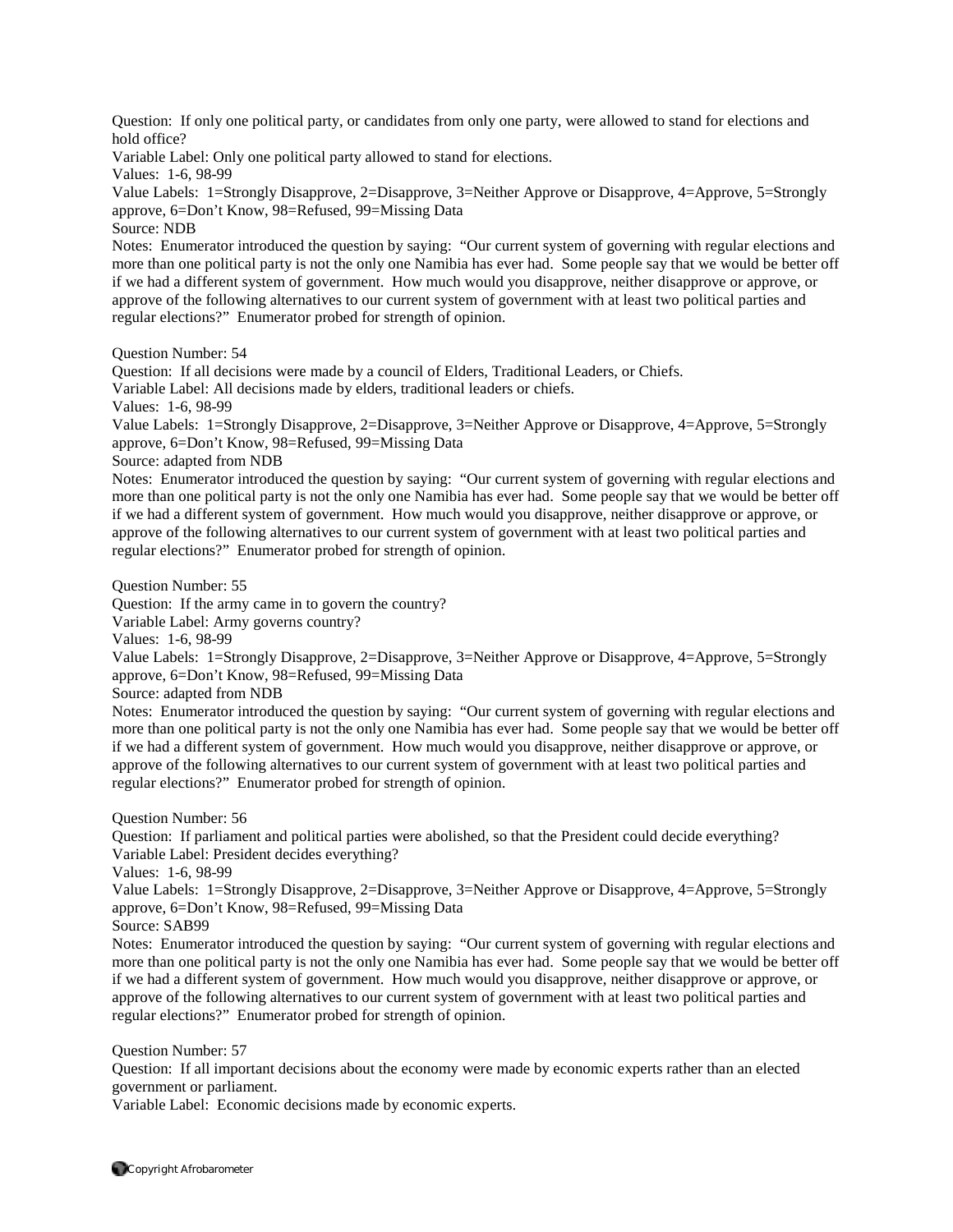Values: 1-6, 98-99

Value Labels: 1=Strongly Disapprove, 2=Disapprove, 3=Neither Approve or Disapprove, 4=Approve, 5=Strongly approve, 6=Don't Know, 98=Refused, 99=Missing Data

Source: NDB

Notes: Enumerator introduced the question by saying: "Our current system of governing with regular elections and more than one political party is not the only one Namibia has ever had. Some people say that we would be better off if we had a different system of government. How much would you disapprove, neither disapprove or approve, or approve of the following alternatives to our current system of government with at least two political parties and regular elections?" Enumerator probed for strength of opinion.

Question Number: 58

Question: If the country returned to the old system of South African rule?

Variable Label: Returned to old system of South African rule?

Values: 1-6, 98-99

Value Labels: 1=Strongly Disapprove, 2=Disapprove, 3=Neither Approve or Disapprove, 4=Approve, 5=Strongly approve, 6=Don't Know, 98=Refused, 99=Missing Data

Source: SAB99

Notes: Enumerator introduced the question by saying: "Our current system of governing with regular elections and more than one political party is not the only one Namibia has ever had. Some people say that we would be better off if we had a different system of government. How much would you disapprove, neither disapprove or approve, or approve of the following alternatives to our current system of government with at least two political parties and regular elections?" Enumerator probed for strength of opinion.

Question Number: 59

Question: Our government was elected to power by accepted procedures.

Variable Label: Govt. elected to power by accepted procedures.

Values: 1-6, 98-99

Value Label: 1=Strongly disagree, 2=Disagree, 3=Neither agree nor disagree, 4=Agree, 5=Strongly agree, 6=Do not know, 98=Refused, 99=Missing Data

Source: SAB99

Notes: Enumerator introduced the question by saying: "Here are some things people often say about our current political system. For each of the following statements, please tell me whether you disagree, neither disagree nor agree, or agree." Enumerator probed for strength of opinion.

Question Number: 60

Question: Our government exercises power in an acceptable way.

Variable Label: Govt. exercises power in acceptable way.

Values: 1-6, 98-99

Value Label: 1=Strongly disagree, 2=Disagree, 3=Neither agree nor disagree, 4=Agree, 5=Strongly agree, 6=Do not know, 98=Refused, 99=Missing Data

Source: SAB99

Notes: Enumerator introduced the question by saying: "Here are some things people often say about our current political system. For each of the following statements, please tell me whether you disagree, neither disagree nor agree, or agree." Enumerator probed for strength of opinion.

Question Number: 61

Question: Our constitution expresses the values and aspirations of the Namibian people?

Variable Label: Constitution expresses values and aspirations of all Namibians?

Values: 1-6, 98-99

Value Label: 1=Strongly disagree, 2=Disagree, 3=Neither agree nor disagree, 4=Agree, 5=Strongly agree, 6=Do not know, 98=Refused, 99=Missing Data

Source: SAB99

Notes: Enumerator introduced the question by saying: "Here are some things people often say about our current political system. For each of the following statements, please tell me whether you disagree, neither disagree nor agree, or agree." Enumerator probed for strength of opinion.

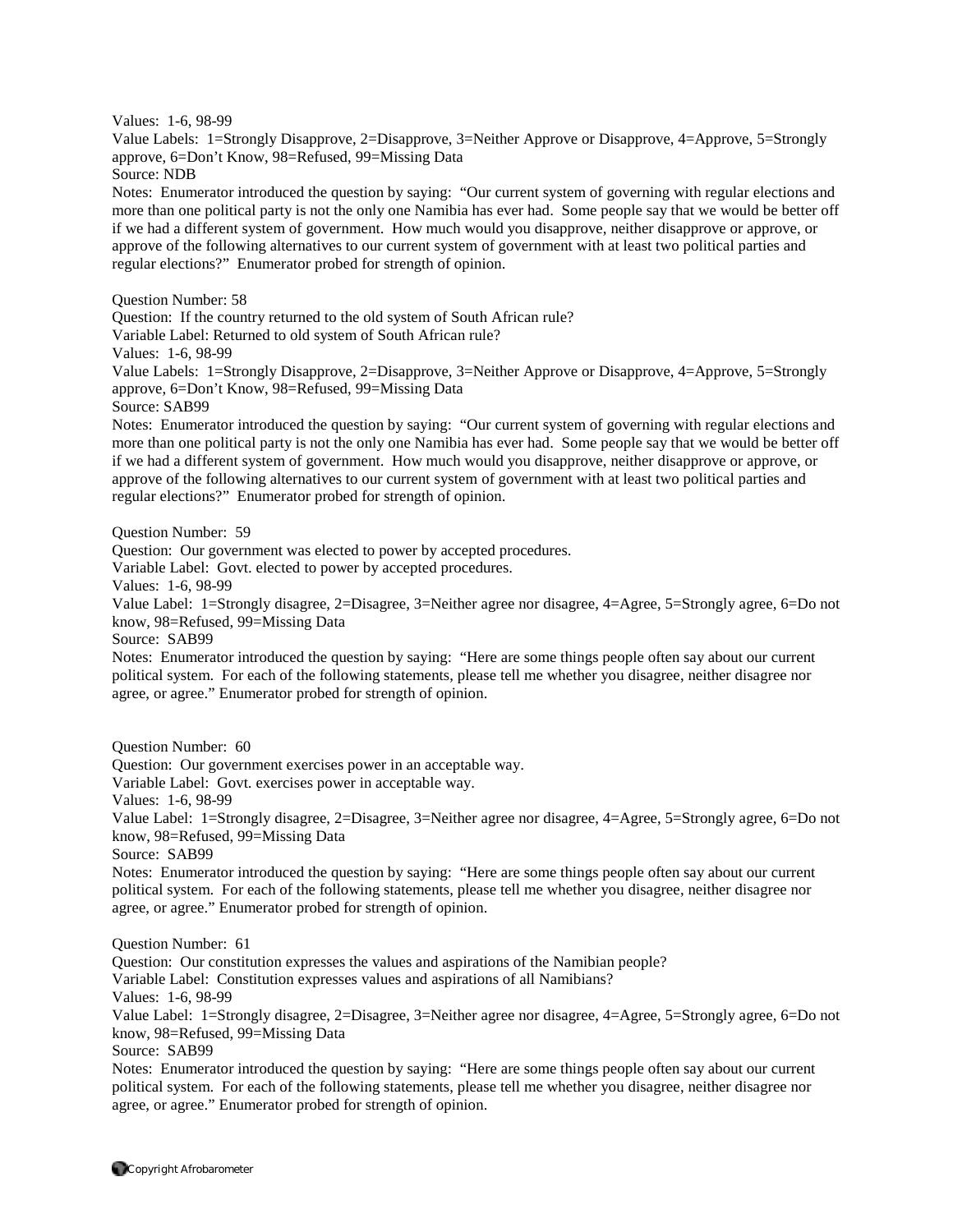Question Number: 62

Question: Our government has the right to make decisions that all people have to abide by whether or not they agree with them.

Variable Label: Govt. has right to make decisions whether people agree or not?

Values: 1-6, 98-99

Value Label: 1=Strongly disagree, 2=Disagree, 3=Neither agree nor disagree, 4=Agree, 5=Strongly agree, 6=Do not know, 98=Refused, 99=Missing Data

Source: SAB99

Notes: Enumerator introduced the question by saying: "Here are some things people often say about our current political system. For each of the following statements, please tell me whether you disagree, neither disagree nor agree, or agree." Enumerator probed for strength of opinion.

Question Number: 63A

Question: How well would you say the government is handling the following matters? Would you say very well, fairly well, not very well, not at all well, or haven't you heard enough about this to have an opinion. A. Creating jobs

Variable Label: How is govt. handling the creation of jobs?

Values: 1-5, 98-99

Value Labels: 1=Very Well, 2=Fairly Well, 3=Not very well, 4=Not at all Well, 5=Don't Know, 98=Refused, 99=Missing Data

Source: NDB

Notes:

Question Number: 63B

Question: How well would you say the government is handling the following matters? Would you say very well, fairly well, not very well,, or not at all well, or haven't you heard enough about this to have an opinion. B. Building houses

Variable Label: How is govt. handling the building of houses?

Values: 1-5, 98-99

Value Labels: 1=Very Well, 2=Fairly Well, 3=Not very well, 4=Not at all Well, 5=Don't Know, 98=Refused, 99=Missing Data Source: SAB99

Notes:

Question Number: 63C

Question: How well would you say the government is handling the following matters? Would you say very well, fairly well, not very well,, or not at all well, or haven't you heard enough about this to have an opinion. C. Ensuring that prices remain stable. Variable Label: How is govt. ensuring that prices remain stable? Values: 1-5, 98-99 Value Labels: 1=Very Well, 2=Fairly Well, 3=Not very well, 4=Not at all Well, 5=Don't Know, 98=Refused, 99=Missing Data Source: NDB Notes:

Question Number: 63D

Question: How well would you say the government is handling the following matters? Would you say very well, fairly well, not very well, not at all well, or haven't you heard enough about this to have an opinion. D. Reducing crime. Variable Label: How is govt. reducing crime? Values: 1-5, 98-99 Value Labels: 1=Very Well, 2=Fairly Well, 3=Not very well, 4=Not at all Well, 5=Don't Know, 98=Refused,

99=Missing Data Source: NDB Notes: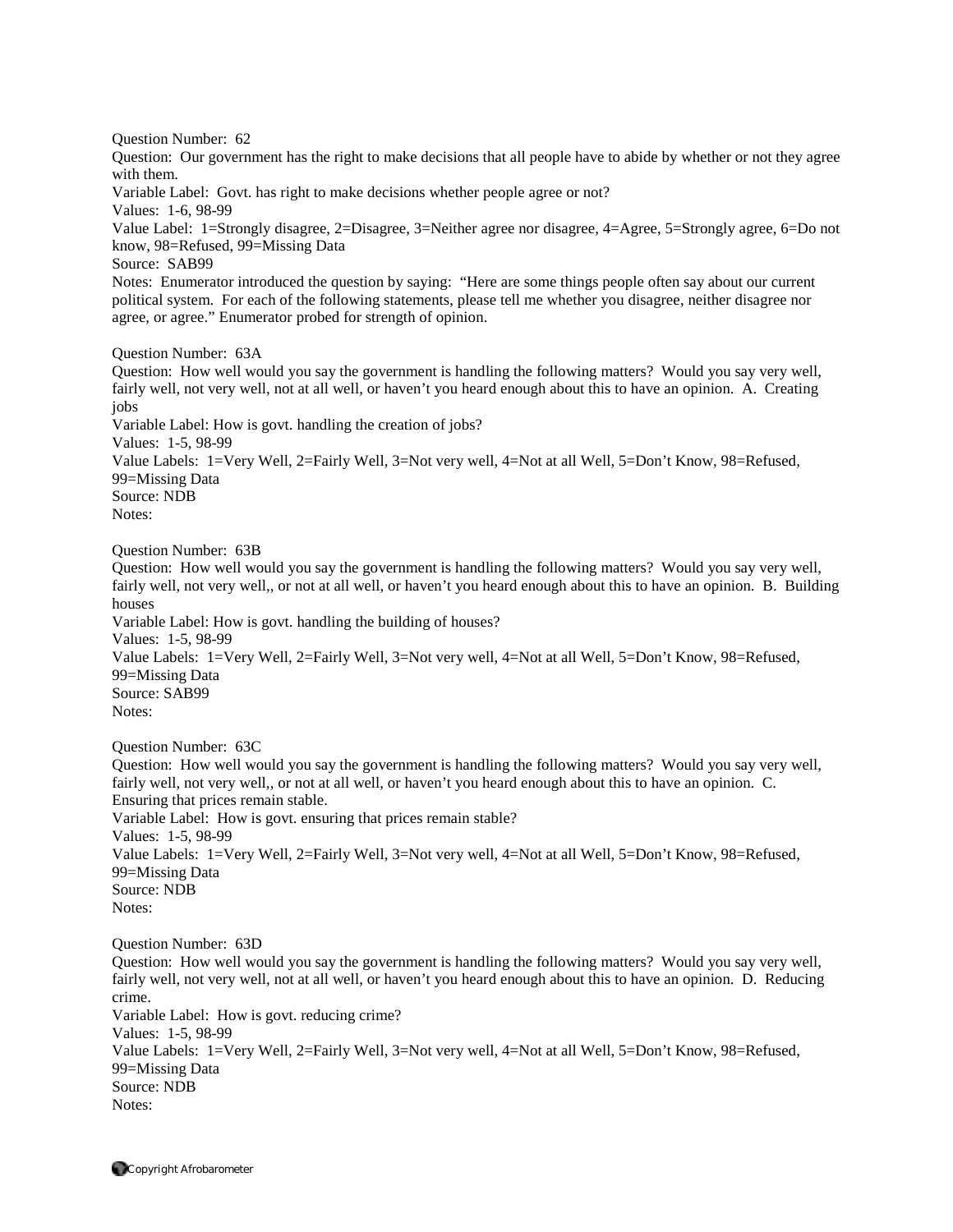Question Number: 63E Question: How well would you say the government is handling the following matters? Would you say very well, fairly well, not very well,, or not at all well, or haven't you heard enough about this to have an opinion. E. Improving health services. Variable Label: How is govt. improving health care? Values: 1-5, 98-99 Value Labels: 1=Very Well, 2=Fairly Well, 3=Not very well, 4=Not at all Well, 5=Don't Know, 98=Refused, 99=Missing Data Source: NDB Notes: Question Number: 63F

Question: How well would you say the government is handling the following matters? Would you say very well, fairly well, not very well,, or not at all well, or haven't you heard enough about this to have an opinion. F. Addressing the educational needs of all Namibians? Variable Label: How is govt. addressing educational needs of all Namibians? Values: 1-5, 98-99 Value Labels: 1=Very Well, 2=Fairly Well, 3=Not very well, 4=Not at all Well, 5=Don't Know, 98=Refused, 99=Missing Data Source: NDB Notes:

Question Number: 63G Question: How well would you say the government is handling the following matters? Would you say very well, fairly well, not very well,, or not at all well, or haven't you heard enough about this to have an opinion. G. Managing the economy. Variable Label: How is govt. managing the economy? Values: 1-5, 98-99 Value Labels: 1=Very Well, 2=Fairly Well, 3=Not very well, 4=Not at all Well, 5=Don't Know, 98=Refused, 99=Missing Data Source: SAB99 Notes:

Question Number: 63H

Question: How well would you say the government is handling the following matters? Would you say very well, fairly well, not very well, or not at all well, or haven't you heard enough about this to have an opinion. H. Delivering basic services like water and electricity. Variable Label: How is govt. delivering basic services? Values: 1-5, 98-99 Value Labels: 1=Very Well, 2=Fairly Well, 3=Not very well, 4=Not at all Well, 5=Don't Know, 98=Refused, 99=Missing Data Source: SAB99 Notes:

Question Number: 63I

Question: How well would you say the government is handling the following matters? Would you say very well, fairly well, not very well,, or not at all well, or haven't you heard enough about this to have an opinion. I. Making sure everyone has enough land. Variable Label: How is govt. ensuring that everyone has sufficient land? Values: 1-5, 98-99 Value Labels: 1=Very Well, 2=Fairly Well, 3=Not very well, 4=Not at all Well, 5=Don't Know, 98=Refused, 99=Missing Data Source: SAB99 Notes: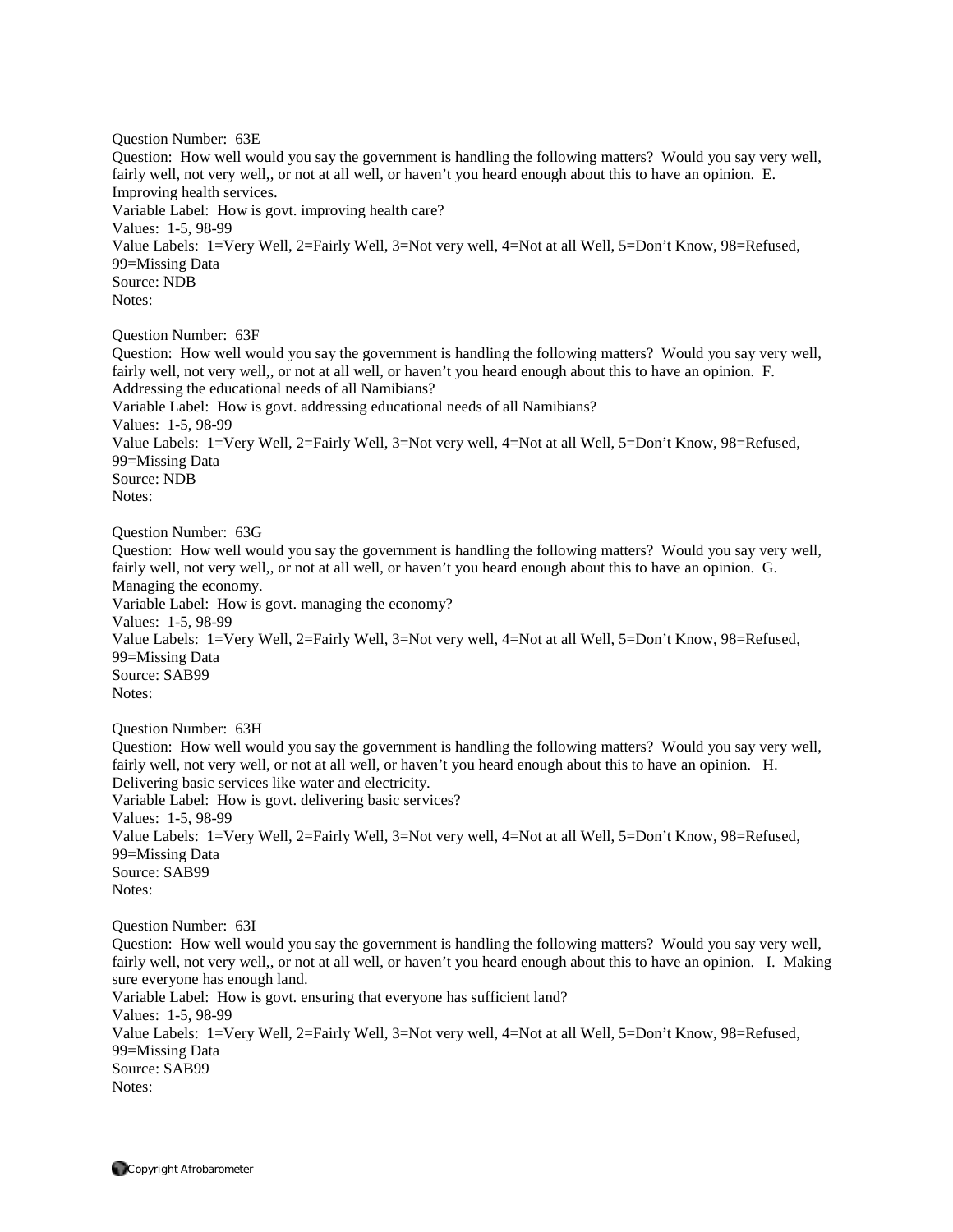Question Number: 64 Question: How interested do you think President is in what happens to you or hearing what people like you think? Is he: Variable Label: How interested is the President in your well-being? Values: 1-5, 97-99 Value Label: 1=Not at all interested, 2=Not very interested, 3=Interested, 4=Very interested, 5=Haven't you head enough about him to know, 97=Not Applicable, 98=Refused, 99=Missing Data Source: SAB99 Notes: Question Number: 65 Question: How much of the time can you trust President to do what is right. Is it: Variable Label: How much of the time can you trust the President to do what is right? Values: 1-5, 97-99 Value Labels: 1=Never, 2=Only some of the time, 3=Most of the time, 4=Just about always, 5=Haven't you heard enough about him to know, 97=Not Applicable, 98=Refused, 99=Missing Data Source: Zambia 96 Notes: Question Number: 66 Question: What about the way President Nujoma has performed his job over the past twelve months? Do you: Variable Label: How well has President Nujoma performed? Values: 1-5, 98-99 Value Label: 1=Strongly disapprove, 2=Disapprove, 3=Approve, 4=Strongly approve, 5=Haven't you heard enough about him to know, 98=Refused, 99=Missing Data Source: SAB99 Notes: Question Number: 67 Question: What about corruption? (Corruption is where those in government and the civil service take money or gifts from the people and use it for themselves, or expect people to pay them extra money or a gift to do their job). How many officials in the Nujoma administration do you think are involved in corruption? Variable Label: How many govt. officials do you think are involved in corruption? Values: 1-5, 97-99 Value Label: 1=All, Almost all, 2=Most, 3=A few, some, 4=Almost none, none, 5=Haven't you had a chance to hear enough about them., 97=Not Applicable, 98=Refused, 99=Missing Data Source: SAB99 Notes: Question Number: 68 Question: How interested do you think parliament is in what happens to you or hearing what people like you think? Are they: Variable Label: How interested is parliament in your well-being? Values: 1-5, 97-99 Value Label: 1=Not at all interested, 2=Not very interested, 3=Interested, 4=Very interested, 5=Haven't you had a chance to hear enough about it, 97=Not Applicable, 98=Refused, 99=Missing Data Source: SAB99 Notes: Question Number: 69 Question: How much of the time can you trust parliament to do what is right? Is it: Variable Label: How much of the time can you trust parliament to do what is right? Values: 1-5, 97-99 Value Labels: 1=Never, 2=Only some of the time, 3=Most of the time, 4=Just about always, 5=Haven't you had a chance to hear enough about it, 97=Not Applicable, 98=Refused, 99=Missing Data

Source: Zambia 96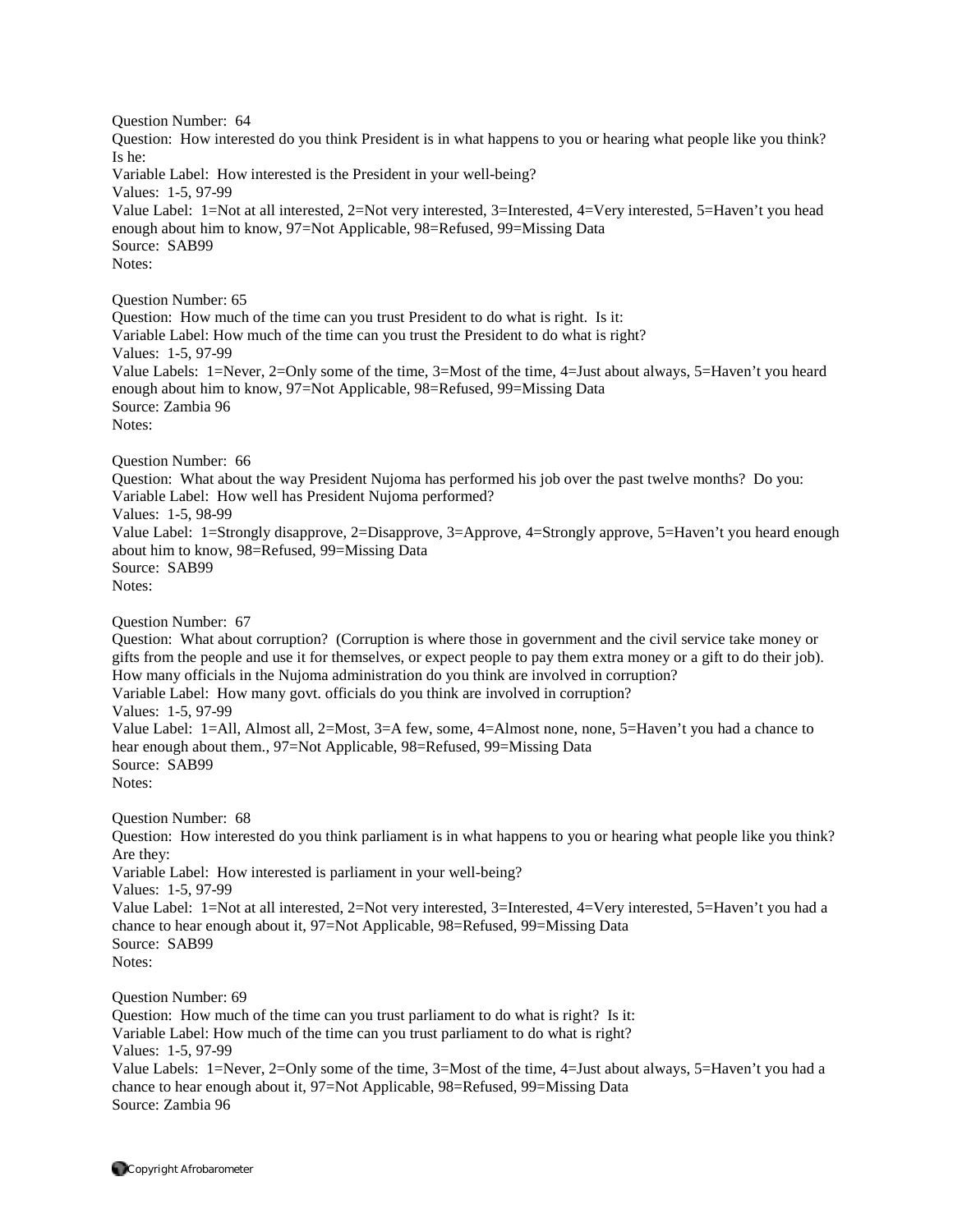Question Number: 70 Question: What about the way parliament has performed its job over the past twelve months? Do you: Variable Label: How has parliament performed its job? Values: 1-5, 98-99 Value Label: 1=Strongly disapprove, 2=Disapprove, 3=Approve, 4=Strongly approve, 5=Haven't you had a chance to hear enough about them, 98=Refused, 99=Missing Data Source: SAB99 Notes: Question Number: 71 Question: What about corruption? How many people in parliament do you think are involved in corruption? Variable Label: How many people in parliament involved in corruption? Values: 1-5, 97-99 Value Label: 1=All, Almost all, 2=Most, 3=A few, some, 4=Almost none, none, 5=Haven't you had a chance to hear enough about them, 97=Not Applicable, 98=Refused, 99=Missing Data Source: SAB99 Notes: Question Number: 72 Question: How many civil servants, or those who work in government offices and ministries do you think are involved in corruption? Variable Label: How many civil servants are involved in corruption? Values: 1-5, 97-99 Value Label: 1=All, Almost all, 2=Most, 3=A few, some, 4=Almost none, none, 5=Haven't you had a chance to hear enough about them, 97=Not Applicable, 98=Refused, 99=Missing Data Source: SAB99 Notes: Question Number: 73 Question: How interested do you think your local councilor is in what happens to you or hearing what people like you think? Is he/she: Variable Label: How interested is your local councilor about your well-being? Values: 1-5, 97-99 Value Label: 1=Not at all interested, 2=Not very interested, 3=Interested, 4=Very interested, 5=Or haven't you had a chance to hear enough about it, 6=Not applicable for my area, 98=Refused, 99=Missing Data Source: SAB99 Notes: Question Number: 74 Question: How much of the time can trust your local government to do what is right? Is it: Variable Label: How much of the time can you trust your local govt. to do what is right. Values: 1-5, 97-99 Value Labels: 1=Never, 2=Only some of the time, 3=Most of the time, 4=Just about always, 5=Haven't you had a chance to hear enough about it, 6=Not applicable for my area, 98=Refused, 99=Missing Data Source: Zambia 96 Notes: Question Number: 75 Question: What about the way your local government has performed its job over the past twelve months? Do you: Variable Label: 75 How well has local govt. performed its job. Values: 1-5, 97-99

Value Label: 1=Strongly disapprove, 2=Disapprove, 3=Approve, 4=Strongly approve, 5=Or haven't you had a chance to hear enough about them, 6=Not applicable for my area, 98=Refused, 99=Missing Data Source: SAB99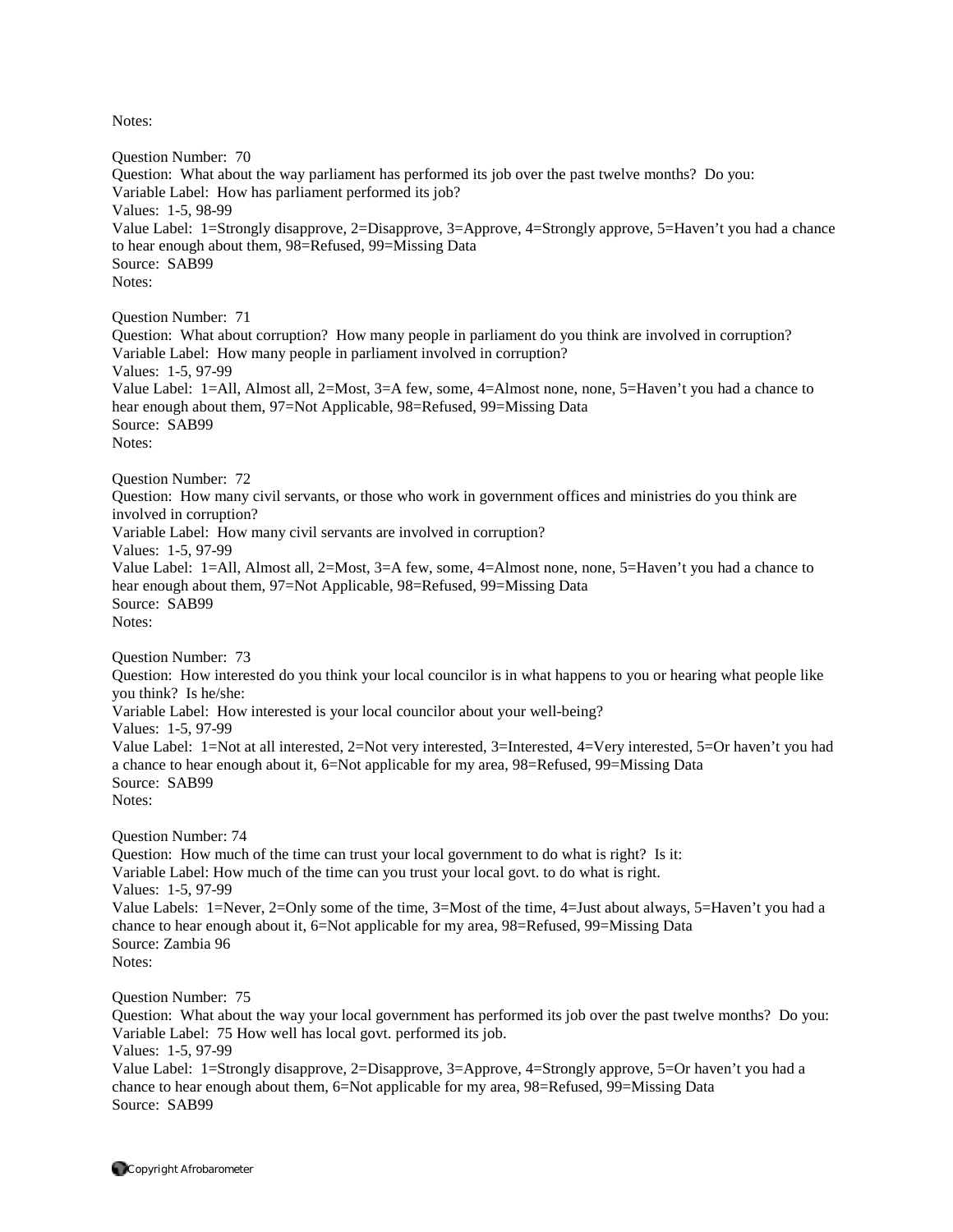Question Number: 76

Question: What about corruption? How many officials in your local government do you think are involved in corruption?

Variable Label: How many officials in your local govt. are involved in corruption.

Values: 1-5, 97-99

Value Label: 1=All, Almost all, 2=Most, 3=A few, some, 4=Almost none, none, 5=Haven't you had a chance to hear enough about them, 6=Not applicable for my area, 98=Refused, 99=Missing Data Source: SAB99

Notes:

Question Number: 77A

Question: You have told us how you feel about the effectiveness of the way government performs its job, its interest in what you think, corruption, and your trust in government. But how does this compare to the government that this country had before under South African rule? Is government of today more, about the same, or less \_\_\_\_\_\_\_ as under South African rule? A. Effective in the way it performs its job.

Variable Label: Govt. today more effective in performing its job.

Values: 1-6, 98-99

Value Label: 1=Much more, 2=More, 3=Same, 4=Less, 5=Much less, 6=Do not know, 98=Refused, 99=Missing Data

Source: SAB99

Notes: Enumerator probed for strength of opinion.

Question Number: 77B

Question: You have told us how you feel about the effectiveness of the way government performs its job, its interest in what you think, corruption, and your trust in government. But how does this compare to the government that this country had before under South African rule? Is government of today more, about the same, or less \_\_\_\_\_\_\_ as under South African rule? B. Interested in hearing what people like you think.

Variable Label: Govt. today more interested in hearing what people think.

Values: 1-6, 98-99

Value Label: 1=Much more, 2=More, 3=Same, 4=Less, 5=Much less, 6=Do not know, 98=Refused, 99=Missing Data

Source: SAB99

Notes: Enumerator probed for strength of opinion.

Question Number: 77C

Question: You have told us how you feel about the effectiveness of the way government performs its job, its interest in what you think, corruption, and your trust in government. But how does this compare to the government that this country had before under South African rule? Is government of today more, about the same, or less \_\_\_\_\_\_\_ as under South African rule? C. Corrupt

Variable Label: Govt. today more corrupt?

Values: 1-6, 98-99

Value Label: 1=Much more, 2=More, 3=Same, 4=Less, 5=Much less, 6=Do not know, 98=Refused, 99=Missing Data

Source: adapted from Zambia96

Notes: Enumerator probed for strength of opinion.

Question Number: 77D

Question: You have told us how you feel about the effectiveness of the way government performs its job, its interest in what you think, corruption, and your trust in government. But how does this compare to the government that this country had before under South African rule? Is government of today more, about the same, or less \_\_\_\_\_\_\_ as under South African rule? D. Trustworthy

Variable Label: Govt. today more trustworthy?

Values: 1-6, 98-99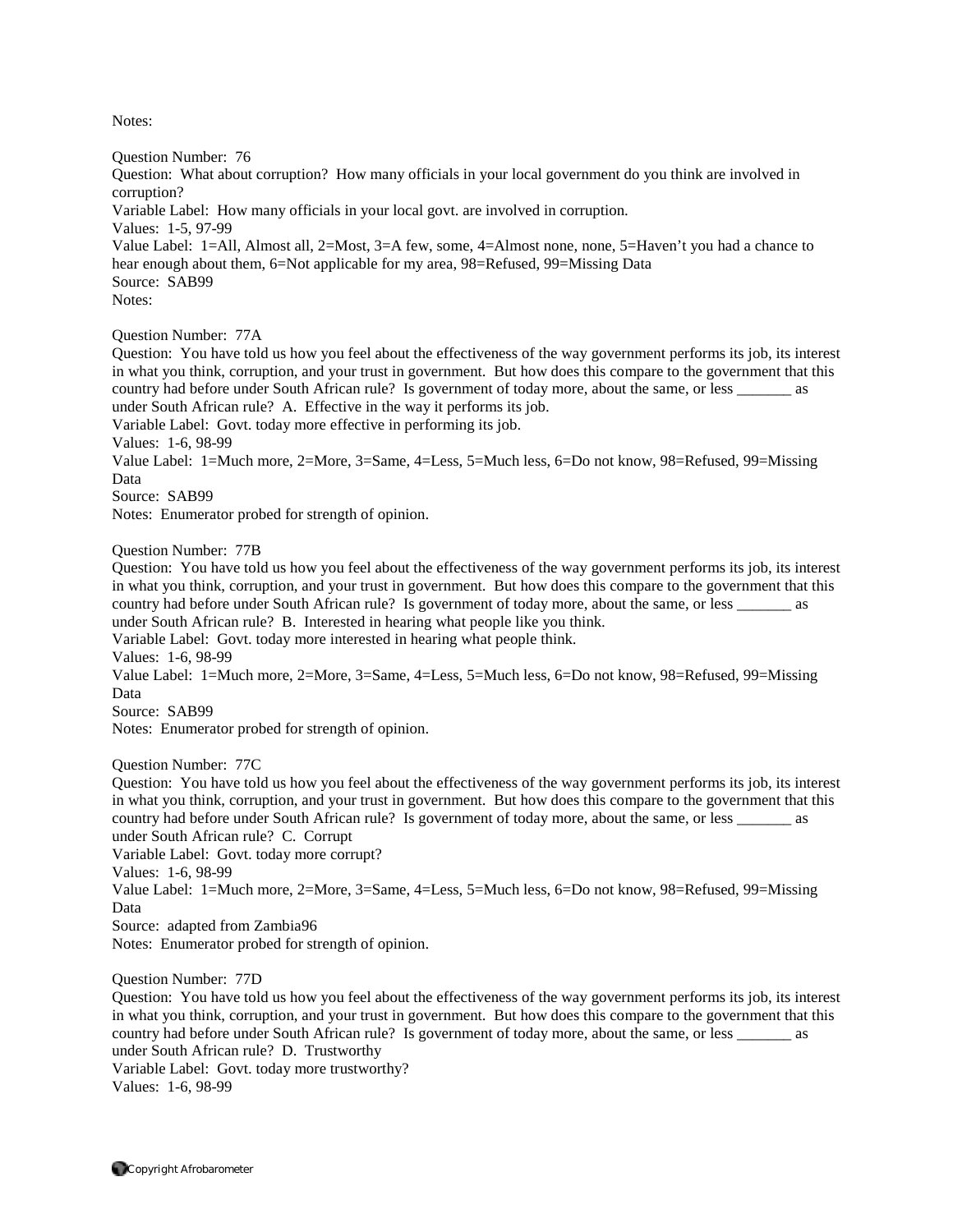Value Label: 1=Much more, 2=More, 3=Same, 4=Less, 5=Much less, 6=Do not know, 98=Refused, 99=Missing Data Source: SAB99 Notes: Enumerator probed for strength of opinion. Question Number: 78A Question: What about the following institutions? How much of the time can you trust them to do what is right? A. The Army Variable Label: How much of the time can you trust the army? Values: 1-5, 97-99 Value Label: 1=Never, 2=Only some of the time, 3=Most of the time, 4=Just about always, 5=Don't know enough about them, 97=Not Applicable, 98=Refused, 99=Missing Data Source: Ghana99 Notes: Question Number: 78B Question: What about the following institutions? How much of the time can you trust them to do what is right? B. The Police Variable Label: How much of the time can you trust the police? Values: 1-5, 97-99 Value Label: 1=Never, 2=Only some of the time, 3=Most of the time, 4=Just about always, 5=Don't know enough about them, 97=Not applicable, 98=Refused, 99=Missing data. Source: Zambia96 Notes: Question Number: 78C Question: What about the following institutions? How much of the time can you trust them to do what is right? C. Courts of law Variable Label: How much of the time can you trust the courts of law? Values: 1-5, 97-99 Value Label: 1=Never, 2=Only some of the time, 3=Most of the time, 4=Just about always, 5=Don't know enough about them, 97=Not Applicable, 98=Refused, 99=Missing Data Source: Zambia96 Notes: Question Number: 78D Question: What about the following institutions? How much of the time can you trust them to do what is right? D. Electoral Commission Variable Label: How much of the time can you trust the electoral commission? Values: 1-5, 97-99 Value Label: 1=Never, 2=Only some of the time, 3=Most of the time, 4=Just about always, 5=Don't know enough about them, 97=Not Applicable, 98=Refused, 99=Missing Data Source: Adapted from Ghana97 Notes: Question Number: 78E Question: What about the following institutions? How much of the time can you trust them to do what is right? E. Namibia Broadcasting Corporation Variable Label: How much of the time can you trust the Namibian broadcasting corporation? Values: 1-5, 97-99 Value Label: 1=Never, 2=Only some of the time, 3=Most of the time, 4=Just about always, 5=Don't know enough about them, 97=Not Applicable, 98=Refused, 99=Missing Data Source: SAB99 Notes:

Question Number: 78F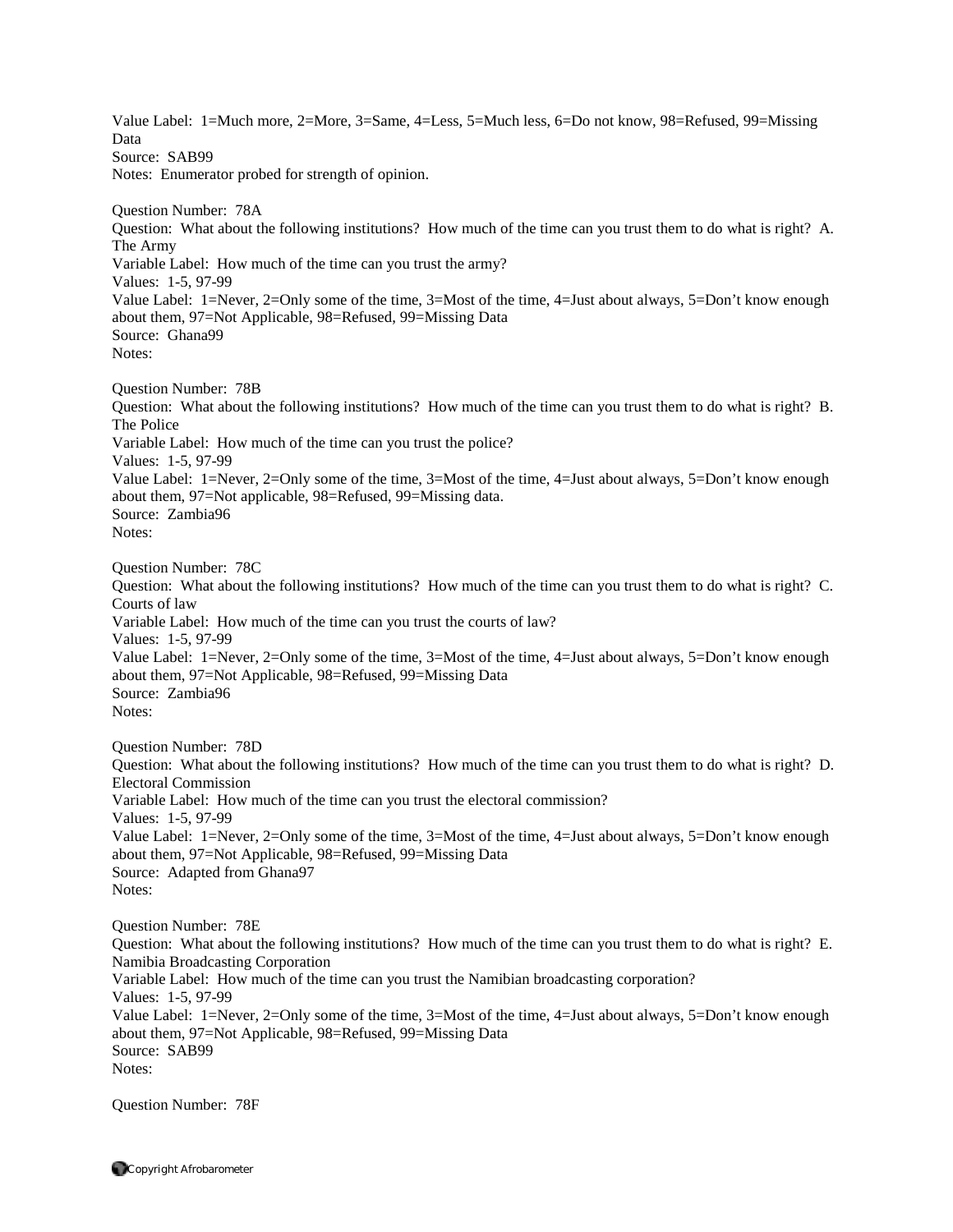Question: What about the following institutions? How much of the time can you trust them to do what is right? F. **Newspapers** Variable Label: How much of the time can you trust the newspapers? Values: 1-5, 97-99 Value Label: 1=Never, 2=Only some of the time, 3=Most of the time, 4=Just about always, 5=Don't know enough about them, 97=Not Applicable, 98=Refused, 99=Missing Data Source: SAB99 Notes:

Question Number: 79

Question: With which of these statements are you most in agreement? A, B, or C?

A. Democracy is preferable to any other form of government.

B. In some circumstances, a non-democratic government can be preferable to a democratic government.

C. For someone like me, a democratic or non-democratic regime makes no difference.

Variable Label: Preference of democratic govt. VS non-democratic govt.

Values: 1-4, 98-99

Value Labels: A=1, B=2, C=3, 4=Do not know, 98=Refused, 99=Missing Data

Source: Latinobarometer (LB)

Notes:

#### **Questions 80-82 were not asked in Namibia**

Question Number: 83

Question: We have spoken to many Namibians and they have all described themselves in different ways. Some people describe themselves in terms of their language, religion, race, and others describe themselves in economic terms, such as working class, middle class, or a farmer. Besides being a Namibian, which specific group do you feel you belong to first and foremost?

Variable Label: Besides being Namibian, which other group do you feel close to? Values: 1-98, 100-101, 999.

Value Labels: 1=Afrikaans, 2=Chewa, 3=Chinyungwe, 4=Chisena, 5=Damara, 6=English, 7=German, 8=Nama, 9=Ndebele, 10=Oshiwambo, 11=Otjiherero, 12=Portuguese, 13=Rukwangali, 14= Sesotho, Sotho, South Sotho, 15=Setswana/Tswana, 16=Silozi, 17=Shangaan, Tsonga, Ronga, Tswa, 18=Shona, 19=Swahili, 20=Swazi, 21=Venda, 22=Xhosa, 23=Zulu, 24=Sepedi/North Sotho, 25=White, 26=Black, 27=Coloured, 28=Indian, 29=Christian, 30=Muslim, 31=Catholic, 32=Religious, 33=Middle Class, 34=Working class, 35=Poor/low class, 36=Farmer, 37=Jindwi, 38=Black African, 39=African, 40=Muchikunda, 41=Budya, 42=Zezuru, 43=Ndau, 44=Muungwe, 45=Housewife, 46=Don't differentiate myself, 47=Tumbuka, 48=Karanga, 49=Worker, 50=Korekore, 51=Ovambo, 52=Afrikaner, 53=Boer, 54=Businessman, 55=Unemployed, 56=Kavango, 57=San, 58=Khoi, 59=Banderu, 60=Student, 61=Herero, 62=3rd class, 63=Professional, 64=Farm worker, 65=Race, 66=Pensioner, 67=Sportsman, 68=Traditional leader, 69=Caprivian, 70=Language, 71=Political party affiliation, 72=Housewife, 73=Young person, 74=Foreigner, 75=Malwe, 76=Yei, 77=Totela, 78=Dirigo, 79=Woman, 80=Head of household, 81=Kwangali, 82=Vushambuyu, 83=Mbukushu, 84=Gentleman, 85=Zimbabwean, 86=Manyika, 87=Namibian, 88=Tonga, 89=Tribe, 90=District of origin, 91=Region of origin, 92=Politician, 93=Educated person, 94=Development orientated person, 95=Counsellor, 96=Nothing, 97=Any religious group, 98=Refused, 100=Leader, 101=Same language as self, 999=Missing data. Source: Nigeria00 Notes:

Question Number: 84A

Question: "Here are a series of things people might say about how they see their group in relation to other Namibians. There are no right or wrong answers. We are simply interested in your opinions. Please tell me whether you disagree, neither disagree or agree, or agree with these statements. "A. You feel proud to be Variable Label: You feel proud to belong to this group

Values: 1-6, 97-99

Value Labels: 1=strongly disagree, 2=disagree, 3=neither agree or disagree, 4=agree, 5=strongly agree, 6=don't know, 97=Not Applicable, 98=Refused, 99=Missing Data Source: Nigeria00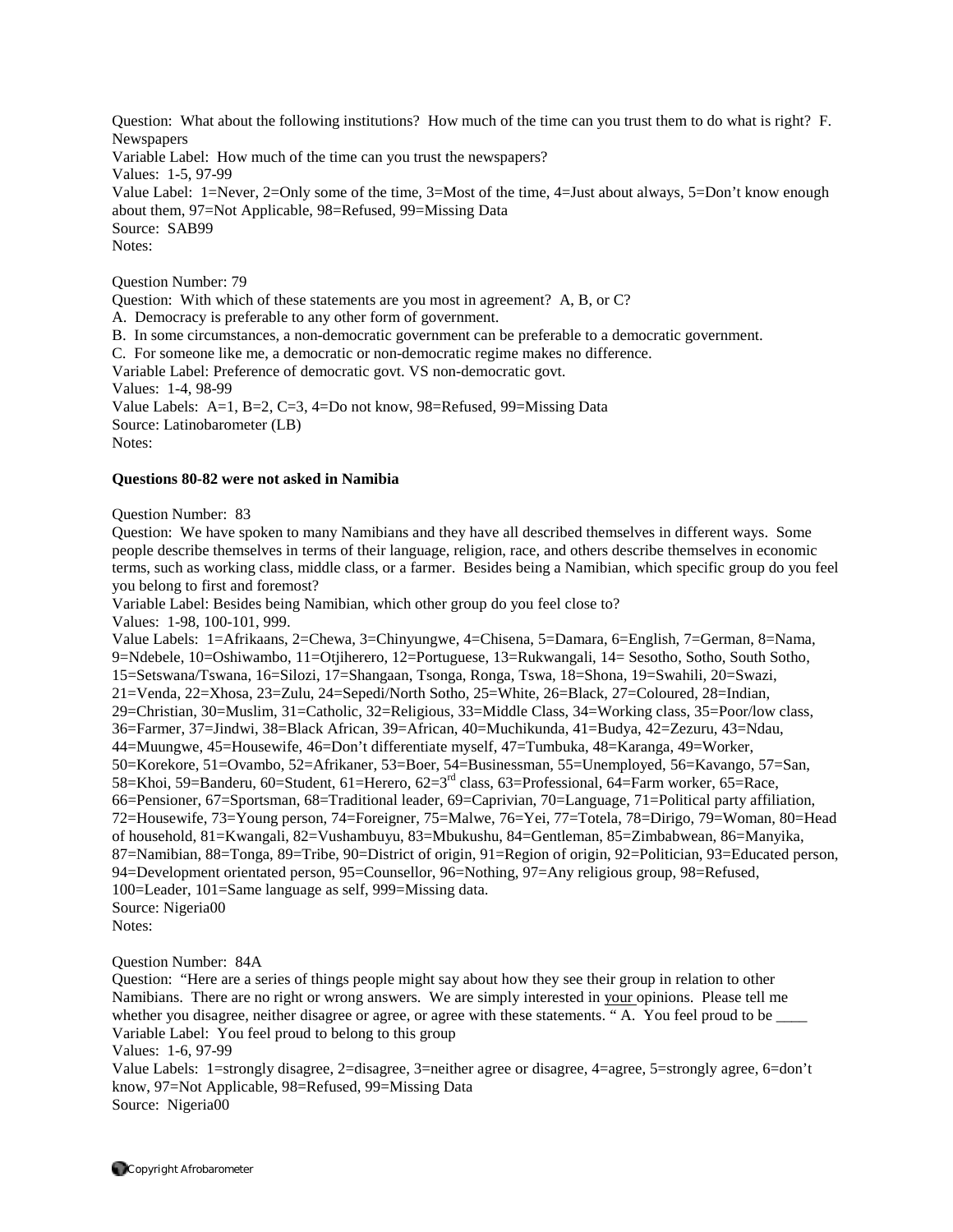Notes: Enumerator read respondent's identity group from Q83 in the blank space.

Question Number: 84B

Question: "Here are a series of things people might say about how they see their group in relation to other Namibians. There are no right or wrong answers. We are simply interested in your opinions. Please tell me whether you disagree, neither disagree or agree, or agree with these statements. "B. You would want your children to think of themselves as

Variable Label: Would want children to think of themselves as part of this group.

Values: 1-6, 97-99

Value Labels: 1=strongly disagree, 2=disagree, 3=neither agree or disagree, 4=agree, 5=strongly agree, 6=don't know, 97=Not Applicable, 98=Refused, 99=Missing Data

Source: Nigeria00

Notes: Enumerator read respondent's identity group from Q83 in the blank space.

Question Number: 84C

Question: "Here are a series of things people might say about how they see their group in relation to other Namibians. There are no right or wrong answers. We are simply interested in your opinions. Please tell me whether you disagree, neither disagree or agree, or agree with these statements. " C. Of all the groups in this country, \_\_\_\_ people are the best

Variable Label: People who belong to this group are better than other groups.

Values: 1-6, 97-99

Value Labels: 1=strongly disagree, 2=disagree, 3=neither agree or disagree, 4=agree, 5=strongly agree, 6=don't know, 97=Not Applicable, 98=Refused, 99=Missing Data

Source: Nigeria00

Notes: Enumerator read respondent's identity group from Q83 in the blank space.

Question Number: 84D

Question: "Here are a series of things people might say about how they see their group in relation to other Namibians. There are no right or wrong answers. We are simply interested in your opinions. Please tell me whether you disagree, neither disagree or agree, or agree with these statements. " D. You feel much stronger ties to s than to other Namibians?

Variable Label: Feel stronger ties to group than to other Namibians.

Values: 1-6, 97-99

Value Labels: 1=strongly disagree, 2=disagree, 3=neither agree or disagree, 4=agree, 5=strongly agree, 6=don't know, 97=Not Applicable, 98=Refused, 99=Missing Data

Source: Nigeria00

Notes: Enumerator read respondent's identity group from Q83 in the blank space.

Question Number: 84E

Question: "Here are a series of things people might say about how they see their group in relation to other Namibians. There are no right or wrong answers. We are simply interested in your opinions. Please tell me whether you disagree, neither disagree or agree, or agree with these statements. " E. It makes you proud to be called a Namibian?

Variable Label: Feel proud to be called a Namibian?

Values: 1-6, 98-99

Value Labels: 1=strongly disagree, 2=disagree, 3=neither agree or disagree, 4=agree, 5=strongly agree, 6=don't know, 98=Refused, 99=Missing Data

Source: Nigeria00

Notes: Enumerator read respondent's identity group from Q83 in the blank space.

Question Number: 84F

Question: "Here are a series of things people might say about how they see their group in relation to other Namibians. There are no right or wrong answers. We are simply interested in your opinions. Please tell me whether you disagree, neither disagree or agree, or agree with these statements. " F. You would want your children to think of themselves as Namibian?

Variable Label: Children should think of themselves as Namibians?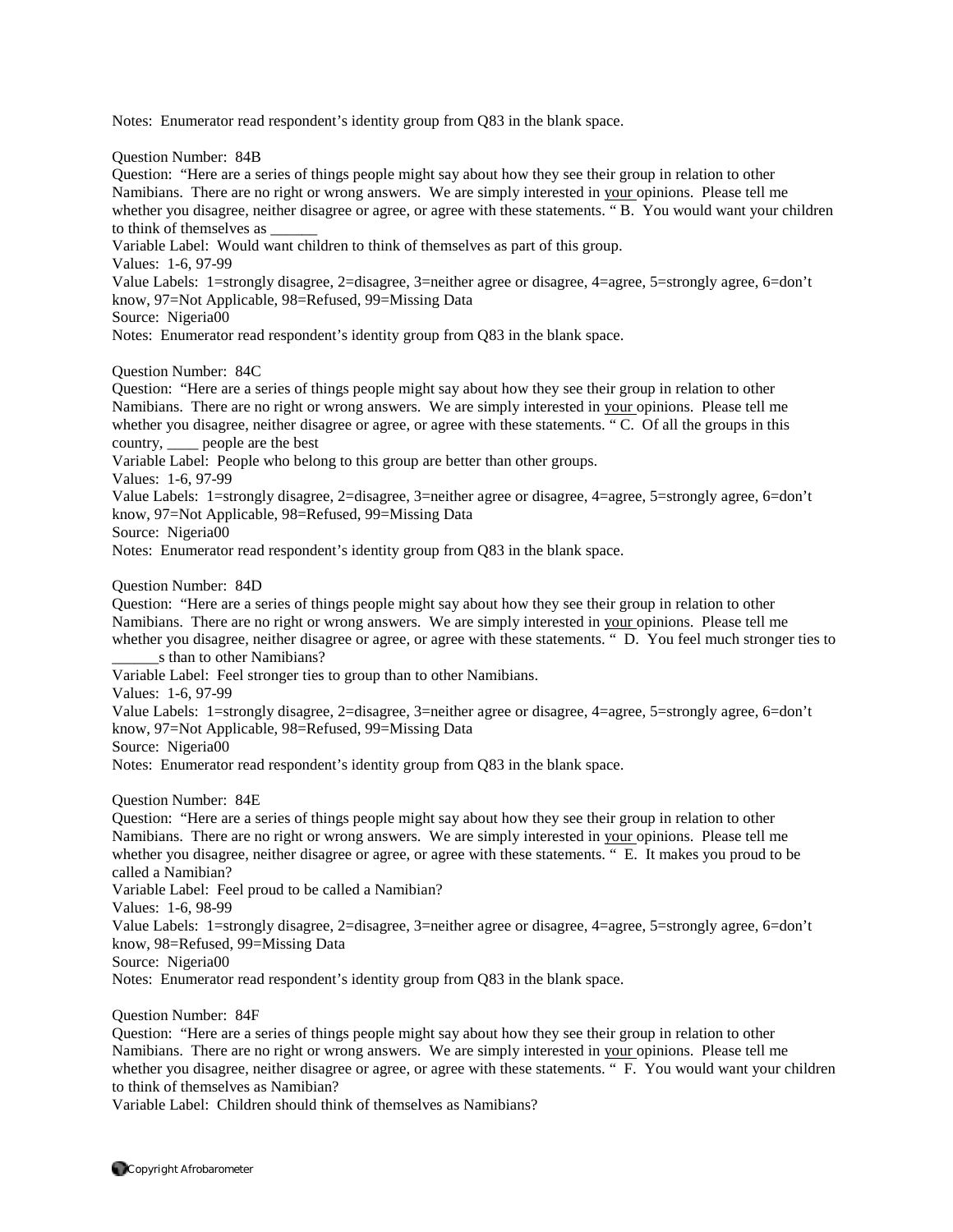Value Labels: 1=strongly disagree, 2=disagree, 3=neither agree or disagree, 4=agree, 5=strongly agree, 6=don't know, 98=Refused, 99=Missing Data Source: Nigeria00 Notes: Enumerator read respondent's identity group from Q83 in the blank space. Question Number: 84G Question: "Here are a series of things people might say about how they see their group in relation to other Namibians. There are no right or wrong answers. We are simply interested in your opinions. Please tell me whether you disagree, neither disagree or agree, or agree with these statements. " G. All people who were born in this country, regardless of what group they belong to, should be treated as equal citizens of Namibia . Variable Label: All country born people should be treated equally. Values: 1-6, 98-99 Value Labels: 1=strongly disagree, 2=disagree, 3=neither agree or disagree, 4=agree, 5=strongly agree, 6=don't know, 98=Refused, 99=Missing Data Source: Nigeria00 Notes: Enumerator read respondent's identity group from Q83 in the blank space. Question Number: 84H Question: "Here are a series of things people might say about how they see their group in relation to other Namibians. There are no right or wrong answers. We are simply interested in your opinions. Please tell me whether you disagree, neither disagree or agree, or agree with these statements. "H. It is desirable to create one united Namibian nation out of all the different groups who live in this country. Variable Label: Desirable to create a united Namibian nation out of all country's groups? Values: 1-6, 98-99 Value Labels: 1=strongly disagree, 2=disagree, 3=neither agree or disagree, 4=agree, 5=strongly agree, 6=don't know, 98=Refused, 99=Missing Data Source: SAB99 Notes: Enumerator read respondent's identity group from Q83 in the blank space. Question Number: 85 Question: Are \_\_\_\_\_'s (Respondent's Identity group from Q83) economic conditions worse, the same as, or better than other groups in this country? Variable Label: Your group's economic conditions compare to others. Values: 1-6, 97-99 Value Labels: 1=much worse, 2=worse, 3=about the same, 4=better, 5=much better, 6-don't know, 97=Not Applicable, 98=Refused, 99=Missing Data Source: Nigeria00 Notes: Enumerator probed for strength of opinion. Question Number: 86 Question: To what extent are \_\_\_\_\_\_(respondent's identity from Q83) people treated unfairly by the government. Variable Label: Your group treated unfairly by govt. Values:1-6, 97-99 Value Labels: 1=Always, 2=To a large extent, 3=Some extent, 4=Hardly, 5=Never, 6-don't know, 97=Not Applicable, 98=Refused, 99=Missing Data Source: Nigeria00 **Notes** Question Number: 87 Question: In general, do you feel that people in government are <u>less interested</u>, or <u>more interested</u> in what \_\_\_\_\_\_s (respondent's identity from Q83) think compared to other groups, or is it about the same? Variable Label: Govt. interest in your group in comparison to other groups. Values: 1-6, 97-99 Value Labels: 1=Much less interested, 2=Less interested, 3=About the same, 4=More interested, 5=Much more

interested, 6=Don't Know, 97=Not Applicable, 98=Refused, 99=Missing Data

Values: 1-6, 98-99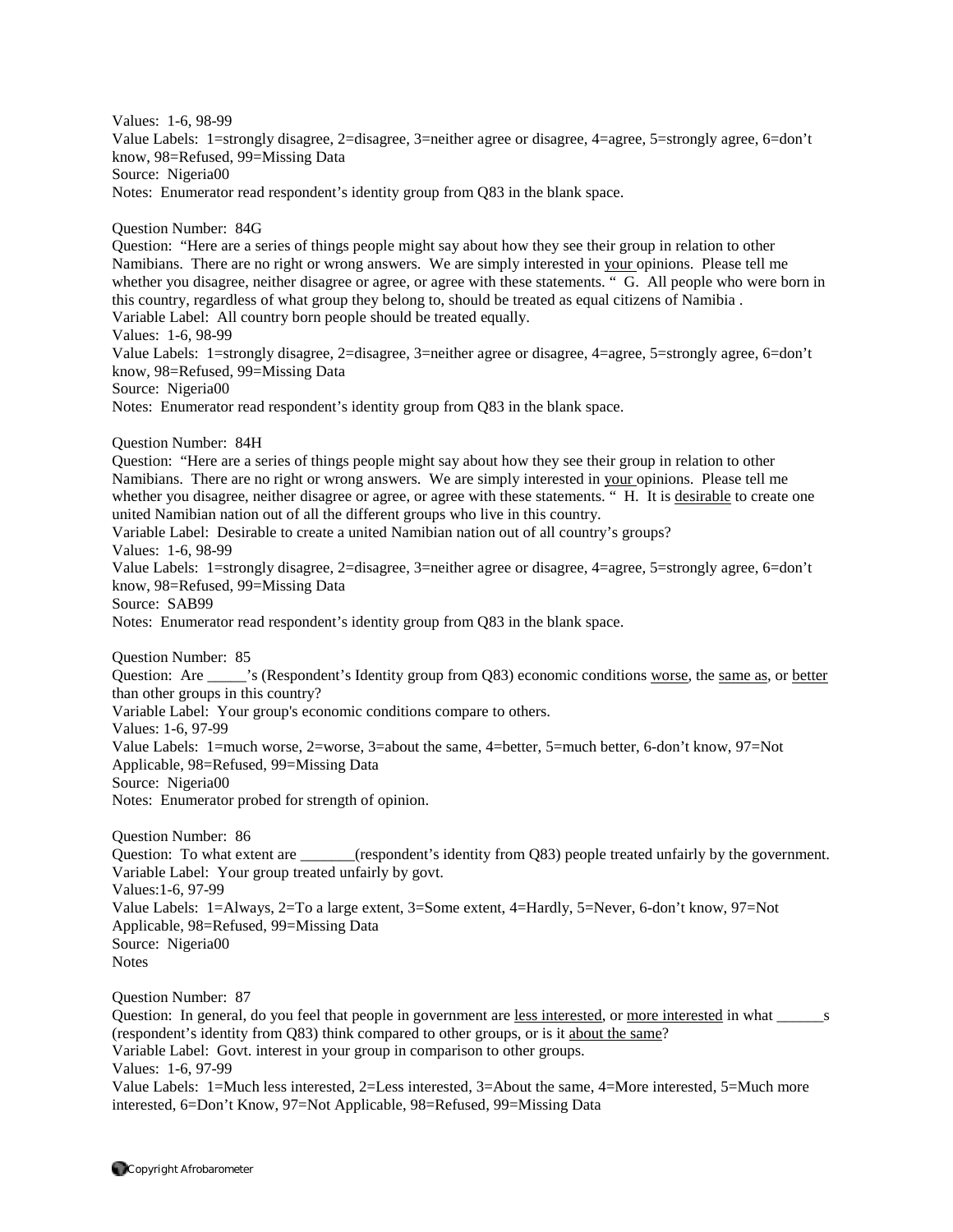Source: SAB99

Notes: Enumerator probed for strength of opinion.

Question Number: 88

Question: Do you think that the government represents the interests of all Namibians, or of one group only? Variable Label: Does Govt. represent interests of all Namibians or only one group? Values: 1-3, 97-99

Value Labels: 1=All Namibians, 2=One group only, 3=Don't Know, 97=Not Applicable, 98=Refused, 99=Missing Data

Source: Nigeria00

Notes: If respondent answers 1 (All Namibians), skip to question Q90. "Skip to Q107" in questionnaire is not right direction.

Question Number: 89

Question: Which group is that? (If one group is answered) Variable Label: Which group's interest does govt. mostly represent?

Values: 1-67, 69-90, 97-99

Value Labels: 1=Afrikaan speaking, 2=Chewa speaking, 3=Chinyungwe speaking, 4=Chisena speaking, 5=Damara speaking, 6=English speaking, 7=German speaking, 8=Nama speaking, 9=Ndebele speaking, 10=Oshiwambo speaking, 11=Otjiherero speaking, 12=Portuguese speaking, 13=Rukwangali speaking, 14= Sesotho, Sotho, South Sotho speaking, 15=Setswana/Tswana speaking, 16=Silozi speaking, 17=Shangaan, Tsonga, Ronga, Tswa speaking, 18=Shona speaking, 19=Swahili speaking, 20=Swazi speaking, 21=Venda speaking, 22=Xhosa speaking, 23=Zulu speaking, 24=Sepedi/North Sotho speaking, 25=White peoples, 26=Black peoples, 27=Coloured peoples, 28=Indian peoples, 29=Christian peoples, 30=Muslim peoples, 31=Catholic peoples, 32=Religious peoples, 33=Middle Class peoples, 34=Working class peoples, 35=Poor/low class peoples, 36=Farmer peoples, 37=Jindwi peoples, 38=Black African peoples, 39=African peoples, 40=Muchikunda, 41=Budya, 42=Zezuru, 43=Ndau, 44=Muungwe, 45=Women, 46=Men, 47=Tumbuka, 48=Karanga, 49=Worker, 50=KoreKore, 51=Ovambo, 52=Afrikaners, 53=Boers, 54=Businessmen, 55=Unemployed people, 56=Kavango, 57=San, 58=Khoi, 59=Banderu, 60=Students, 61=Westerners, 62=Top government officials, 63=Their people, 64=ZANU PF members, 65=Rich people, 66=Zwimba people, 67=Mugabe and other leaders, 69=Elite, 70=Government workers, 71=Bourgeoisie, 72=Ruling class, 73=Bangwato, 74=Basarwa, 75=Bangwato and Bakalaka, 76=Chinese, 77=Central Region, 78=People who live with the President, 79=Machinga, 80=United Democratic Front Constituency, 81=Football Players, 82=Politicians, 83=UDF Members, 84=Yao/Achawa, 85=Southerners, 86=Northerners, 87=Political party, 89=Damara/Nama, 90=Their families, 97=Not Applicable, 98=Refused, 99=Missing Source: Nigeria00

Notes: Enumerator post coded answer as 97 (not applicable) if respondent did not answer 2 (one group only) to question 88.

Question Number: 90

Question: With regard to the most recent, 1994 national elections, which statement is true for you? Variable Label: Voted in the 1994 elections VS not voting?

Values: 1-5, 98-99

Value Labels: 1=I decided not to vote, 2=I was not able to vote, 3=I voted in the elections, 4=Election not held in my area, 5=Cannot remember, 98=Refused, 99=Missing Data

Source: adapted from Zambia96

Notes:

Question Number: 91A

Question: Here is a list of things that people sometimes do as citizens. For each of these, please tell me whether you have engaged in this activity or not? If Yes-Read out options 1-3, If No-Read out options 4 and 5. A. Participate with others to address an important problem affecting the community or nation (other than an elections). Variable Label: Have you joined others to address community problems? Values: 1-6, 98-99

Value Labels: 1=Often, 2=A few times, 3=Once or twice, 4=No, but would do it if had the chance, 5=No, would never do this, 6=Don't Know, 98=Refused, 99=Missing Data Source: adapted from Zambia 96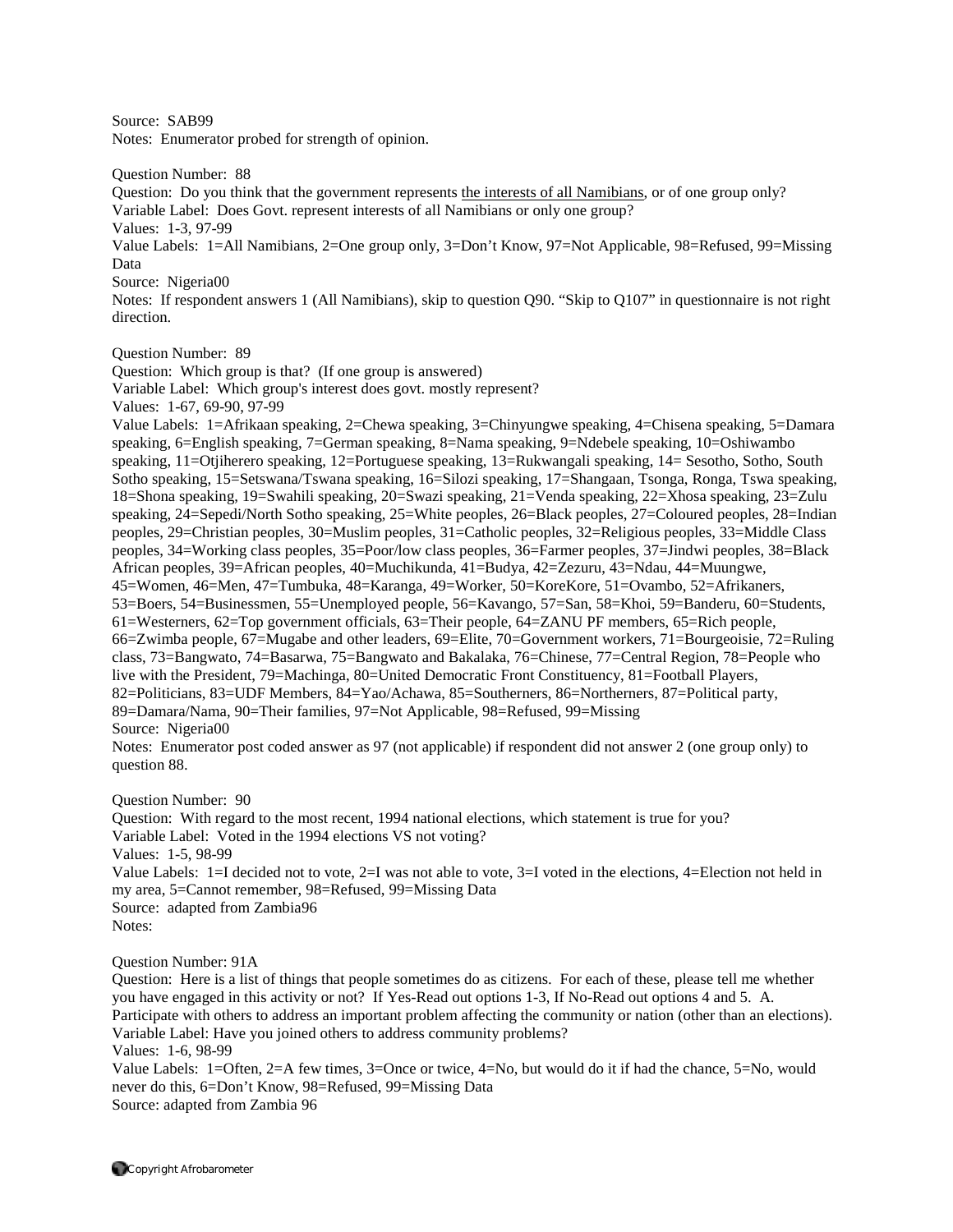Question Number: 91B Question: Here is a list of things that people sometimes do as citizens. For each of these, please tell me whether you have engaged in this activity or not? If Yes-Read out options 1-3, If No-Read out options 4 and 5. B. Attend an election rally. Variable Label: Have you attended an election rally? Values: 1-6, 98-99 Value Labels: 1=Often, 2=A few times, 3=Once or twice, 4=No, but would do it if had the chance, 5=No, would never do this, 6=Don't Know, 98=Refused, 99=Missing Data Source: Zambia 96 Notes:

Question Number: 91C

Question: Here is a list of things that people sometimes do as citizens. For each of these, please tell me whether you have engaged in this activity or not? If Yes-Read out options 1-3, If No-Read out options 4 and 5. C. Work for a political candidate or party

Variable Label: Have you worked for a political candidate or party?

Values: 1-6, 98-99

Value Labels: 1=Often, 2=A few times, 3=Once or twice, 4=No, but would do it if had the chance, 5=No, would never do this, 6=Don't Know, 98=Refused, 99=Missing Data

Source: Zambia 96 Notes:

Question Number: 91D

Question: Here is a list of things that people sometimes do as citizens. For each of these, please tell me whether you have engaged in this activity or not? If Yes-Read out options 1-3, If No-Read out options 4 and 5. D. Write a letter to a newspaper

Variable Label: Have you ever written a letter to newspaper?

Values: 1-6, 98-99

Value Labels: 1=Often, 2=A few times, 3=Once or twice, 4=No, but would do it if had the chance, 5=No, would never do this, 6=Don't Know, 98=Refused, 99=Missing Data Source: Zambia 96

Notes:

Question Number: 92A

Question: We would like to remind you that your responses to this interview are confidential. Here is a list of actions ordinary people are taking in a political system. For each of these, please tell me whether you have engaged in this activity or not? A. Have you ever claimed government benefits to which you are not entitled (like a pension, maintenance, or unemployment payment)?

Variable Label: Have you claimed govt. benefits that you are not entitled to?

Values: 1-7, 98-99

Value Labels: 1=Yes, often, 2=Yes, a few times, 3=Yes, once or twice, 4=No, but would do it if had the chance, 5=No, would never do this, 6=Don't Know, 7=Not Applicable, 98=Refused, 99=Missing Data Source: SAB99 Notes:

Question Number: 92B

Question: We would like to remind you that your responses to this interview are confidential. Here is a list of actions ordinary people are taking in a political system. For each of these, please tell me whether you have engaged in this activity or not? B. Not pay rates?

Variable Label: Not pay rates?

Values: 1-7, 98-99

Value Labels: 1=Yes, often, 2=Yes, a few times, 3=Yes, once or twice, 4=No, but would do it if had the chance, 5=No, would never do this, 6=Don't Know, 7=Not Applicable, 98=Refused, 99=Missing Data Source: SAB99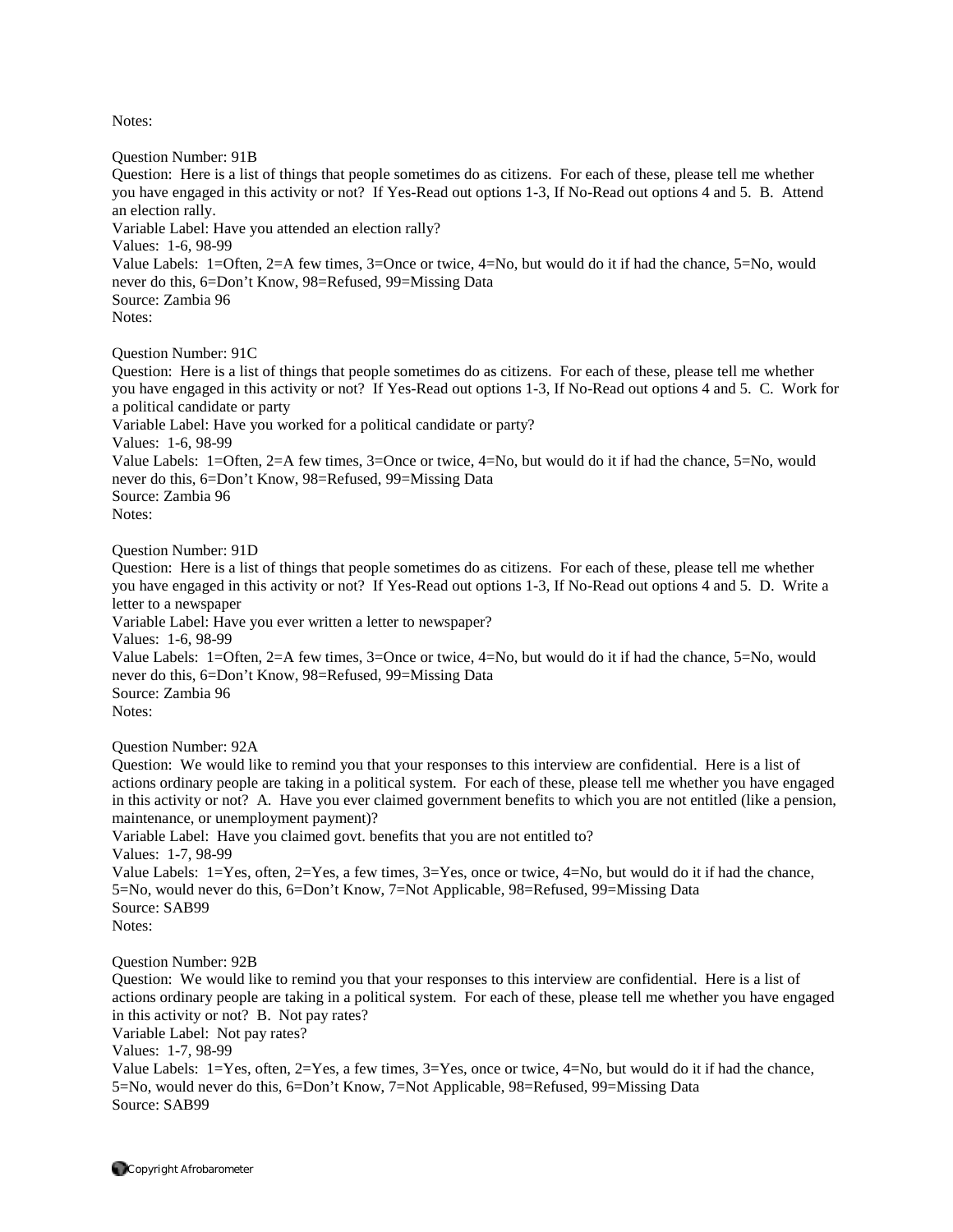Question Number: 92C

Question: We would like to remind you that your responses to this interview are confidential. Here is a list of action ordinary people are taking in a political system. For each of these, please tell me whether you have engaged in this activity or not? C. Avoid paying income taxes.

Variable Label: Avoid paying income taxes.

Values: 1-7, 98-99

Value Labels: 1=Yes, often, 2=Yes, a few times, 3=Yes, once or twice, 4=No, but would do it if had the chance, 5=No, would never do this, 6=Don't Know, 7=Not Applicable, 98=Refused, 99=Missing Data Source: NDB Notes:

#### Question Number: 92D

Question: We would like to remind you that your responses to this interview are confidential. Here is a list of action ordinary people are taking in a political system. For each of these, please tell me whether you have engaged in this activity or not? D. Get services like water and electricity without paying for them. Variable Label: Get services without paying for them.

Values: 1-7, 98-99

Value Labels: 1=Yes, often, 2=Yes, a few times, 3=Yes, once or twice, 4=No, but would do it if had the chance, 5=No, would never do this, 6=Don't Know, 7=Not Applicable, 98=Refused, 99=Missing Data Source: SAB99 Notes:

Question Number: 93A

Question: Here are a number of different actions people might take if government were to do something they thought was wrong or harmful. For each of these, please tell me whether you have engaged in this activity or not. If Yes-read out options 1-3, If no-read out options 4-6. A. Attend a demonstration or protest march. Variable Label: Would you attend a demonstration or protest march? Values: 1-6, 98-99 Value Labels: 1=Yes, often, 2=Yes, a few times, 3=Yes, once or twice, 4=No, but would do it if had the chance, 5=no, would never do this, 6=Don't know, 98=Refused, 99=Missing Data Source: Zambia96 Notes:

Question Number: 93B

Question: Here are a number of different actions people might take if government were to do something they thought was wrong or harmful. For each of these, please tell me whether you have engaged in this activity or not. If Yes-read out options 1-3, If no-read out options 4-6. B. Participate in a boycott of rates, services, or taxes. Variable Label: Boycott rates, services, or taxes? Values: 1-6, 98-99 Value Labels: 1=Yes, often, 2=Yes, a few times, 3=Yes, once or twice, 4=No, but would do it if had the chance, 5=no, would never do this, 6=Don't know, 98=Refused, 99=Missing Data Source: SAB99

Notes:

Question Number: 93C

Question: Here are a number of different actions people might take if government were to do something they thought was wrong or harmful. For each of these, please tell me whether you have engaged in this activity or not. If Yes-read out options 1-3, If no-read out options 4-6. C. Take part in a sit-in, disruption of government meeting, or offices.

Variable Label: Partake in sit-ins, disruption of govt. meetings

Values: 1-6, 98-99

Value Labels: 1=Yes, often, 2=Yes, a few times, 3=Yes, once or twice, 4=No, but would do it if had the chance, 5=no, would never do this, 6=Don't know, 98=Refused, 99=Missing Data Source: SAB99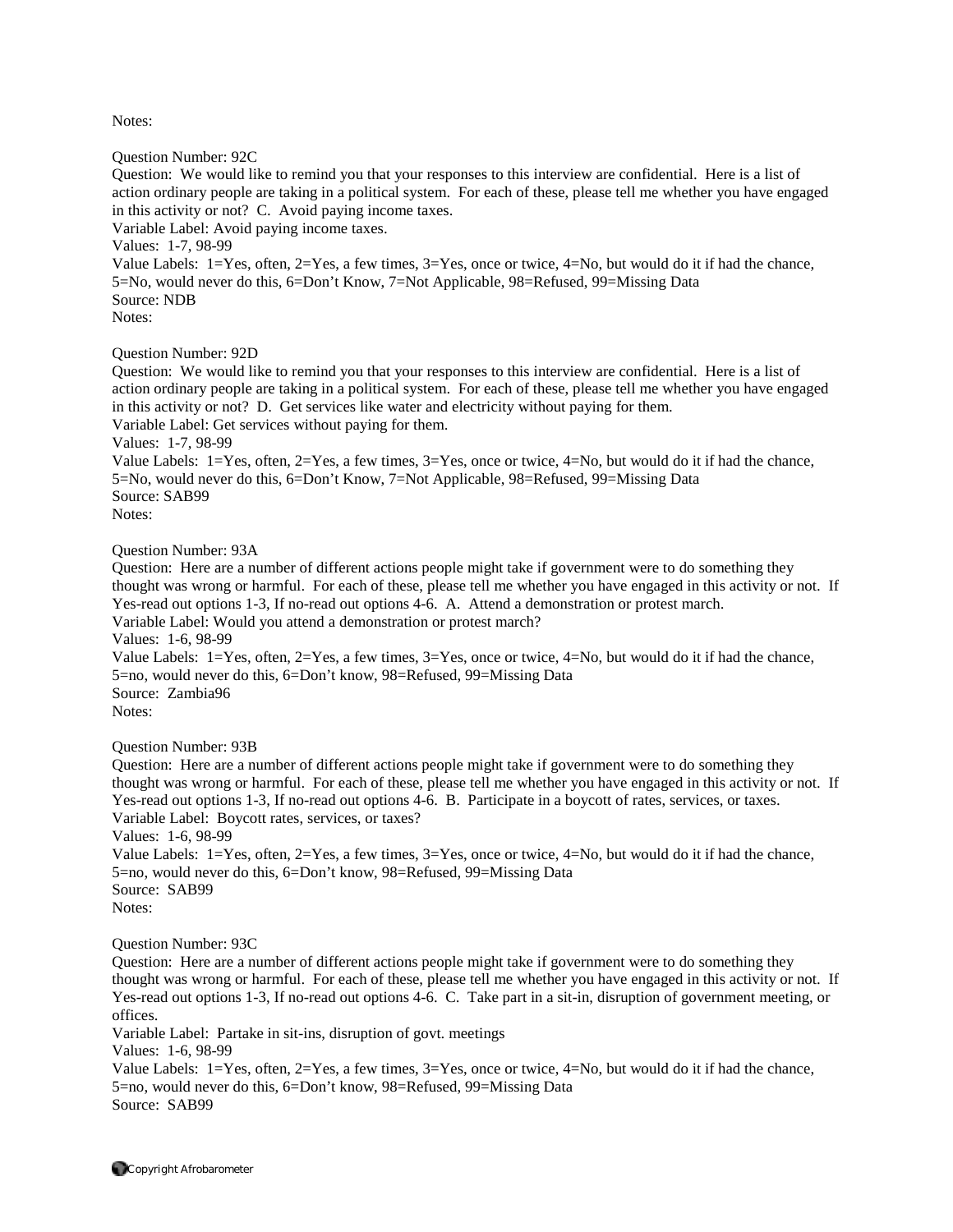Question Number: 93D Question: Here are a number of different actions people might take if government were to do something they thought was wrong or harmful. For each of these, please tell me whether you have engaged in this activity or not. If Yes-read out options 1-3, If no-read out options 4-6. D. Use force or violent methods (such as damaging public property). Variable Label: Use force or violent methods. Values: 1-6, 98-99 Value Labels: 1=Yes, often, 2=Yes, a few times, 3=Yes, once or twice, 4=No, but would do it if had the chance, 5=no, would never do this, 6=Don't know, 98=Refused, 99=Missing Data Source: SAB99 Notes: Question Number: 94 Question: Shut down newspapers, or radio, or television stations that were critical of it. Variable Label: Support or oppose the shutting down of newspapers, radio or tv stations? Values: 1-6, 98-99 Value Labels: 1=Strongly support, 2=Support, 3=Neither support nor oppose, 4=Oppose, 5=Strongly oppose, 6=Don't know, 98=Refused, 99=Missing Data Source: NDB Notes: Enumerator introduced by the question by saying: "If the government were to take the following actions, would you support it, neither support nor oppose it, or oppose it. Then, the enumerator probed for strength of opinion. Question Number: 95A-E Question: What if anything would you do about it? Variable Label: What if anything would you do about shutdown? Values: 1-8, 96, 98-99 Value Labels: 1=Do nothing, 2=Speak to others about it, 3=Write newspaper, 4=Phone radio or TV programme, 5=Contact government official or representative, 6=Join march or demonstration, 7=Don't Know, 8=Other, 96=No further answer, 98=Refused, 99=Missing data. Source: NDB Notes: Respondent could give up to four answers. Question Number: 96 Question: How do you feel about dismissed judges who ruled against the govt.? Variable Label: Support or oppose judges dismissed for ruling against the government. Values: 1-6, 98-99 Value Labels: 1=Strongly support, 2=Support, 3=Neither support nor oppose, 4=Oppose, 5=Strongly oppose, 6=Don't know, 98=Refused, 99=Missing Data Source: NDB Notes: Enumerator introduced by the question by saying: "If the government were to take the following actions, would you support it, neither support nor oppose it, or oppose it. Then, the enumerator probed for strength of opinion. Question Number: 97A-E Question: What if anything would you do about it? Variable Label: What would you do about dismissed judges? Values: 1-8, 96, 98-99 Value Labels: 1=Do nothing, 2=Speak to others about it, 3=Write newspaper, 4=Phone radio or TV programme, 5=Contact government official or representative, 6=Join march or demonstration, 7=Don't Know, 8=Other, 96=No further answer, 98=Refused, 99=Missing data. Source: NDB Notes: Respondent could give up to four answers.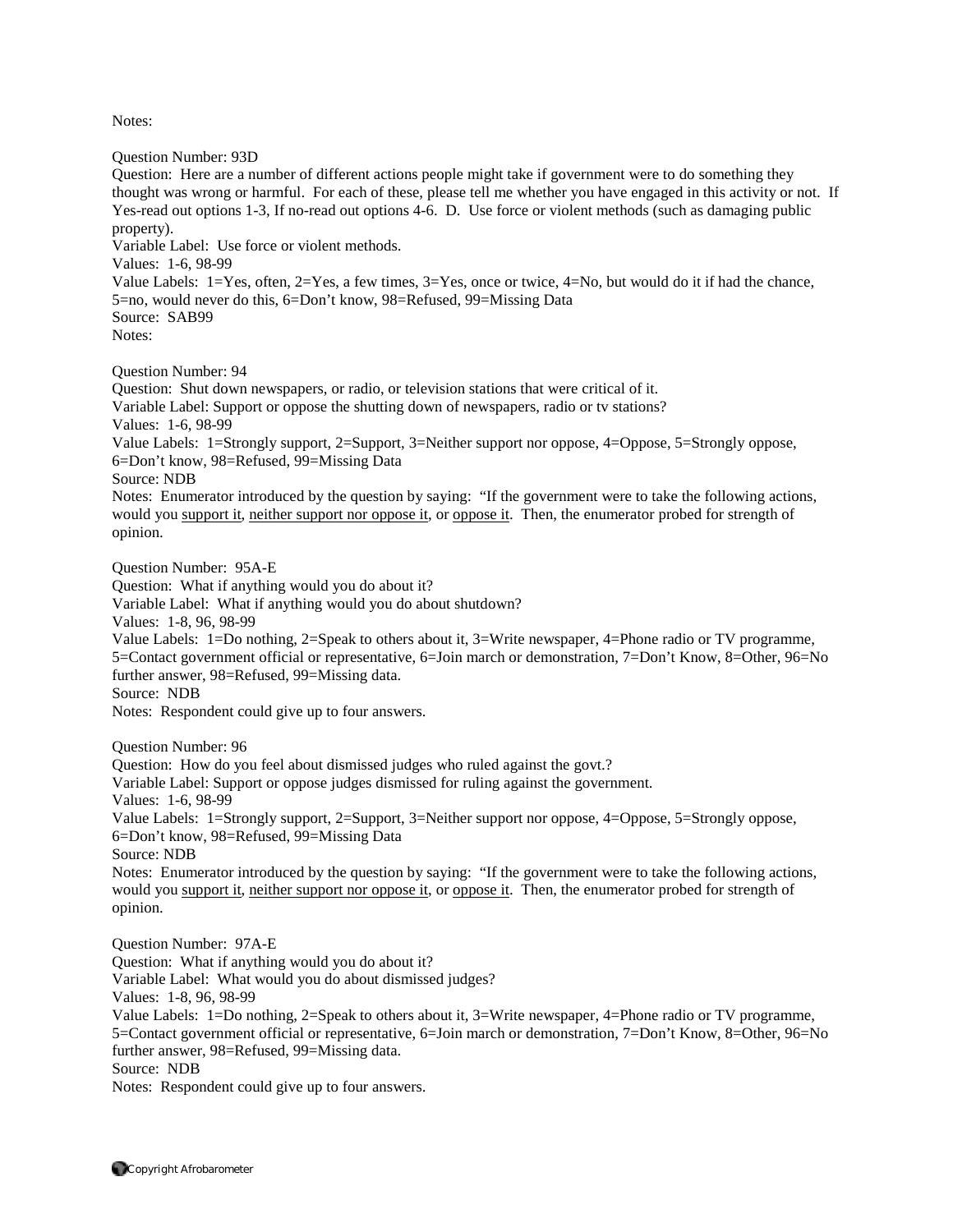Question Number: 98 Question: Banned political parties. Variable Label: Support or oppose the banning of political parties? Values: 1-6, 98-99 Value Labels: 1=Strongly support, 2=Support, 3=Neither support nor oppose, 4=Oppose, 5=Strongly oppose, 6=Don't know, 98=Refused, 99=Missing Data Source: SAB99 Notes: Enumerator introduced by the question by saying: "If the government were to take the following actions, would you support it, neither support nor oppose it, or oppose it. Then, the enumerator probed for strength of opinion. Question Number: 99A-E Question: What if anything would you do about it? Variable Label: What would you do about banning of political parties? Values: 1-8, 96, 98-99 Value Labels: 1=Do nothing, 2=Speak to others about it, 3=Write newspaper, 4=Phone radio or TV programme, 5=Contact government official or representative, 6=Join march or demonstration, 7=Don't Know, 8=Other, 96=No further answer, 98=Refused, 99=Missing data. Source: SAB99 Notes: Respondent could give up to four answers. Question Number: 100 Question: Suspended the parliament and cancelled the next elections? Variable Label: Support or oppose the suspension of parliament and cancellation next election? Values: 1-6, 98-99 Value Labels: 1=Strongly support, 2=Support, 3=Neither support nor oppose, 4=Oppose, 5=Strongly oppose, 6=Don't know, 98=Refused, 99=Missing Source: NDB Notes: Enumerator introduced by the question by saying: "If the government were to take the following actions, would you support it, neither support nor oppose it, or oppose it. Then, the enumerator probed for strength of opinion. Question Number: 101A-E Question: What if anything would you do about it? Variable Label: What would you do about the suspension of parliament and cancellation of elections? Values: 1-8, 96, 98-99 Value Labels: 1=Do nothing, 2=Speak to others about it, 3=Write newspaper, 4=Phone radio or TV programme, 5=Contact government official or representative, 6=Join march or demonstration, 7=Don't Know, 8=Other, 96=No further answer, 98=Refused, 99=Missing Source: NDB Notes: Respondent could give up to four answers. Question Number: 102 Question: A. It will take years for our system of government to deal with the problems inherited from the South Africans. B. Our system of government ought to be able to deal with problems right now regardless of who caused them. Variable Label: Govt. system will take years to deal with problems VS ought to deal with it. Values: 1-6, 98-99 Value Labels: 1=A, strongly agree; 2=A, agree; 3=B, agree; 4=B, strongly agree, 5=Don't Know, 6=Do not agree with either, 98=Refused, 99=Missing Data Source: adapted from NDB Notes: Enumerator introduced the question by saying, "Please tell me whether you agree more with Statement A or B?" Enumerator then probed for strength of opinion.

Question Number: 103A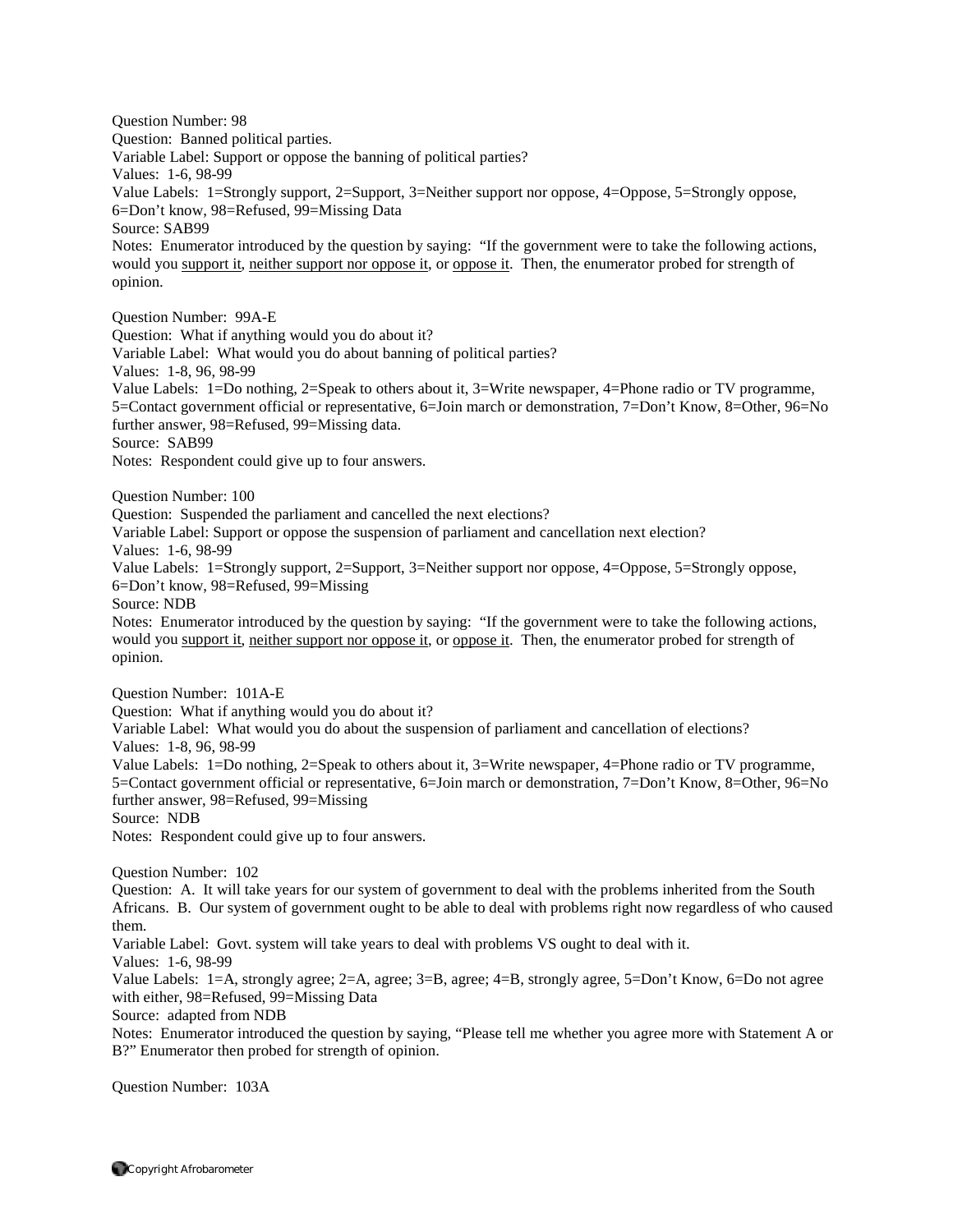Question: People associate democracy with many diverse meanings such as the ones that I will mention now. In order for a society to be called democratic, is each of these: A. Majority rule. Variable Label: Majority rule needed for democracy. Values: 1-5, 98-99 Value Labels: 1=Absolutely essential, 2=Important, 3=Not very important, 4=Not important at all, 5=Do not know, 98=Refused, 99=Missing Data Source: Nigeria00 Notes: Question Number: 103B Question: People associate democracy with many diverse meanings such as the ones that I will mention now. In order for a society to be called democratic, is each of these. B. Complete freedom for anyone to criticize the government. Variable Label: Freedom to criticize the govt. and democracy. Values: 1-5, 98-99 Value Labels: 1=Absolutely essential, 2=Important, 3=Not very important, 4=Not important at all, 5=Do not know, 98=Refused, 99=Missing Data Source: Nigeria00 Notes: Question Number: 103C Question: People associate democracy with many diverse meanings such as the ones that I will mention now. In order for a society to be called democratic, is each of these. C. Regular elections. Variable Label: Regular elections and democracy. Values: 1-5, 98-99 Value Labels: 1=Absolutely essential, 2=Important, 3=Not very important, 4=Not important at all, 5=Do not know, 98=Refused, 99=Missing Data Source: Nigeria00 Notes: Question Number: 103D Question: People associate democracy with many diverse meanings such as the ones that I will mention now. In order for a society to be called democratic, is each of these. D. At least two political parties competing with each other. Variable Label: At least 2 political parties competing and democracy. Values: 1-5, 98-99 Value Labels: 1=Absolutely essential, 2=Important, 3=Not very important, 4=Not important at all, 5=Do not know, 98=Refused, 99=Missing Data Source: Nigeria00 Notes: Question Number: 103E Question: People associate democracy with many diverse meanings such as the ones that I will mention now. In order for a society to be called democratic, is each of these. E. Basic necessities like shelter, food, and water for everyone. Variable Label: Basic necessities and democracy. Values: 1-5, 98-99 Value Labels: 1=Absolutely essential, 2=Important, 3=Not very important, 4=Not important at all, 5=Do not know, 98=Refused, 99=Missing Data Source: Nigeria00 Notes: Question Number: 103F

Question: People associate democracy with many diverse meanings such as the ones that I will mention now. In order for a society to be called democratic, is each of these. F. Jobs for everyone Variable Label: Jobs for everyone and democracy.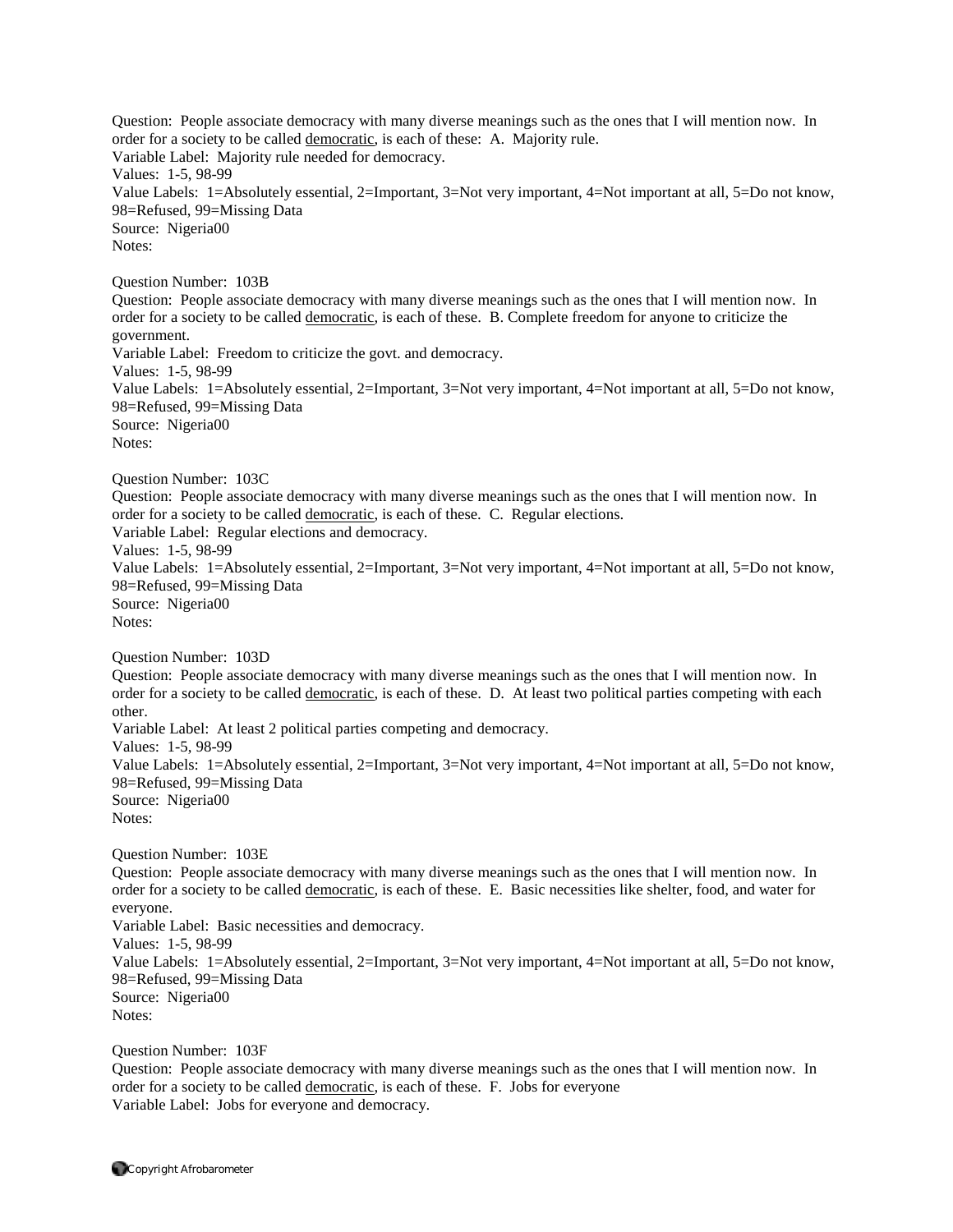Values: 1-5, 98-99 Value Labels: 1=Absolutely essential, 2=Important, 3=Not very important, 4=Not important at all, 5=Do not know, 98=Refused, 99=Missing Data Source: Nigeria00 Notes:

Question Number: 103G Question: People associate democracy with many diverse meanings such as the ones that I will mention now. In order for a society to be called democratic, is each of these. G. Equality in Education Variable Label: Equality in education and democracy. Values: 1-5, 98-99 Value Labels: 1=Absolutely essential, 2=Important, 3=Not very important, 4=Not important at all, 5=Do not know, 98=Refused, 99=Missing Data Source: Nigeria00 Notes:

Question Number: 103H

Question: People associate democracy with many diverse meanings such as the ones that I will mention now. In order for a society to be called democratic, is each of these. H. A small income gap between rich and poor Variable Label: Small income gap between rich and poor and democracy. Values: 1-5, 98-99 Value Labels: 1=Absolutely essential, 2=Important, 3=Not very important, 4=Not important at all, 5=Do not know, 98=Refused, 99=Missing Data Source: Nigeria00 Notes:

Question Number: 104

Question: "Sometimes democracy does not work. When this happens, some people say that we need a strong leader who does not have to bother with elections. Others say that even when things don't work, democracy is always best. What do you think." A. Need Strong leader. B. Democracy always best. Variable Label: Strong leader VS Democracy is best? Values: 1-6, 98-99 Value Labels: 1=A, strongly agree; 2=A, somewhat agree; 3=B, somewhat agree; 4=B, strongly agree, 5=Don't Know, 6=Do not agree with either, 98=Refused, 99=Missing Data Source: SAB99 Notes: Enumerator probed for strength of opinion.

Question Number: 105 Question: On the whole, is the way Namibia is governed? Variable Label: The manner in which Namibia is governed. Values: 1-6, 98-99 Value Labels: 1=Completely democratic, 2=Democratic, but with some minor exceptions, 3=Democratic, but with some major exceptions, 4=Not a democracy, 5=Do not understand question, 6=Don't know, 98=Refused, 99=Missing Data Source: Ghana 97 Notes:

Question Number: 106 Question: Overall, how satisfied are you with the way democracy works in Namibia? Are you: Variable Label: How satisfied are you with democracy in Namibia? Values: 1-6, 98-99 Value Labels: 1=very satisfied; 2=Fairly satisfied; 3=Not very satisfied, 4=Not at all satisfied, 5=Namibia is not a democracy, 6=Do not know, 98=Refused, 99=Missing Data Source: Eurobarometer Notes: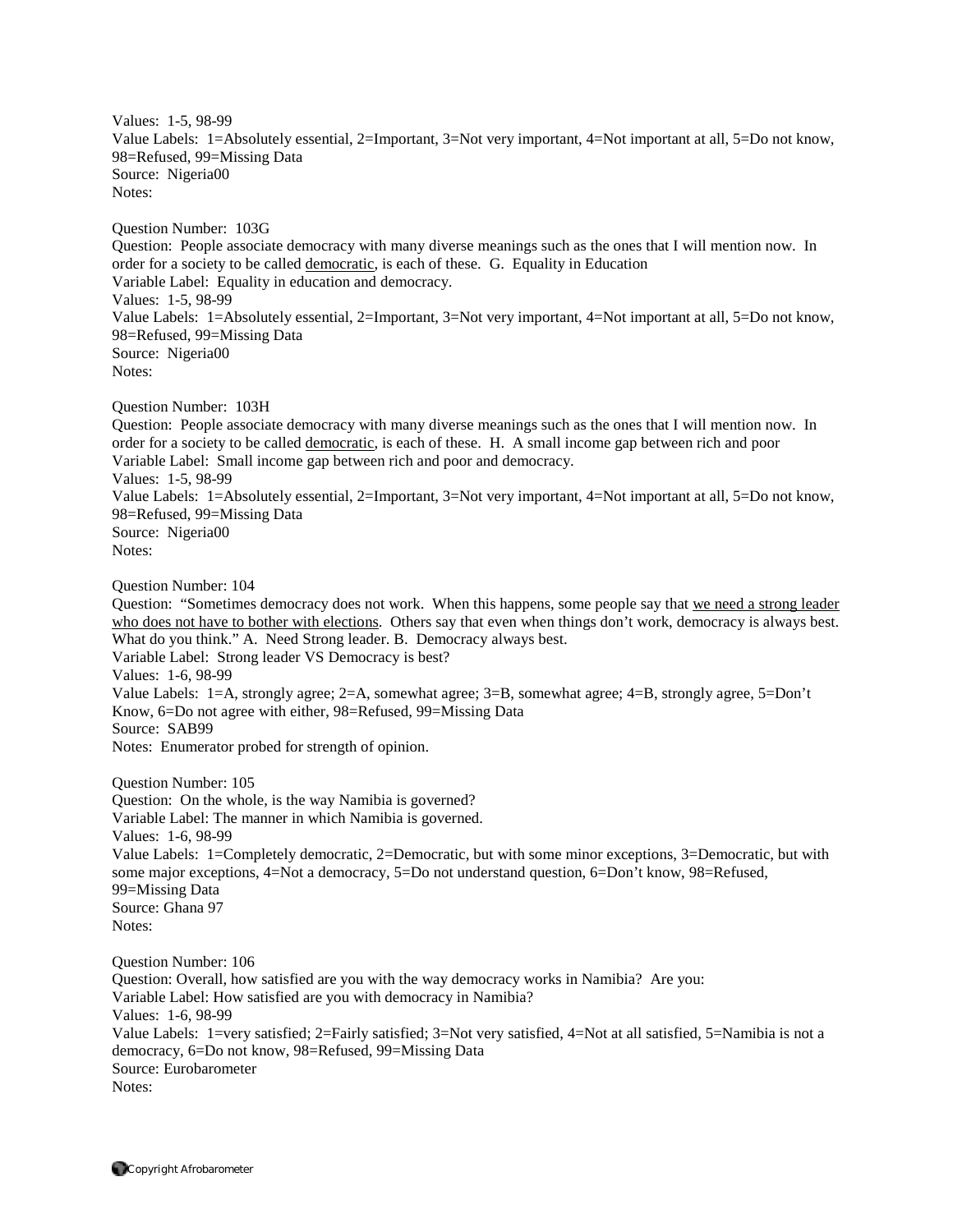#### Question Number: 107A-C

Question: What are the most important things that need to be changed about the way we govern our country? Variable Label: Important changes about way country is governed?

Values: 1-98, 100-135, 999.

Value Labels: 1=Don't know, 2=Nothing, 3=Ruling of country by constitutional law, 4=Criminal procedures/laws, 5=Violence, 6=Employment/Unemployment, 7=Democracy must work, 8=Democracy, 9=Availability of basic needs (water/electricity), 10=Salaries, 11=Schools, 12=Prices of goods, 13=Living standards, 14=Government officials must visit all parts of country, 15=Housing, 16=The Parliament, 17=Election policy, 18=They must for people's benefit, 19=Clinic fees must not be increased, 20=Fairness/Equality to all, 21=Equality in government jobs, 22=President's ruling term to be limited, 23=Terminate ex-army pensions, 24=Increase export capacity, 25=Invite investors into the country, 26=Social security, 27=Give people land, 28=Drought relief, 29=Equality to all people, 30=Better health services/facilities, 31=Freedom, 32=Peace, 33=Ministers must change, 34=Bring back death penalty, 35=Increase pension, 36=Apartheid, 37=Laws against squatter camps, 38=Stop corruption, 39=More rights to police officers, 40=Police must patrol areas, 41=Ex-plan fighters must get jobs and privileges, 42=More control over personal rights by government, 43=Less control over personal rights by government, 44=Vice-president must go, 45=Need new constitution, 46=President should retire, 47=Governments needs to create employment, 48=People suffering, 49=Old people should be assisted, 50=People should live by traditional customs, 51=Prostitution too high, 52=Government should listen to people's problems, 53=Reduce number of ministers, 54=Rule by chiefs, 55=Appointment of ministers, 56=Government should rule properly, 57=Should be elections for ministers, 58=The economy, 59=Reduce president's powers, 60=Do away with governors, 61=Give headman more power, 62=People should be free to join any political party, 63=Freedom in all respects, 64=Parliament must change, 65=Education, 66=Crime, 67=Taxes, 68=Poverty, 69=Stop rigging elections, 70=Build schools, 71=Government budget/expenditures, 72=Assist businessmen with investments, 73=Fire ministers, 74=Currency, 75=Change ruling party, 76=Prevent crime, 77=Prevent rape, 78=Election, 79=Reduce income disparity, 80=Provide shelter, 81=Education should be improved, 82=Department of corruption should be independent, 83=Government should consult people when making decisions, 84=Chiefdomship should be inherited, 85=Culture, 86=Improve agriculture, 87=Give other party leaders a chance, 88=Reduce election period from 5 to 2 years, 89=Don't know, 90=Give opposition parties cabinet posts, 91=Improve health care, 92=Citizen empowerment, 93=Monitor influence of foreigners, 94=Teach electorate about politics, 95=Discourage automatic promotions of students who failed, 96=No further response, 97=MSP and councilors should keep their promises, 98=Refused to answer, 100=More business ownership, 101=Accountability, 102=Should not change cabinet ministers, 103=Amend laws, 104=Amend marriage laws, 105=Cost of education, 106=In-service training, 107=Address youth issues, 108=Strong opposition, 109=Education of community, 110=Sex education, 111=Unity in country, 112=Transparency, 113=Constitution, 114=More educational institutions, 115=Leadership, 116=Nation must have a king, 117=Roads, 118=Teachers, 119=Government structure, 120=Transport problems, 121=Old retire for young, 122=Deport whites, 123=Constructing bridges, 124=National development to cover entire area, 125=Government way of borrowing money, 126=Government should respect opposition, 127=Regionalism in the country must stop, 128=Competition between formal and informal, 129=Go back to one party government, 130=Need bore holes instead of piped water, 131=President should be replaced, 132=Parliament must be re-elected, 133=Culture should be maintained, 134=Weak leadership, 135=Shortage of teachers, 136=Schools/Education, 137=Stricter border controls, 138=Government must work for people's behalf, 139=Basic health services, 140=Create projects, 141=Death penalty, 142=Ex-plan fighters must get jobs, 143=Improve economy, 144=Farm workers benefits, 145=Tribalism, 146=Rates and taxes, 999=Missing data. Source: SAB99

Notes: Question number 107 was used twice.

Question Number: 107 Question: Do you usually think of yourself as close to any particular political party? Variable Label: Are you close to any political party? Values: 1-3, 98-99 Value Labels: 1=Yes, 2=No, 3=Don't know, 98=Refused, 99=Missing Data Source: Zambia 96 Notes: If no, then the enumerator goes to Question 110a after entering "97" for Question 108. "Sikp to Q127" in questionnaire need to be corrected to "skip to Q110." Question number 107 was used twice.

Question Number: 108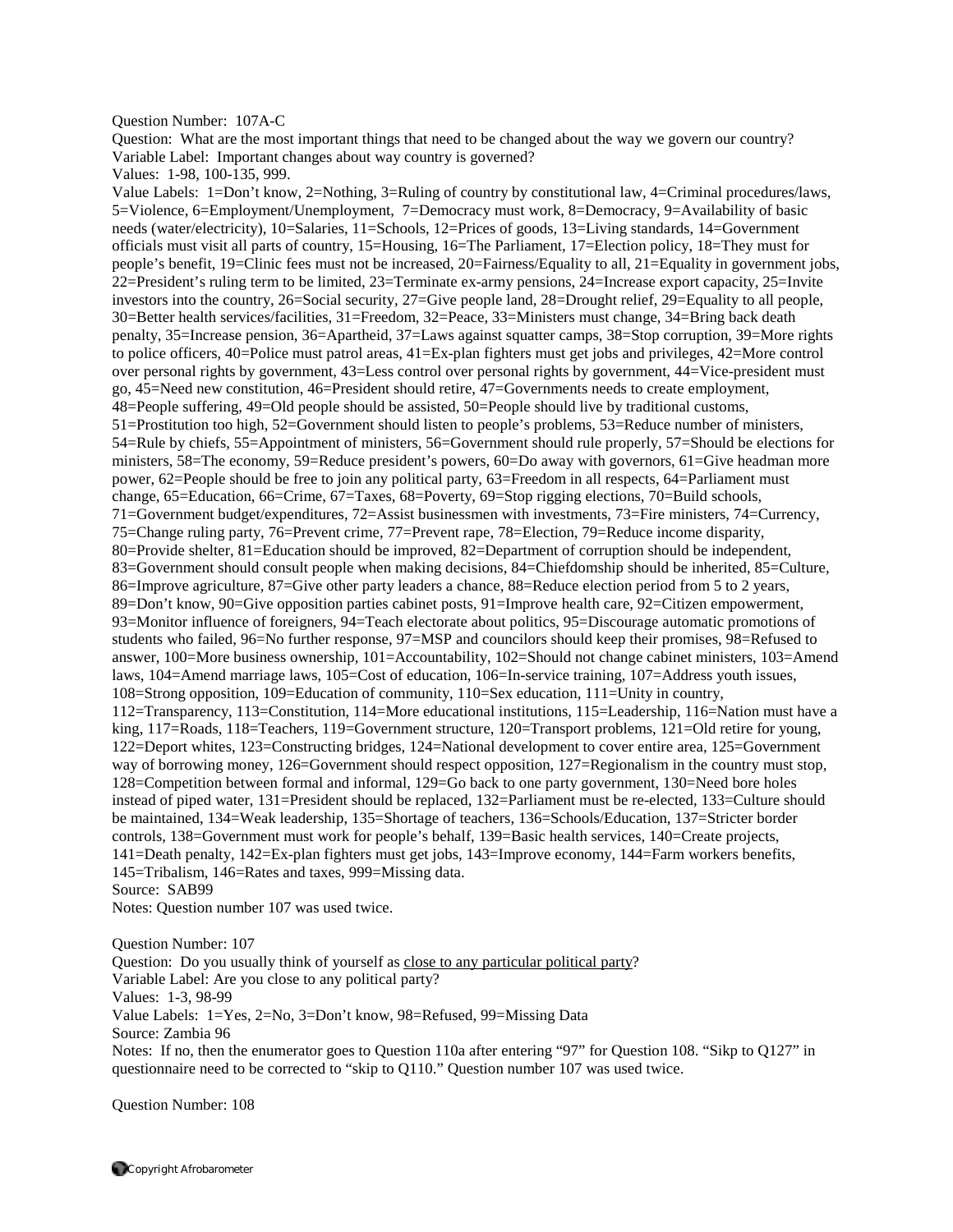Question: Which party is that? Variable Label: What party are you close to? Values: 1-11, 13, 97, 99. Value Labels: 1=Congress of Democrats, 2=DCN, 3=DTA, 4=FCN, 5=MAG, 6=SWANU, 7=SWAPO, 8=United Democratic Front, 9=Worker's Revolutionary Party, 10=Other, 11=Refused, 13=Don't know, 97=No party, 99=Missing data. Source: Zambia 96 Notes: Only asked if respondent answered "yes" to question 108. Otherwise, enumerator post coded response as 97 (No party).

Question Number: 109 Question: Do you feel very close to this party, somewhat close, or not very close? Variable Label: How close to the party do you feel? Values: 1-4, 97-99 Value Labels: 1=Very Close, 2=Somewhat close, 3=Not very close, 4=Don't Know, 97=Not Applicable, 98=Refused, 99=Missing Data Source: SAB99 Notes: Enumerator post coded response as 97 if respondent answered 2 (no) to Q108.

Question Number: 110a1 and 110a2

Question: How old were you at your last birthday? If Respondent can't answer: In which year were you born? Variable Label: How old were you on your last birthday?/Year were you born? Values: 18+ Value Labels: 98=Refused, 99=Missing data. Source: Notes:

Question Number: 110b

Question: Let's think for a moment about the languages that you use. What language do you speak most at home? Variable Label: What is your home language?

Values: 1-25, 98-99.

Value Labels: 1=Afrikaans, 2=Chewa, 3=Chinyungwe, 4=Chisena, 5=Damara, 6=English, 7=German, 8=Nama, 9=Ndebele, 10=Oshiwambo, 11=Otjiherero, 12=Portueguese, 13=Rukwangali, 14=Sesotho, Sotho, S. Sotho, 15=Setswana/Tswana, 16=Silozi, 17=Shangaan, Tsonga, Ronga, Tswa, 18=Shona, 19=Swahili, 20=Swazi, 21=Venda, 22=Xhosa, 23=Zulu, 24=Sepedi/North Sotho, 25=Other, 98=Refused, 99=Missing Data Source: Ghana99 Notes:

Question Number: 111

Question: What was the highest grade, standard or form you completed?

Variable Label: Highest grade, std, form completed.

Values: 1-10, 98-99

Value Labels:  $1 = No$  formal schooling,  $2 = Some$  primary schooling,  $3 = Primary$  school completed,  $4 = Some$  high school,  $5 =$  High school completed,  $6 =$  Some university, college,  $7 =$  University, college completed,  $8 =$  Postgraduate, 9=Other post matric qualifications other than university,  $10 = Don't know, 98 = Refused, 99 = Missing Data$ Source: Zambia 96

Notes:

Question Number: 112

Question: Do you have a job that pays a weekly or monthly cash income? Is it full-time or part-time? And are you looking for a cash job (or looking for another one if you are presently working)?

Variable Label: Job status: part-time or full-time.

Values: 1-7, 98-99

Value Labels: 1=No (not looking), 2=No (looking), 3=Yes, part-time (not looking), 4=Yes, part-time (looking), 5=Yes, full-time (not looking), 6=Yes, full-time (looking), 7=Don't know, 98=Refused, 99=Missing Data Source: SAB99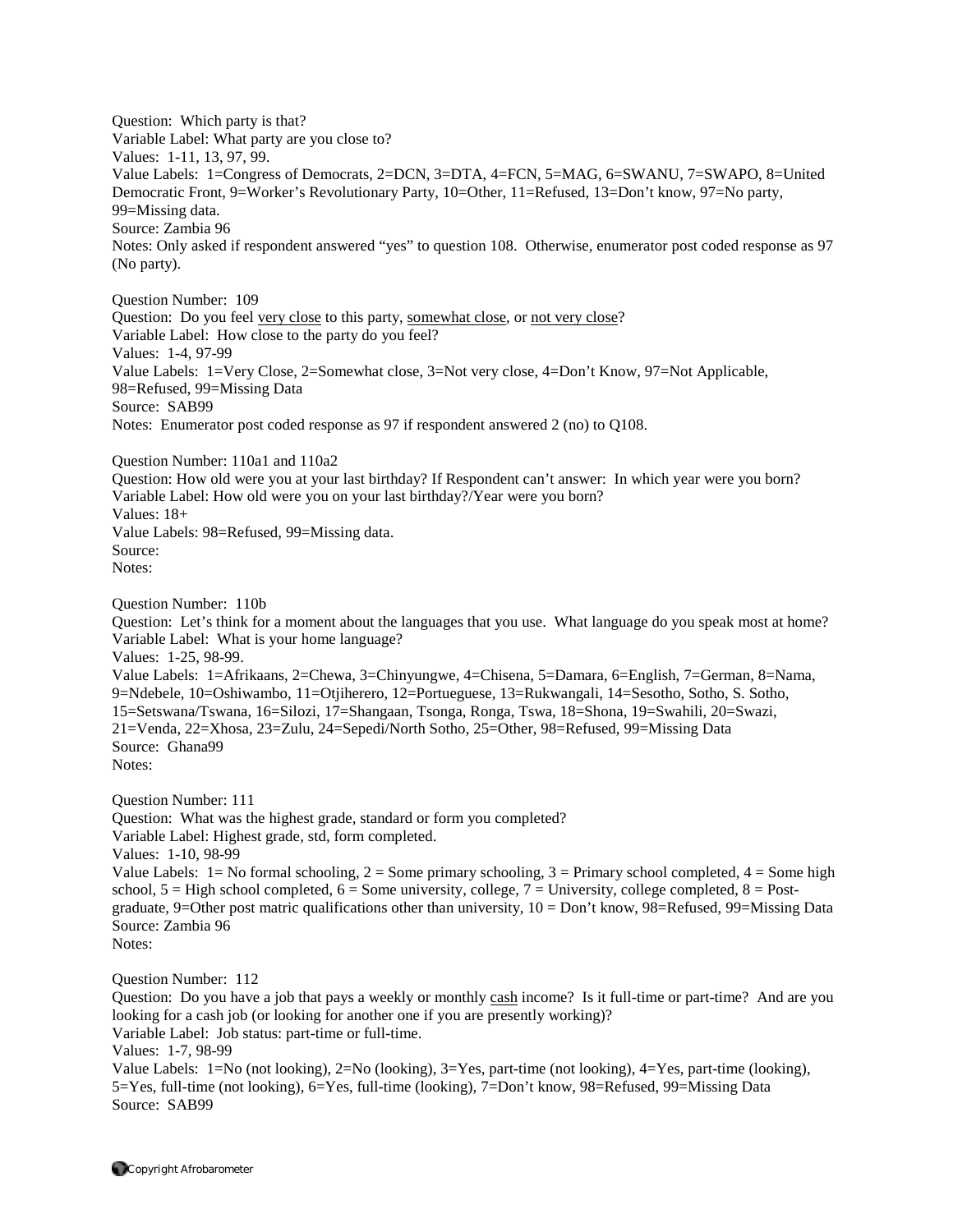Question Number: 113 Question: In the past twelve months, have you been unemployed (that is, without a cash job) at any time for a period of at least one month or more? Variable Label: Recently have you been unemployed for one month or more. Values: 1-3, 98-99 Value Labels: 1=Yes, 2=No, 3=Don't remember, 98=Refused, 99=Missing Data Source: Nigeria00 Notes: If respondent answers 2 (no), skip to Q115. Question Number: 114 Question: How many months did this amount to? Variable Label: How many months were you unemployed? Values: 1-13, 97-99 Value Labels: 13=Don't Know, 97=Not Applicable, 98=Refused, 99=Missing Data Source: SAB99 Notes: If respondent answered 2 (no) to Q113, enumerator post coded answer as 97 (Not applicable). Question Number: 115 Question: Do you do any regular work without getting paid cash? If Yes, What type of job? Is this a part-time or full-time job? Variable Label: Do you work for no cash pay? Values: 1-12, 98-99 Value Labels: 1=No, 2=Watching, caring for, raising children (part time), 3=Watching, caring for, raising children, (full time), 4=Cleaning (part time), 5=Cleaning (full time), 6=Looking after animals (part time), 7=Looking after animals (full time), 8=Growing food (part time), 9=Growing food (full time), 10=Volunteer work (part time), 11=Volunteer work (full time), 12=Other (specify), 98=Refused, 99=Missing Data Source: SAB99 Notes: Question Number: 116 Question: What is your present occupation or last occupation if unemployed? Variable Label: Present or last occupation. Values: 1-25, 98-99. Value Labels: 1=Employer, Manage Establishment with ten or more employees, 2=Employer, Manage establishment with ten or less employees, 3=Professional worker/Lawyer/Accountant/Teacher, etc., 4=Supervisor office worker/Supervises others, 5=Non-manual office worker (Non-supervisor), 6=Foreman/Supervisor, 7=Skilled Manual Worker (formal sector), 8=Skilled Manual Worker (Informal sector/Informal producer), 9=Unskilled

Manual Worker (formal sector), 10=Unskilled Manual Worker (Informal sector: Trader, Hawker, Vendor), 11=Miner, 12=Farmer (Has own commercial farm), 13=Farmer (has own subsistence farm), 14=Farm worker, 15=Domestic/Maid/Char, 16=Armed Services/Police/Security Personnel, 17=Student, 18=Housewife/works in the household, 19=Disabled, 20=Never Had a job, 21=Don't know, 22=Taxi driver, 23=Pensioner, 24=Self-employed, no employees, 25=Work for government, 98=Refused, 99=Missing Data

Source: Zambia96 Notes:

Question Number: 117 Question: Would that be: Variable Label: Type of occupation? Values: 1-25, 98-99

Value Labels: 1=Employer, Manage Establishment with ten or more employees, 2=Employer, Manage establishment with ten or less employees, 3=Professional worker/Lawyer/Accountant/Teacher, etc., 4=Supervisor office worker/Supervises others, 5=Non-manual office worker (Non-supervisor), 6=Foreman/Supervisor, 7=Skilled Manual Worker (formal sector), 8=Skilled Manual Worker (Informal sector/Informal producer), 9=Unskilled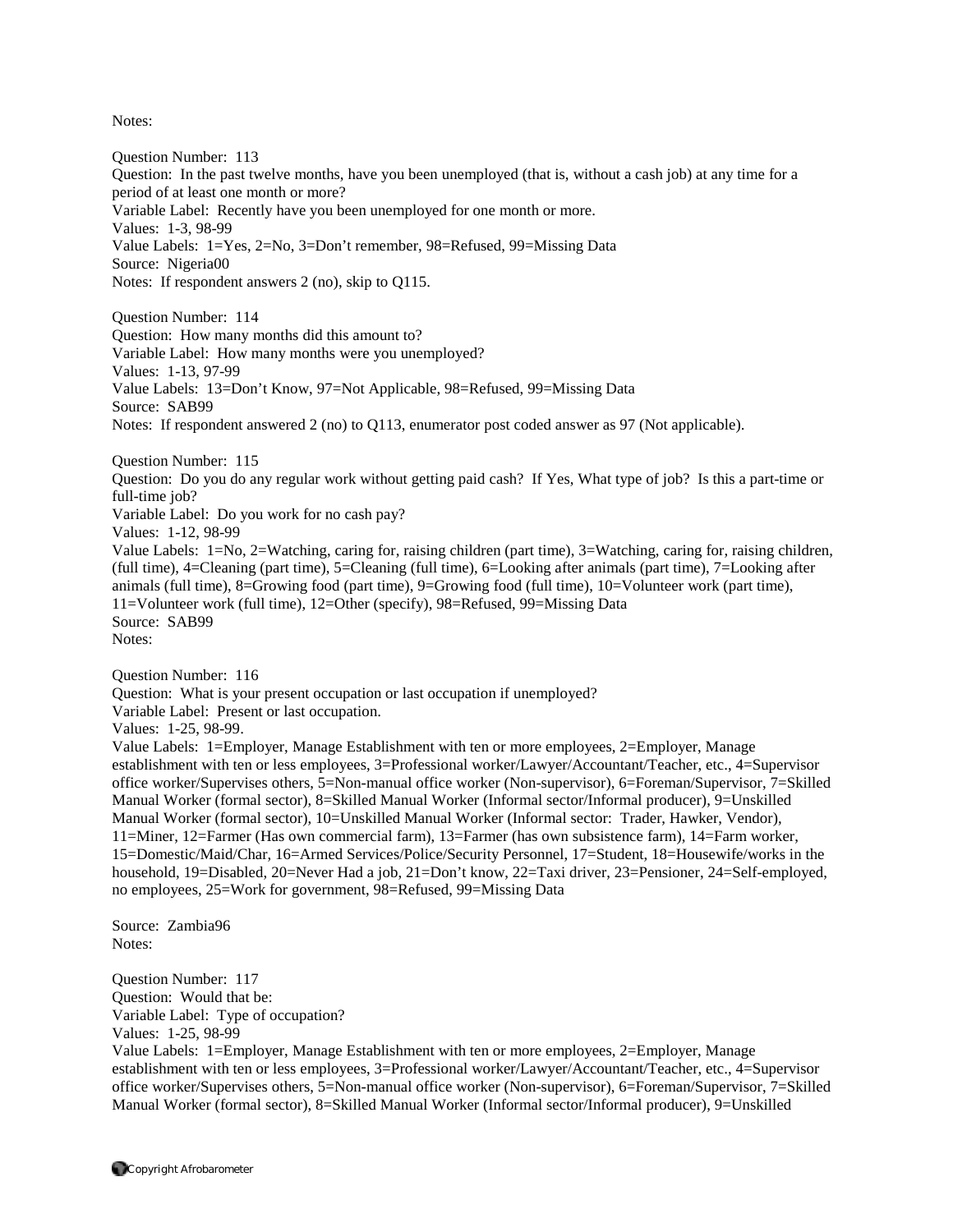Manual Worker (formal sector), 10=Unskilled Manual Worker (Informal sector: Trader, Hawker, Vendor), 11=Miner, 12=Farmer (Has own commercial farm), 13=Farmer (has own subsistence farm), 14=Farm worker, 15=Domestic/Maid/Char, 16=Armed Services/Police/Security Personnel, 17=Student, 18=Housewife/works in the household, 19=Disabled, 20=Never Had a job, 21=Don't know, 22=Taxi driver, 23=Pensioner, 24=Self-employed, no employees, 25=Work for government, 98=Refused, 99=Missing Data Source: SAB99 Notes:

Question Number: 118 Question: In the last twelve months, how often did you or your family have to go without a cash income? Was it: Variable Label: Recently did you have to do without a cash income. Values: 1-5, 98-99. Value Labels: 1=Often, 2=Sometimes, 3=Rarely, 4=Never, 5=Do not know, 98=Refused, 99=Missing data. Source: SAB99 Notes:

Question Number: 119 A-C

Question: Describe how you normally obtain cash income? Variable Label: How do you normally obtain cash income? Values: 1-14, 33-37, 39-53, 57-60, 96, 98-99

Value Labels: 1=From employer, 2=Work for myself, 3= Local community/cooperative association, 4= Friends/family, 5= Government pension, 6=Traditional leader, 7= Know someone in government, 8=Favour/bribe government official, 9=Pretend I'm eligible for government assistance, 10=Steal/sell illegal goods, 11=Ask anyone to help me, 12=Nothing I can do, 13=Don't know, 14= Other, 33=Own a business, 34=Casual work, 35=Part time work, 36=From children, 37=From parents, 39=Pension, 40=Would give up, 41=Pray, 42=Go to my village, 43=Make a loan, 44=Washing cars, 45=Do anything, 46=Self help projects, 47=Ask the government, 48=Gold Panning, 49=Fishing, 50=Building, 51=Investment, 52=Commercial Sex, 53=Begging, 57=Selling baskets, 58=Selling food, 59=Speculating with anything, 60=Find a job, 96=No further answer, 98=Refused, 99=Missing Source: SAB99

Note: Respondent could give up to four answers. 13 (=don't know) was not supposed to be an option on Q119A-C, but it was used in one case.

Question Number: 120 A-C

Question: If you could no longer get a cash income in this way, what other methods would you be most likely to use, or would there be nothing you could do?

Variable Label: Other methods would you use to obtain cash income.

Values: 1-14, 33-37, 39-53, 57-60, 96, 98-99

Value Labels: 1=From employer, 2=Work for myself,  $3=$  Local community/cooperative association,  $4=$ Friends/family, 5= Government pension, 6=Traditional leader, 7= Know someone in government, 8=Favour/bribe government official, 9=Pretend I'm eligible for government assistance, 10=Steal/sell illegal goods, 11=Ask anyone to help me, 12=Nothing I can do, 13=Don't know, 14= Other, 33=Own a business, 34=Casual work, 35=Part time work, 36=From children, 37=From parents, 39=Pension, 40=Would give up, 41=Pray, 42=Go to my village, 43=Make a loan, 44=Washing cars, 45=Do anything, 46=Self help projects, 47=Ask the government, 48=Gold Panning, 49=Fishing, 50=Building, 51=Investment, 52=Commercial Sex, 53=Begging, 57=Selling baskets, 58=Selling food, 59=Speculating with anything, 60=Find a job, 96=No further answer, 98=Refused, 99=Missing Source: SAB99

Note: Respondent could give up to three answers.

Question Number: 121 Question: Do you know a close friend or relative who has died of AIDS? Variable Label: Know a close friend or relative who died of AIDS. Values: 1-4, 99 Value Labels: 1=Yes, 2=No, 3=Will not say, 4=Don't know, 99=Missing Data Source: SAB99 Notes: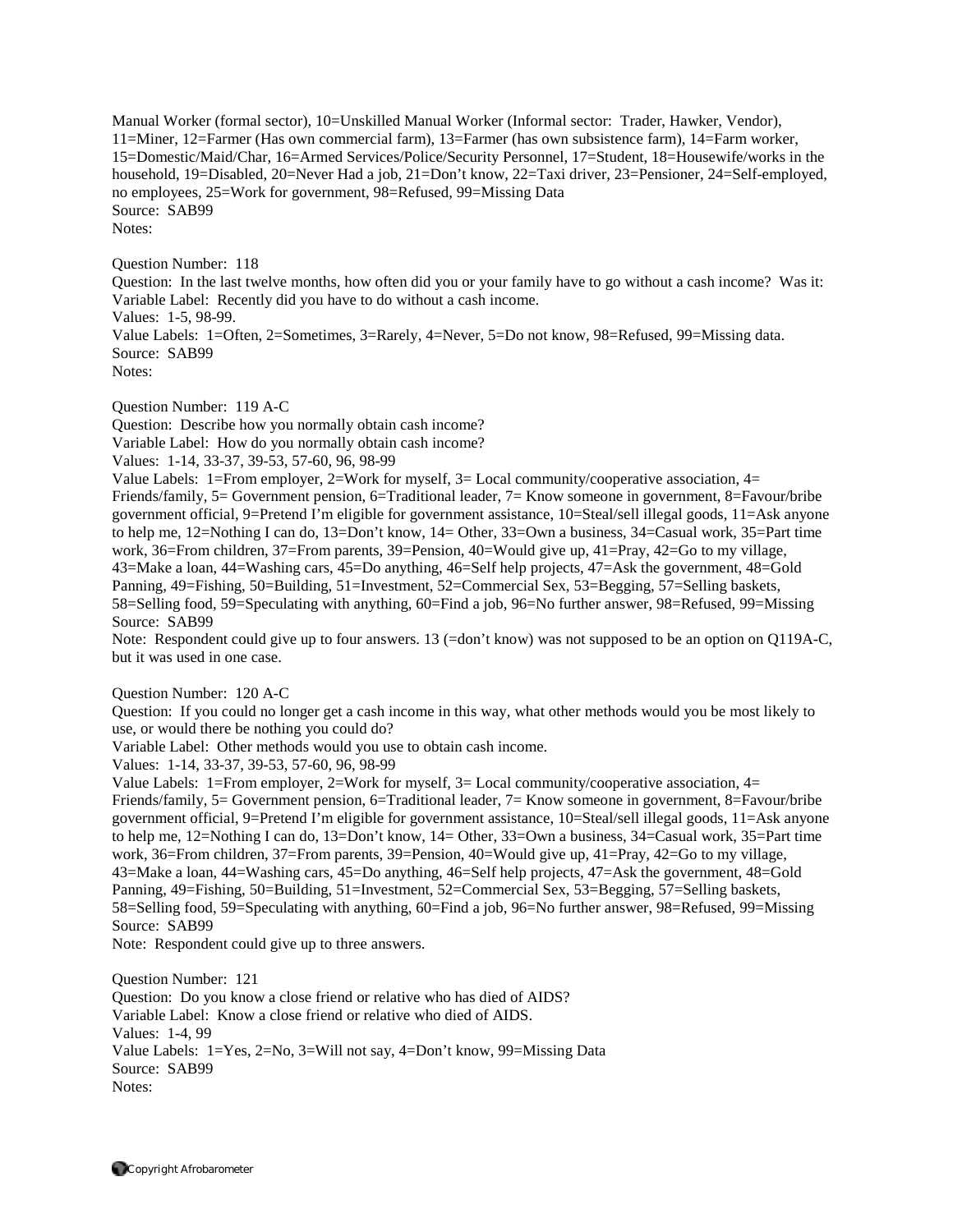## **The Following Questions were completed by the enumerator after the interview had ended.**

Question Number: 122 Question: Suburb? Variable Label: Suburb? Values: 1-130, 999 Value Labels: 1=Otjimbingwe, 2=Omatjke, 3=Swakopmund Cental, 4=Walvisbay central, 5=Mariental central, 6=Aranos, 7=Stampriet, 8=Kalkrand, 9=Asab, 10=Keetmanshoop-Tseiblaagte, 11=Keetmanshoop-Kronlein, 12=Berseba, 13=Savannah, 14=Seeheim, 15=Einstin, 16=Windhoek central, 17=Wanaheda, 18=Khomasdal, 19=Dolam, 20=Damara block, 21=Herero Block, 22=Pioneer spark, 23=Eros, 24=Khomasdal, 25=Wanaheda, 26=Wanaheda, 27=Katatura, 28=Katatura, 29=Hakahana, 30=Katatura-Marorla, 31=Khorixas, 32=Outjo, 33=Warmquelle, 34=Purros, 35=Grootberg, 36=Sorris-sorris, 37=Etomba, 38=Eenghoshi, 39=Oshomukwiyu, 40=Oshikwiyu, 41=Eengava, 42=Omatando, 43=Ittitoka, 44=Opkoto, 45=Epuku, 46=Ondeyihaluka, 47=Omhedi, 48=Onamihonga, 49=Oitiyitoka, 50=Omaknodo, 51=Engela, 52=Ondwi, 53=Ondaanda, 54=Omatando, 55=Oikokola, 56=Rundu, ,57=Ndiyona, 58=Ndidona, 59=Kaisosi, 60=Kapako, 61=Kayengona, 62=Nashare, 63=Kapako, 64=Kakoro, 65=Kehenge, 66=Mukambo, 67=Gobabis, 68=Gobabis Rural, 69=Reinfontein, 70=Otjinene, 71=Steinhausen, 72=Akutsima, 73=Oluvango, 74=Oshandumbale, 75=Onandjamba, 76=Oshitukathitu, 77=Onavivi, 78=Olwani, 79=Olupito, 80=Likokola, 81=Oshihole, 82=Omaandje, 83=Ogongo, 84=Okendapa, 85=Eunda, 86=Onakaheke, 87=Otapata, 88=Omutaku ginokayupa, 89= Lipanda, 90=Enoleu, 91=Lipanda yamiti, 92=Oshikati, 93=Ongwediva, 94=Okandjengeni, 95=Ondangwa, 96=Okatana, 97=Okakukiipupu, 98=Olushika, 99=Onangodhi, 100=omashaka, 101=Ohsipumbushomugongo, 102=Iheke, 103=Oikango, 104=Omayanga, 105=Epandual, 106=Tsumeb, 107=Emoono, 108=Ohituya, 109=Elundalondjaba, 110=Omakango, 111=Okuundu, 112=onathinge south, 113=Nameya &Onamey, 114=Onalusheshete, 115=Ondangwa, 116=Oshiyagaya, 117=Nomtsoud, 118=Otjiwarongo, 119=Okahandja, 120=Grootfontein, 121=Otjiwarongo rural, 122=Okakarara rural, 123=Otavi rural, 124=Omega, 125=Katima Mulilo, 126=Sachinga, 127=Lyangwe, 128=Nakabolelwa, 129=Mvuluma exts, 130=Nguize, 999=Missing Data Source: SAB99 Notes:

Question Number: 123 Question: District/Province Variable Label: District/ province? Values: 1-13 Value Labels: 1=Erongo, 2=Hardap, 3=Karas, 4=Khomas, 5=Kunene, 6=Ohangwena, 7=Okavango, 8=Omakheke, 9=Omusati, 10=Oshana, 11=Oshikoto, 12=Otjozondjupa, 13=Caprivi Source: SAB99 Notes: Question was completed by the enumerator.

Question Number: 124 A-C Question: Which language/s was the interview conducted in? Variable Label: Language interview was conducted in? Values: 1-24, 99 Value Labels: 1=Afrikaans, 2=Chewa, 3=Chinyungwe, 4=Chisena, 5=Damara, 6=English, 7=German, 8=Nama, 9=Ndebele, 10=Oshiwambo, 11=Oshiherero, 12=Portueguese, 13=Rukwangali, 14=Sesotho, Sotho, South Sotho, 15=Setswana, Tswana, 16=Silozi, 17=Shangaan, Tsonga, Ronga, Tswa, 18=Shona, 19=Swahili, 20=Swazi, 21=Venda, 22=Xhosa, 23=Zulu, 24=Sepedi/North Sotho, 99=Missing data. Source: SAB99 Notes: Question was completed by the enumerator.

Question Number: 125 Question: Interviewer: Respondent's gender Variable Label: Respondent's gender? Values: 1-2, 99 Value Labels: 1=Female, 2=Male, 99=Missing Data Source: SAB99 Notes: Question was answered by enumerator.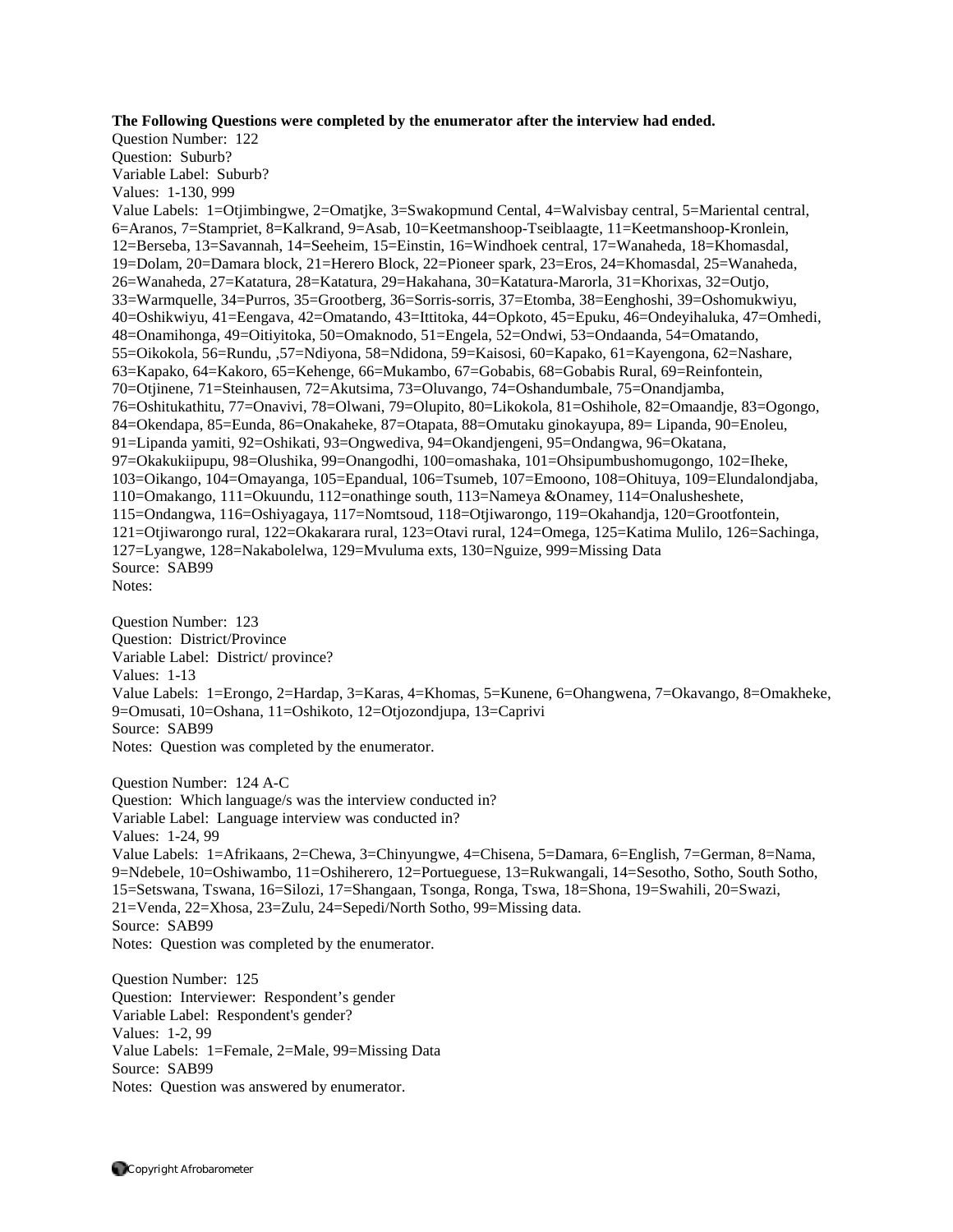Question Number: 126 Question: Respondent's race Variable Label: Respondent's race? Values: 1-6, 99 Value Labels: 1=Black/African, 2=White/European, 3=Coloured, 4=Indian, 5=Chinese/Japanese/Asian, 6=Could not tell, 99=Missing Data Source: SAB99 Notes: Question was answered by enumerator.

Question Number: 127 Question: Did the respondent have any physical disabilities: Missing limbs? Variable Label: Did respondent have missing limbs? Values: 1-3, 99 Value Labels: 1=Yes, 2=No, 3=Could not tell/Could not see, 99=Missing Data Source: SAB99 Notes: Question was answered by enumerator.

Question Number: 128 Question: Did the respondent have any physical disabilities: Blind, or nearly blind? Variable Label: Was respondent blind, or nearly blind? Values: 1-3, 99 Value Labels: 1=Yes, 2=No, 3=Could not tell/Could not see, 99=Missing Data Source: SAB99 Notes: Question was answered by enumerator.

Question Number: 129 Question: Did the respondent have any physical disabilities: Did the respondent cough repeatedly during the interview? Variable Label: Did respondent cough repeatedly during the interview? Values: 1-3, 99 Value Labels: 1=Yes, 2=No, 3=Could not tell/Could not see, 99=Missing Data Source: SAB99 Notes: Question was answered by enumerator.

Question Number: 130 Question: In what type of shelter does the respondent live? Variable Label: Respondent's type of shelter. Values: 1-10, 99 Value Labels: 1=Non-traditional (formal house), 2=Traditional hut (rondavel), 3=Temporary structure (shack) on separate plot, 4=Temporary structure (shack) in backyard, 5=Temporary structure (shed/Wendy house) on separate plot, 6=Temporary structure (shed/Wendy house) in backyard, 7=Flat in bloc of flats, 8=Room in backyard, 9=Room in hotel, residential hotel, or hostel, 10=Other (specify), 99=Missing Data Source: Nigeria00 Notes: Question was answered by enumerator.

Question Number: 131 Question: Did the household have windows? Variable Label: Did the household have windows? Values: 1-3, 99 Value Labels: 1=Yes, 2=No, 3=Could not tell/Could not see, 99=Missing Data Source: SAB99 Notes: Question was answered by enumerator.

Question Number: 132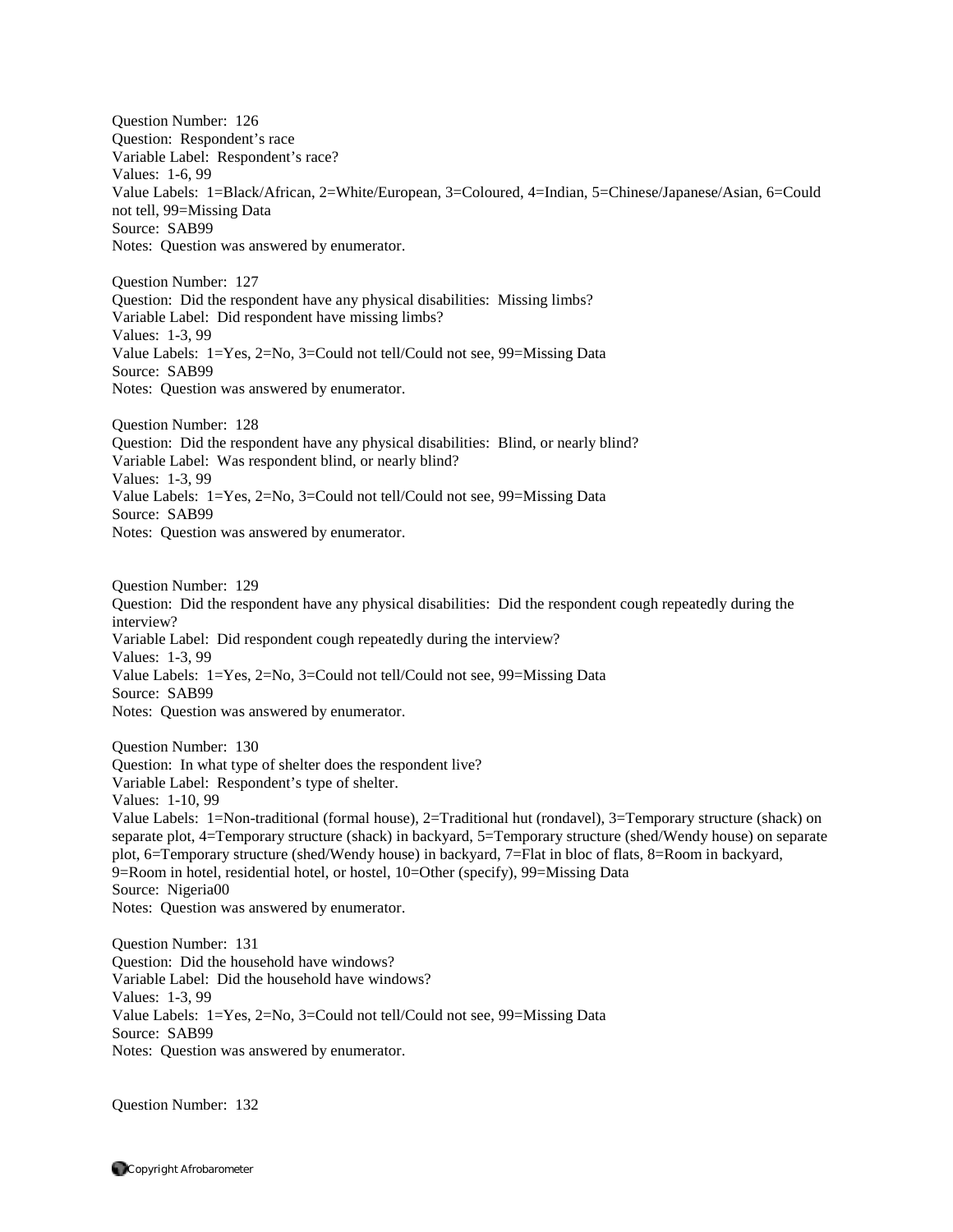Question: Did the household have glass in windows? Variable Label: Did household have glass in windows? Values: 1-3, 97, 99 Value Labels: 1=Yes, 2=No, 3=Could not tell/Could not see, 97=Not Applicable, 99=Missing Data Source: SAB99 Notes: Question was answered by enumerator. Question Number: 133 Question: Was the roof made of: Variable Label: What was roof made of? Values: 1-8, 99 Value Labels: 1=Metal, tin, zinc, 2=Tiles, 3=Shingles, 4=Thatch, 5=Plastic sheets, 6=Asbestos, 7=Multiple materials, 8=Could not see/Could not tell, 99=Missing Data Source: Nigeria00 Notes: Question was answered by enumerator. Question Number: 134 Question: Were there any other adults immediately present who might be listening during the interview? Variable Label: Other adults immediately present listening to interview. Values: 1-5, 99 Value Labels: 1=No one, 2=Spouse, 3=Children, 4=A few others, 5=Small crowd, 99=Missing Data Source: Nigeria00 Notes: Question was answered by enumerator. Question Number: 135 Question: Did the respondent check with others for information to answer any question? Variable Label: Respondent check with others to answer questions. Values: 1-2, 99 Value Labels: 1=Yes, 2=No, 99=Missing Data Source: Nigeria00 Notes: Question was answered by enumerator. Question Number: 136 Question: Do you think anyone influenced the respondent's answers during the interview? Variable Label: Were respondent's answers influenced by anyone? Values: 1-2, 99 Value Labels: 1=Yes, 2=No, 99=Missing Data Source: SAB99 Notes: Question was answered by enumerator. Question Number: 137 Question: What proportion of the questions do you feel the respondent had difficulty answering? Variable Label: What proportion of questions did respondent struggle with? Values: 1-5, 99 Value Labels: 1=All, 2=Most, 3=Some, 4=Few, 5=None, 99=Missing Data Source: Nigeria00 Notes: Question was answered by enumerator. Question Number: 138 Question: Was the interview conducted: Variable Label: Where was the interview conducted? Values: 1-3, 99

Value Labels: 1=Inside, 2=Outside, 3=Both, 99=Missing Data Source: SAB99

Notes: Question was answered by enumerator.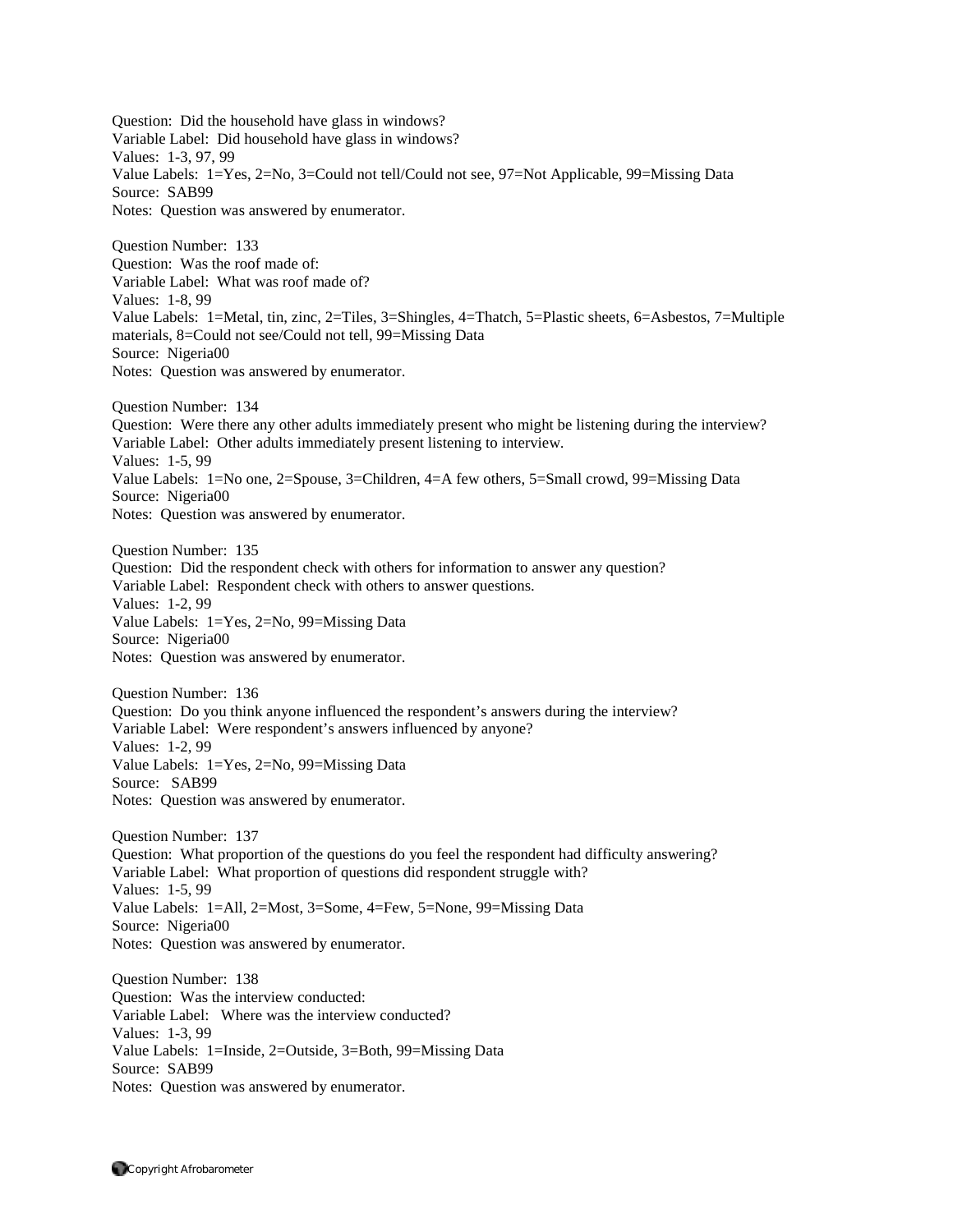Question Number: 139 Question: What was the respondent's attitude toward you during the interview? Friendly or Hostile? Variable Label: Was respondent's attitude: friendly? Values: 1-3, 99 Value Labels: 1=Friendly, 2=In between, 3=Hostile, 99=Missing Data Source: Nigeria00 Notes: Question was answered by enumerator. Question Number: 140 Question: What was the respondent's attitude toward you during the interview? Interested or Bored? Variable Label: Was respondent's attitude: interested? Values: 1-3, 99 Value Labels: 1=Interested, 2=In between, 3=Bored, 99=Missing Data Source: Nigeria00 Notes: Question was answered by enumerator. Question Number: 141A Question: What was the respondent's attitude toward you during the interview? Cooperative or Uncooperative? Variable Label: Was respondent's attitude: cooperative? Values: 1-3, 99 Value Labels: 1=Cooperative, 2=In between, 3=Uncooperative, 99=Missing Data Source: Nigeria00 Notes: Question was answered by enumerator. Question Number: 141B Question: What was the respondent's attitude toward you during the interview? Patient or Impatient? Variable Label: Was respondent's attitude: patient? Values: 1-3, 99 Value Labels: 1=Patient, 2=In between, 3=Impatient, 99=Missing Data Source: Nigeria00 Notes: Question was answered by enumerator. Question Number: 142 Question: What was the respondent's attitude toward you during the interview? At ease or suspicious? Variable Label: Was respondent's attitude: at ease? Values: 1-3,99 Value Labels: 1=At ease, 2=In between, 3=Suspicious, 99=Missing Data Source: Nigeria00 Notes: Question was answered by enumerator. Question Number: 143 Question: What was the respondent's attitude toward you during the interview? Honest or Misleading? Variable Label: Was respondent's attitude: honest? Values: 1-3, 99 Value Labels: 1=Honest, 2=In between, 3=Misleading, 99=Missing Data Source: Nigeria00 Notes: Question was answered by enumerator. Question Number: 144 Question: Did your presence in the area arouse interest from the neighbors? Variable Label: Did your presence arouse interest from neighbors? Values: 1-2, 99 Value Labels: 1=Yes, 2=No, 99=Missing Data Source: Nigeria00

Notes: Question was answered by enumerator.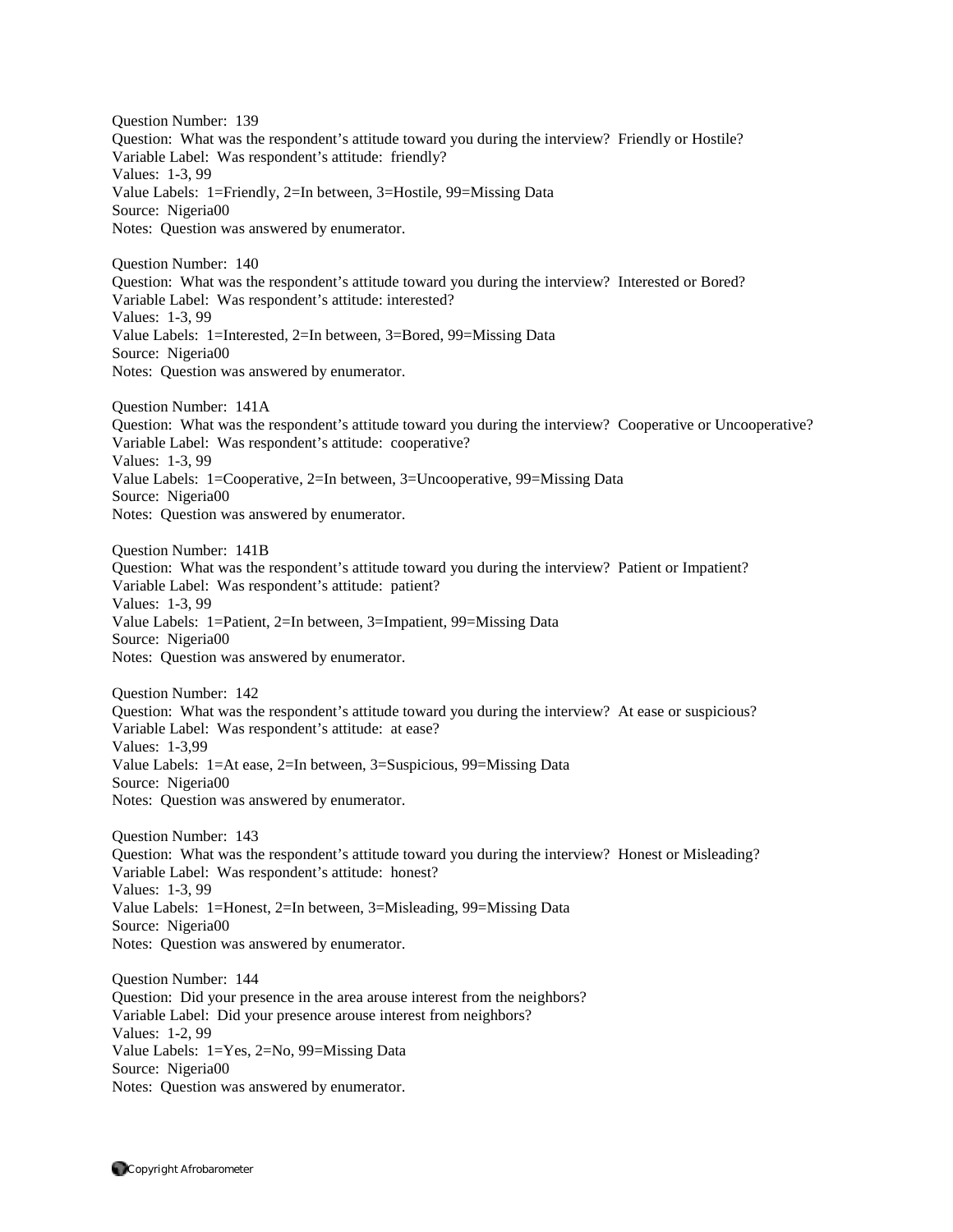Question Number: 144 Question: Did your presence in the area arouse suspicion from neighbors? Variable Label: Did your presence arouse suspicion from neighbors? Values: 1-2, 99 Value Labels: 1=Yes, 2=No, 99=Missing Data Source: Nigeria00 Notes: Question was answered by enumerator.

Question Number: 146 Question: Did your presence in the area arouse fear from neighbors? Variable Label: Did your presence arouse fear from neighbors? Values: 1-2, 99 Value Labels: 1=Yes, 2=No, 99=Missing Data Source: SAB99 Notes: Question was answered by enumerator.

Question Number: 147 Question: Were you approached by community /party representatives? Variable Label: Approached by community/political representatives. Values: 1-2, 99 Value Labels: 1=Yes, 2=No, 99=Missing Data Source: SAB99 Notes: Question was answered by enumerator.

Question Number: 148 Question: Did you feel threatened during the interview? Variable Label: Did you feel threatened during interview? Values: 1-2, 99 Value Labels: 1=Yes, 2=No, 99=Missing Data Source: Nigeria00 Notes: Question was answered by enumerator.

Question Number: 149 Question: Were you physically threatened during the interview? Variable Label: Were you physically threatened during interview? Values: 1-2, 99 Value Labels: 1=Yes, 2=No, 99=Missing Data Source: Nigeria00 Notes: Question was answered by enumerator.

Question Number: 150 Question: Did anything else significant happen during the interview? Variable Label: Anything else significant happen during interview? Values: 1-15, 98-99 Value Labels: 1=No, 2=Neighbors inquired if interviewer belonged to COD, 3=Told not to come back, 4=Didn't understand idea of questionnaire, 5=Wasting time, questionnaire too long, 6=Family members interfere with interview, 99=Missing data. Source: SAB99 Notes:

## **Enumerator Details**

Question Number: 151 Question: Interview Number Variable Label: Interviewer number? Values: 1-21

Copyright Afrobarometer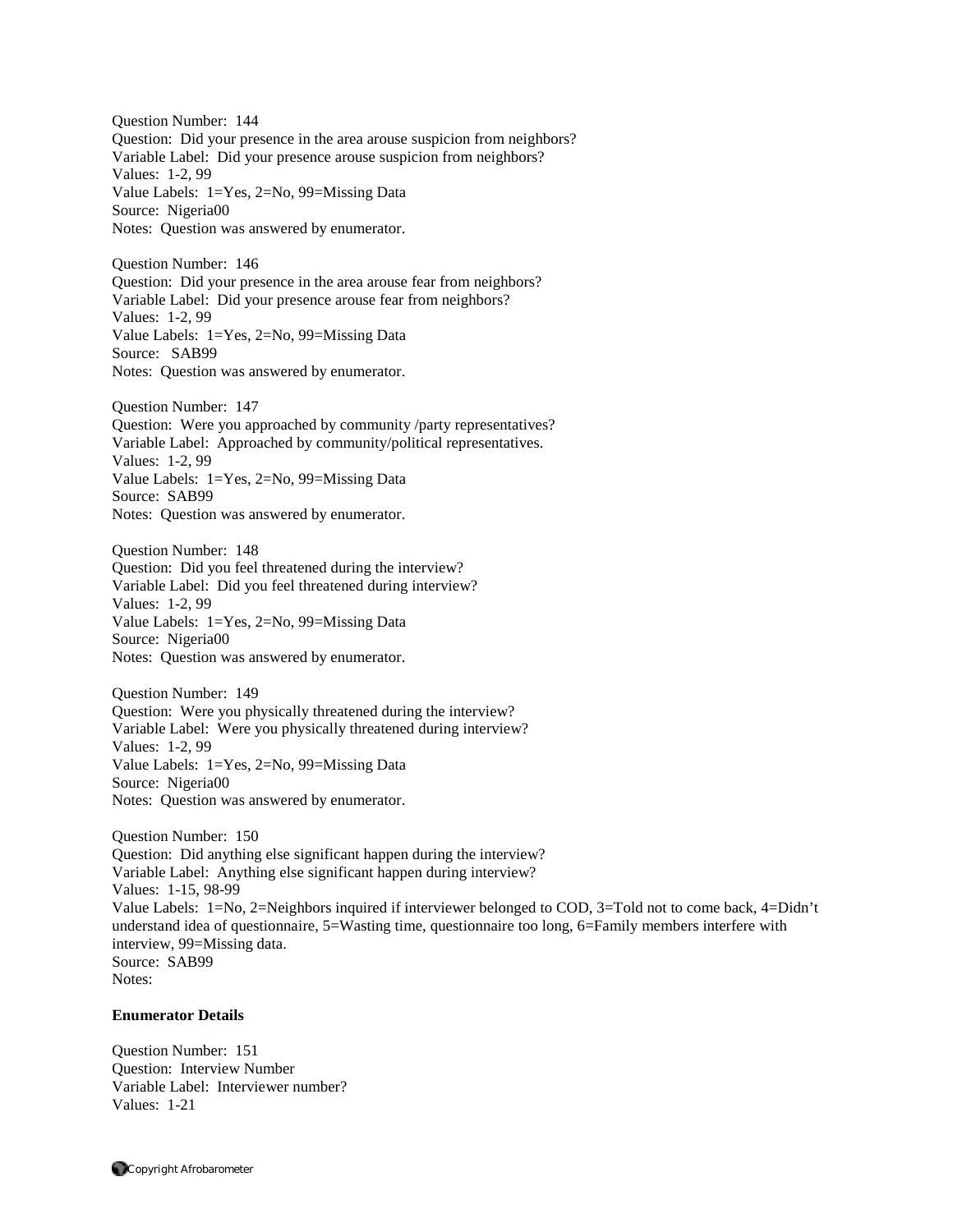Value Labels: Source: SAB99 Notes: Data are not available. Question Number: 152 Question: Age Variable Label: Interviewer age. Values: 18+ Value Labels: Source: SAB99 Notes: Question Number: 153 Question: Interviewer: Do you come from a rural or urban area? Variable Label: Do you come from a rural or urban area? Values: 1-2 Value Labels: 1=Rural 2=Urban Source: Nigeria00 Notes: Question was answered by enumerator. Question Number: 154A-C Question: Interviewer's home language? Variable Label: Interviewer's home language. Values: 1-25, 30-35, 37, 99 Value Labels: 1=Afrikaans, 2=Chewa, 3=Chinyungwe, 4=Chisena, 5=Damara, 6=English, 7=German, 8=Nama, 9=Ndebele, 10=Oshiwambo, 11=Oshiherero, 12=Portueguese, 13=Rukwangali, 14=Sesotho, Sotho, S. Sotho 15=Setswana, Tswana, 16=Silozi, 17=Shangaan, Tsonga, Ronga, Tswa, 18=Shona, 19=Swahili, 20=Swazi, 21=Venda, 22=Xhosa, 23=Zulu, 24=Sepedi/North Sotho, 99=Missing data. Source: SAB99 Notes: Question Number: 155 Question: Interviewer: Interviewer's gender Variable Label: Interviewer's gender. Values: 1-2 Value Labels: 1=Female, 2=Male Source: Nigeria00 Notes: Question was answered by enumerator. Question Number: 156A Question: Interviewer's race Variable Label: Interviewer's race. Values: 1-5, 99. Value Labels: 1=Black/African, 2=White/European, 3=Coloured, 4=Indian, 5=Chinese/Japanese/Asian, 99=Missing data. Source: SAB99 Notes: Question was answered by enumerator. Question Number: 156B Question: Interviewer's highest level of education? Variable Label: Interviewer's highest level of education

Values: 1-10, 98-99

Value Labels:  $1 = No$  formal schooling,  $2 = Some$  primary schooling,  $3 = Primary$  school completed,  $4 = Some$  high school,  $5 =$  High school completed,  $6 =$  Some university, college,  $7 =$  University, college completed,  $8 =$  Postgraduate, 9=Other post matrix qualifications other than university, 10 = Don't know, 98=Refused, 99=Missing Data Source: SAB99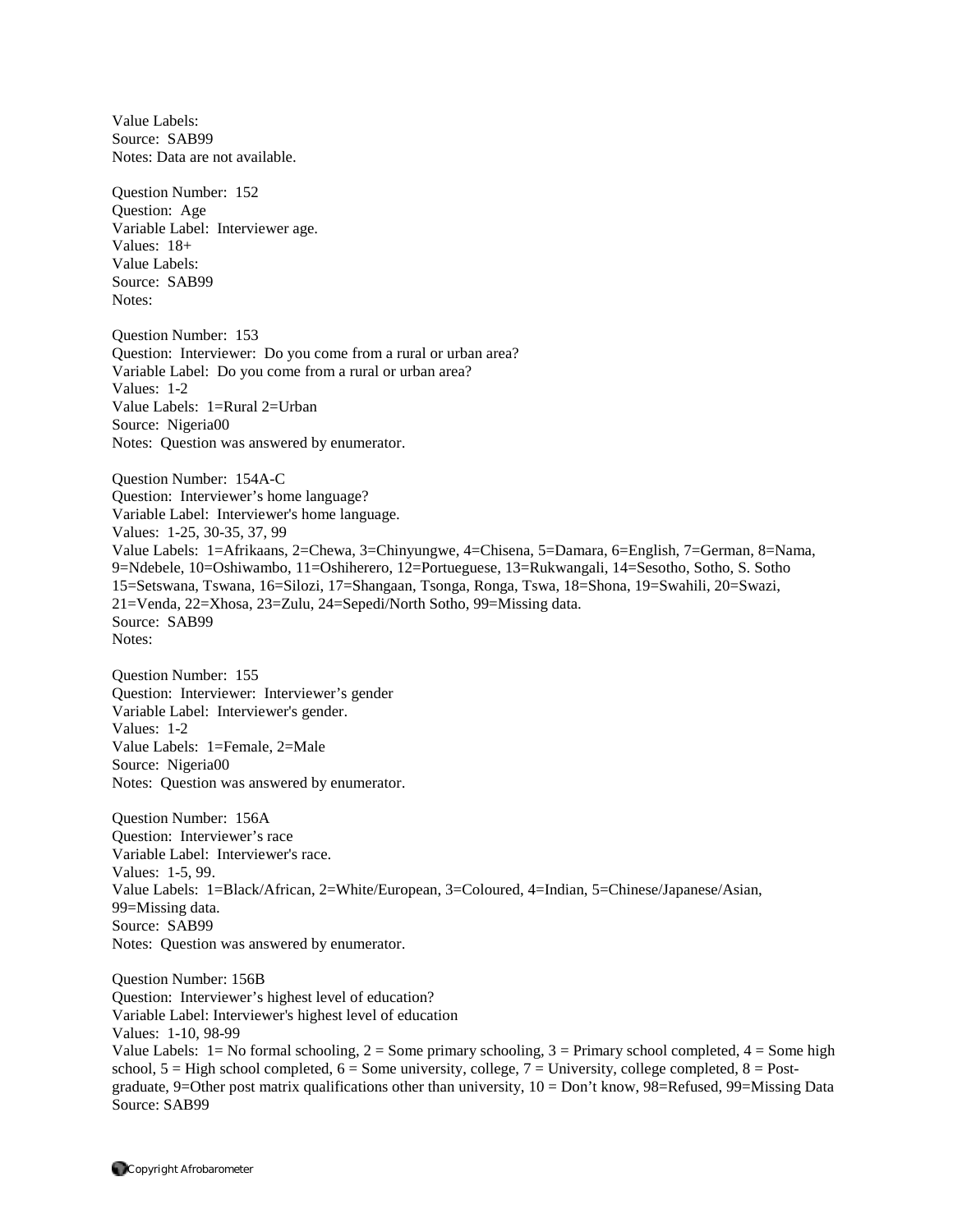Notes: Question was answered by enumerator.

## **The following questions are to be filled in conjunction with the Field Supervisor and the rest of the Fieldwork Team.**

Question Number: 157 Question: Are the following services present in the primary sampling unit: Post office? Variable Label: Is there a post-office in PSU? Values: 1-3, 99 Value Labels: 1=Yes, 2=No, 3=Can't determine, 99=Missing Data Source: SAB99 Notes: Question was answered by enumerator. Question Number: 158 Question: Are the following services present in the primary sampling unit: School?

Variable Label: School in the PSU Values: 1-3, 99 Value Labels: 1=Yes, 2=No, 3=Can't determine, 99=Missing Data Source: SAB99 Notes: Question was answered by enumerator.

Question Number: 159 Question: Are the following services present in the primary sampling unit: Police station? Variable Label: Police station in the PSU. Values: 1-3, 99 Value Labels: 1=Yes, 2=No, 3=Can't determine, 99=Missing Data Source: SAB99 Notes: Question was answered by enumerator.

Question Number: 160 Question: Are the following services present in the primary sampling unit: Regular bus or taxi service? Variable Label: Regular bus/taxi service in the PSU. Values: 1-3, 99 Value Labels: 1=Yes, 2=No, 3=Can't determine, 99=Missing Data Source: SAB99 Notes: Question was answered by enumerator.

Question Number: 161 Question: Are the following services present in the primary sampling unit: Electricity grid that most houses could access? Variable Label: Electricity grid accessible to most houses. Values: 1-3, 99 Value Labels: 1=Yes, 2=No, 3=Can't determine, 99=Missing Data Source: SAB99 Notes: Question was answered by enumerator.

Question Number: 162 Question: Are the following services present in the primary sampling unit: Piped water system that most houses could access? Variable Label: Piped water system accessible to most houses. Values: 1-3, 99 Value Labels: 1=Yes, 2=No, 3=Can't determine, 99=Missing Data Source: SAB99 Notes: Question was answered by enumerator.

Question Number: 163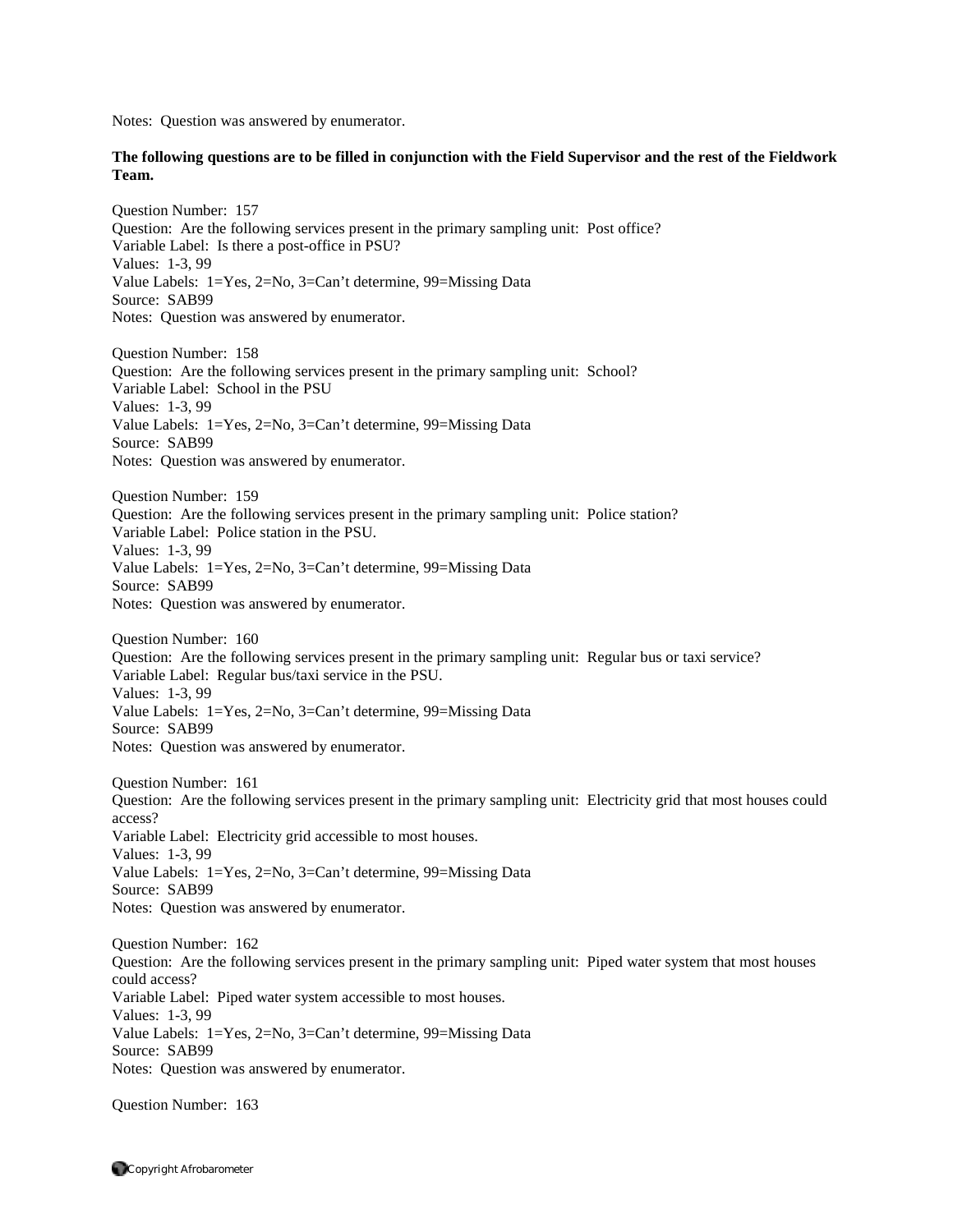Question: Are the following services present in the primary sampling unit: Sewage system that most houses could access? Variable Label: Sewage system in PSU. Values: 1-3, 99 Value Labels: 1=Yes, 2=No, 3=Can't determine, 99=Missing Data Source: SAB99 Notes: Question was answered by enumerator. Question Number: 164 Question: Are the following services present in the primary sampling unit: Railway Station? Variable Label: Railway station in PSU. Values: 1-3, 99 Value Labels: 1=Yes, 2=No, 3=Can't determine, 99=Missing Data Source: SAB99 Notes: Question was answered by enumerator. Question Number: 165 Question: Are the following services present in the primary sampling unit: Health clinic? Variable Label: Health clinic system. Values: 1-3, 99 Value Labels: 1=Yes, 2=No, 3=Can't determine, 99=Missing Data Source: SAB99 Notes: Question was answered by enumerator. Question Number: 166 Question: Are the following services present in the primary sampling unit: Recreational facilities for eg a sports field? Variable Label: Recreational facilities in PSU. Values: 1-3, 99 Value Labels: 1=Yes, 2=No, 3=Can't determine, 99=Missing Data Source: SAB99 Notes: Question was answered by enumerator. Question Number: 167 Question: Are the following services present in the primary sampling unit: Any churches, mosques, temples, or other places of worship? Variable Label: Places of worship in PSU. Values: 1-3, 99 Value Labels: 1=Yes, 2=No, 3=Can't determine, 99=Missing Data Source: SAB99 Notes: Question was answered by enumerator. Question Number: 168 Question: Are the following services present in the primary sampling unit: Any townhalls or community buildings that can be used for meetings? Variable Label: Townhalls or community buildings in PSU. Values: 1-3, 99 Value Labels: 1=Yes, 2=No, 3=Can't determine, 99=Missing Data Source: SAB99 Notes: Question was answered by enumerator. Question Number: 169 Question: Are the following services present in the primary sampling unit: Petrol station? Variable Label: Petrol station in PSU. Values: 1-3, 99

Value Labels: 1=Yes, 2=No, 3=Can't determine, 99=Missing Data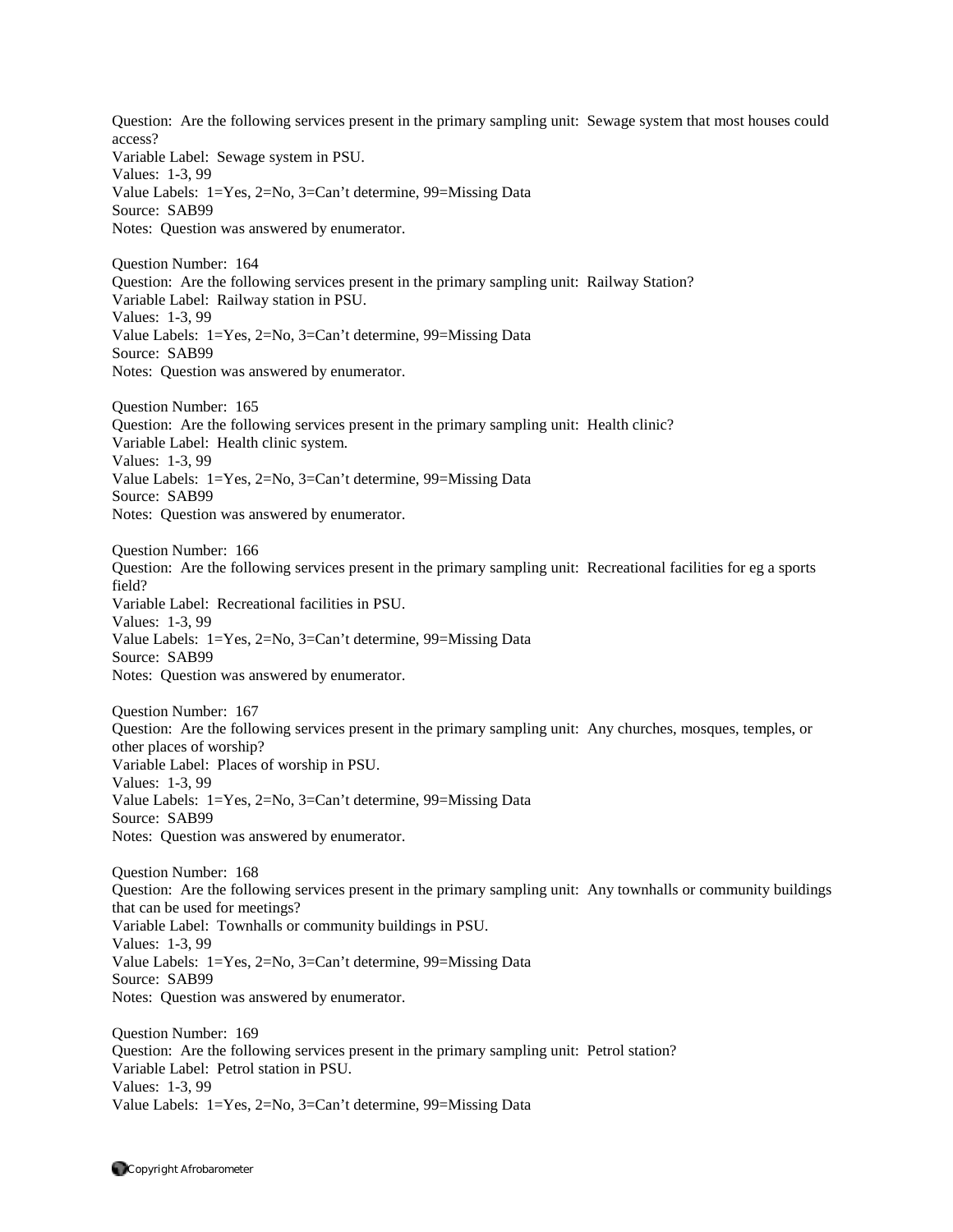Source: SAB99 Notes: Question was answered by enumerator. Question Number: 170 Question: Are the following services present in the primary sampling unit: Bottle store? Variable Label: Bottle store in PSU. Values: 1-3, 99 Value Labels: 1=Yes, 2=No, 3=Can't determine, 99=Missing Data Source: SAB99 Notes: Question was answered by enumerator. Question Number: 171 Question: Are the following services present in the primary sampling unit: Supermarket (food and/or clothing)? Variable Label: Supermarket (food/ clothing) in PSU. Values: 1-3, 99 Value Labels: 1=Yes, 2=No, 3=Can't determine, 99=Missing Data Source: SAB99 Notes: Question was answered by enumerator. Question Number: 172 Question: Are the following services present in the primary sampling unit: Cafes/corner shops/Spaza shops? Variable Label: Cafes or corner shops in PSU. Values: 1-3, 99 Value Labels: 1=Yes, 2=No, 3=Can't determine, 99=Missing Data Source: SAB99 Notes: Question was answered by enumerator. Question Number: 173 Question: Are the following services present in the primary sampling unit: Market stalls (selling food and/or clothing)? Variable Label: Market stalls (selling food/ clothing) in PSU. Values: 1-3, 99 Value Labels: 1=Yes, 2=No, 3=Can't determine, 99=Missing Data Source: SAB99 Notes: Question was answered by enumerator. Question Number: 174 Question: At the PSU did you (or any of your colleagues) see: Any policemen or police vehicles? Variable Label: Did you see any police or police vehicles at PSU or EA? Values: 1-3, 99 Value Labels: 1=Yes, 2=No, 3=Can't determine, 99=Missing Data Source: SAB99 Notes: Question was answered by enumerator. Question Number: 175 Question: At the PSU did you (or any of your colleagues) see: Any soldiers or army vehicles? Variable Label: See any soldiers or army vehicles in PSU? Values: 1-3, 99 Value Labels: 1=Yes, 2=No, 3=Can't determine, 99=Missing Data Source: SAB99 Notes: Question was answered by enumerator. Question Number: 176 Question: At the PSU did you (or any of your colleagues) see: Any pavement along the roads or streets? Variable Label: Pavements along roads. Values: 1-3, 99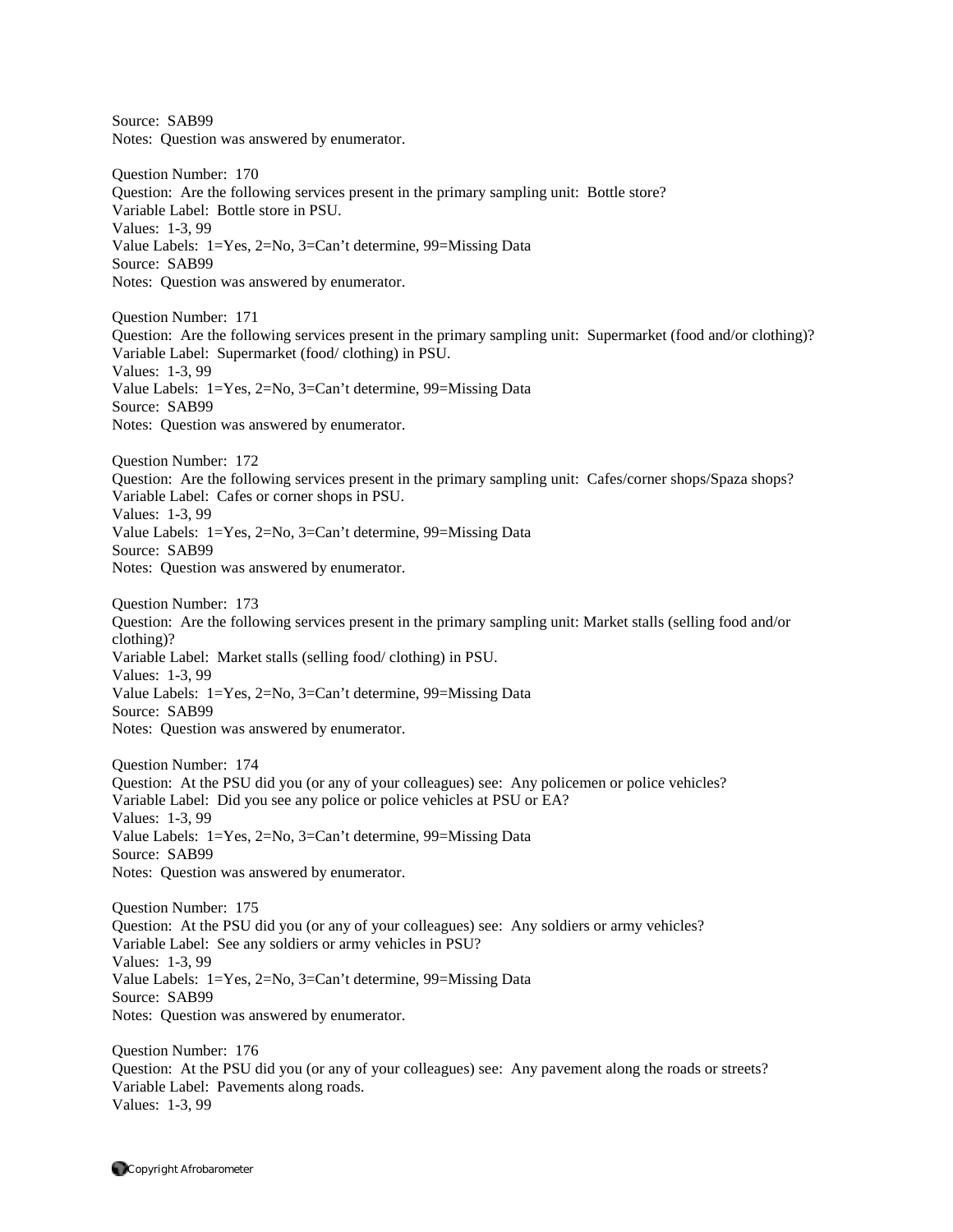Value Labels: 1=Yes, 2=No, 3=Can't determine, 99=Missing Data Source: SAB99 Notes: Question was answered by enumerator.

Question Number: 177 Question: At the PSU did you (or any of your colleagues) see: Any gardens or fields attached to households containing evidence of crops/vegetables being grown? Variable Label: Any household yards with crops/vegetables being grown. Values: 1-3, 99 Value Labels: 1=Yes, 2=No, 3=Can't determine, 99=Missing Data Source: SAB99 Notes: Question was answered by enumerator.

Question Number: 178 Question: At the PSU did you (or any of your colleagues) see: Any yards or fields attached to households containing livestock such as goats, sheep, cows, or horses? Variable Label: Any household yards/fields containing livestock. Values: 1-3, 99 Value Labels: 1=Yes, 2=No, 3=Can't determine, 99=Missing Data Source: SAB99 Notes: Question was answered by enumerator.

Question Number: 179

Question: At the PSU did you (or any of your colleagues) see: Any yards, gardens, or fields attached to households with trees growing in them that were larger than one story in height? Variable Label: Any household yards/fields with trees higher than one storey. Values: 1-3, 99 Value Labels: 1=Yes, 2=No, 3=Can't determine, 99=Missing Data

Source: SAB99

Notes: Question was answered by enumerator.

Question Number: 180 Question: How many houses within the primary sampling unit are formal houses? Variable Label: Formal houses in PSU. Values: 1-5, 99 Value Labels: 1=All, 2=Most, 3=Some, 4=None, 5=Don't Know/Can't determine, 99=Missing Data Source: Nigeria00 Notes: Question was answered by enumerator.

Question Number: 181 Question: Type of area in which interview was conducted? Variable Label: Area in which interview was conducted. Values: 1-9, 99 Value Labels: 1=Urban (formal), 2=Suburban (formal), 3=Township/town, 4=Rural township/town, 5=Rural village, 6=Rural cluster/kraal, 7=Urban non-permanent shack camp, 8=Rural non=permanent shack camp, 9=Don't know/Can't Determine, 99=Missing Data Source: SAB99 Notes: Question was answered by enumerator.

Question Number: 182 Question: Thinking of the journey here: Was the PSU clearly sign posted along the last 10km of your journey? Variable Label: PSU clearly sign-posted the last 10km of journey. Values: 1-2, 99 Value Labels: 1=Yes, 2=No, 99=Missing Data Source: SAB99 Notes: Question was answered by enumerator.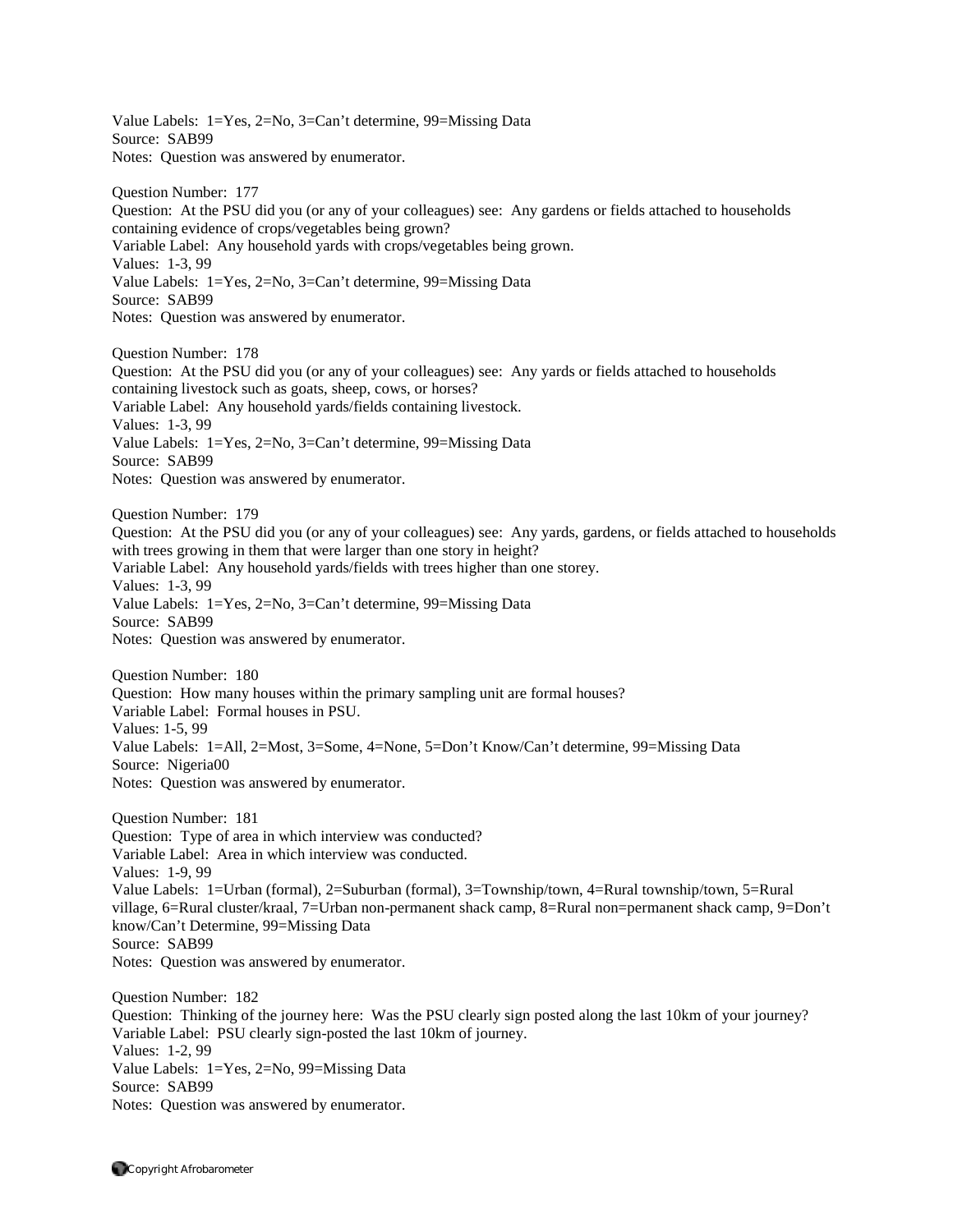Question Number: 183 Question: Thinking of the journey here: Were there any stop/give way signs along the last 10km of your journey? Variable Label: Any stop/give way signs along last 10km of journey. Values: 1-2, 99 Value Labels: 1=Yes, 2=No, 99=Missing Data Source: SAB99 Notes: Question was answered by enumerator.

Question Number: 184 Question: Thinking of the journey here: Were there any traffic lights/robots along the last 10km of your journey? Variable Label: Any traffic lights or robots along last 10km of journey. Values: 1-2, 99 Value Labels: 1=Yes, 2=No, 99=Missing Data Source: SAB99 Notes: Question was answered by enumerator.

Question Number: 185 Question: Thinking of the journey here: If yes above, were all of them in working order? Variable Label: Were the traffic lights in working order? Values: 1-2, 97, 99 Value Labels: 1=Yes, 2=No, 97=Not Applicable, 99=Missing Data Source: SAB99 Notes: Question was answered by enumerator. If answer to Q184 was 2 (no), enumerator post coded response as 97 (not applicable).

Question Number: 186 Question: Thinking of the journey here: Did you (or any of your colleagues) see a water filled river during the last 1km of your journey? Variable Label: Any water-filled river in last 1km of journey. Values: 1-2, 99 Value Labels: 1=Yes, 2=No, 99=Missing Data Source: SAB99 Notes: Question was answered by enumerator.

Question Number: 187 Question: Thinking of the journey here: Did you (or any of your colleagues) see a water-filled dam or lake during the last 1km of your journey? Variable Label: Any water-filled dam or lake in last 10km of journey? Values: 1-2, 99 Value Labels: 1=Yes, 2=No, 99=Missing Data Source: SAB99 Notes: Question was answered by enumerator.

Question Number: 188 Question: Roughly how much of the last 10km of your journey were spent on these different sorts of roads: Graded sand/dirt roads? Variable Label: How much graded sand/dirt roads in last 10km? Values: 1-4, 99 Value Labels:  $1=0$  kms,  $2=<5$  kms,  $3=5-10$  kms,  $4=$ All,  $99=$ Missing Data Source: Nigeria00 Notes: Question was answered by enumerator.

Question Number: 189 Question: Roughly how much of the last 10km of your journey were spent on these different sorts of roads: Ungraded dirt roads?